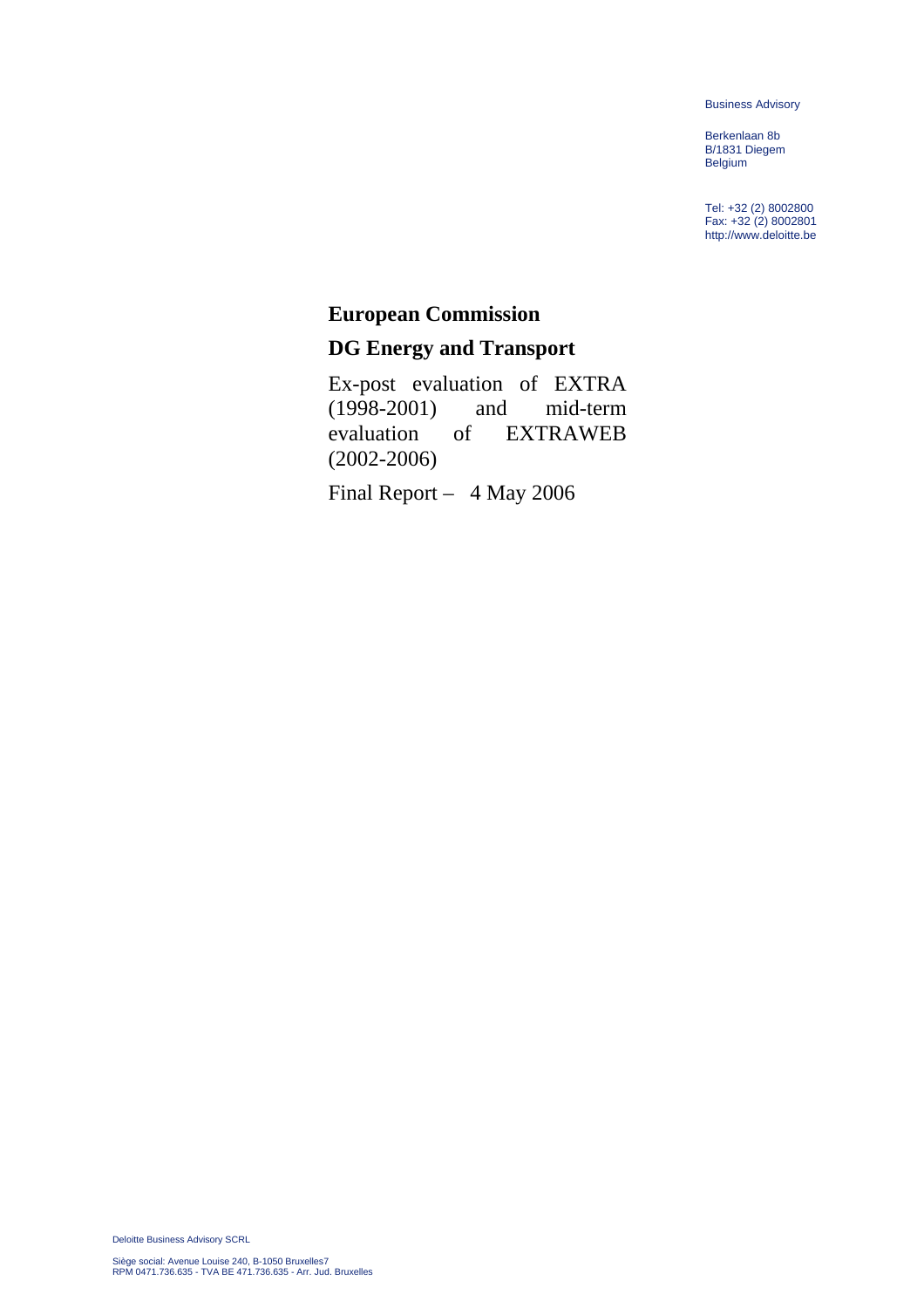# **Table of content**

| 1. |                                                                                                            |  |  |  |
|----|------------------------------------------------------------------------------------------------------------|--|--|--|
|    |                                                                                                            |  |  |  |
| 2. |                                                                                                            |  |  |  |
|    | 2.1.                                                                                                       |  |  |  |
|    | 2.2.                                                                                                       |  |  |  |
| 3. |                                                                                                            |  |  |  |
|    | 3.1.                                                                                                       |  |  |  |
|    | 3.1.1.                                                                                                     |  |  |  |
|    | 3.2.                                                                                                       |  |  |  |
|    | 3.2.1.                                                                                                     |  |  |  |
|    | 3.2.1.1.                                                                                                   |  |  |  |
|    | 3.2.1.2.                                                                                                   |  |  |  |
|    | 3.2.2.                                                                                                     |  |  |  |
|    | 3.2.3.                                                                                                     |  |  |  |
|    | 3.2.3.1.                                                                                                   |  |  |  |
|    | 3.2.3.2.                                                                                                   |  |  |  |
|    | 3.2.3.3.                                                                                                   |  |  |  |
| 4. |                                                                                                            |  |  |  |
|    | EVALUATION THEME 1: VALUE ADDED OF THE EXTR@WEB AND EXTRA PROJECTS: KEY USER OUTPUTS<br>4.1.               |  |  |  |
|    |                                                                                                            |  |  |  |
|    | To what extent was the EXTRA project effective in Providing the information deliverables? 17<br>4.1.1.     |  |  |  |
|    | To what extent was the Extr@web project effective in Providing the information deliverables 18<br>4.1.2.   |  |  |  |
|    | 4.1.2.1.                                                                                                   |  |  |  |
|    | 4.1.2.2.                                                                                                   |  |  |  |
|    | 4.1.2.3.                                                                                                   |  |  |  |
|    | 4.1.3.<br>To what extent has the EXTRA project been effective in implementing promotional activities 21    |  |  |  |
|    | To what extent has the Extr@web project been effective in implementing promotional activities 22<br>4.1.4. |  |  |  |
|    | 4.2.                                                                                                       |  |  |  |
|    | To what extent has the information provided by the EXTRA project been used?  24<br>4.2.1.                  |  |  |  |
|    | To what extent has the information provided by the EW project been used (the Transport Research<br>4.2.2.  |  |  |  |
|    |                                                                                                            |  |  |  |
|    | 4.2.3.                                                                                                     |  |  |  |
|    | 4.2.3.1.                                                                                                   |  |  |  |
|    | 4.2.3.2.<br>4.2.4.                                                                                         |  |  |  |
|    | 4.3.                                                                                                       |  |  |  |
|    | 4.3.1.                                                                                                     |  |  |  |
|    | 4.3.2.                                                                                                     |  |  |  |
|    | 4.3.3.                                                                                                     |  |  |  |
|    | 4.4.                                                                                                       |  |  |  |
|    | 4.4.1.                                                                                                     |  |  |  |
|    | 4.4.2.                                                                                                     |  |  |  |
|    | 4.4.3.                                                                                                     |  |  |  |
|    | 4.5.                                                                                                       |  |  |  |
|    | 4.5.1.1.                                                                                                   |  |  |  |
|    | 4.5.1.2.                                                                                                   |  |  |  |
|    | 4.5.1.3.                                                                                                   |  |  |  |
|    | 4.5.1.4.                                                                                                   |  |  |  |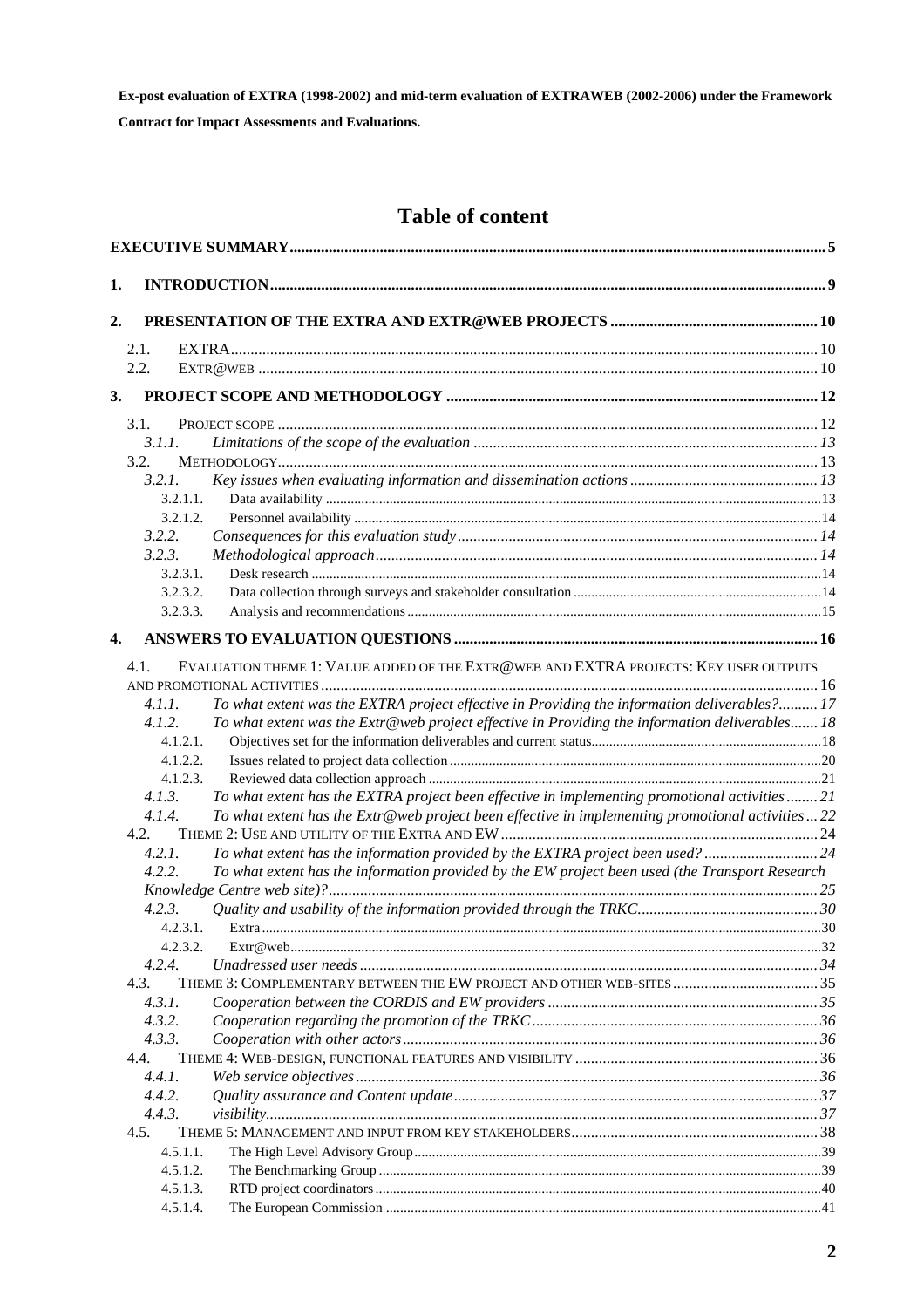| 46 | THEME 6: COHERENCE BETWEEN THE IMPLEMENTED EW PROJECT AND THE OBJECTIVES SET FOR THE FP5 |  |  |  |  |
|----|------------------------------------------------------------------------------------------|--|--|--|--|

# **List of figures**

| FIGURE 5: TOTAL WEB-PAGES VIEWED EW/TRANSPORT RESEARCH KNOWLEDGE CENTRE  26               |  |
|-------------------------------------------------------------------------------------------|--|
|                                                                                           |  |
|                                                                                           |  |
|                                                                                           |  |
|                                                                                           |  |
| FIGURE 10 BREAKDOWN OF PERSONS REGISTERED IN THE CONTACT DATABASE BY ORGANISATION TYPE 30 |  |
|                                                                                           |  |
|                                                                                           |  |
|                                                                                           |  |
|                                                                                           |  |
|                                                                                           |  |
|                                                                                           |  |
|                                                                                           |  |

# **List of tables**

TABLE 1 [INTENDED TARGET AUDIENCE 29](#page-28-0)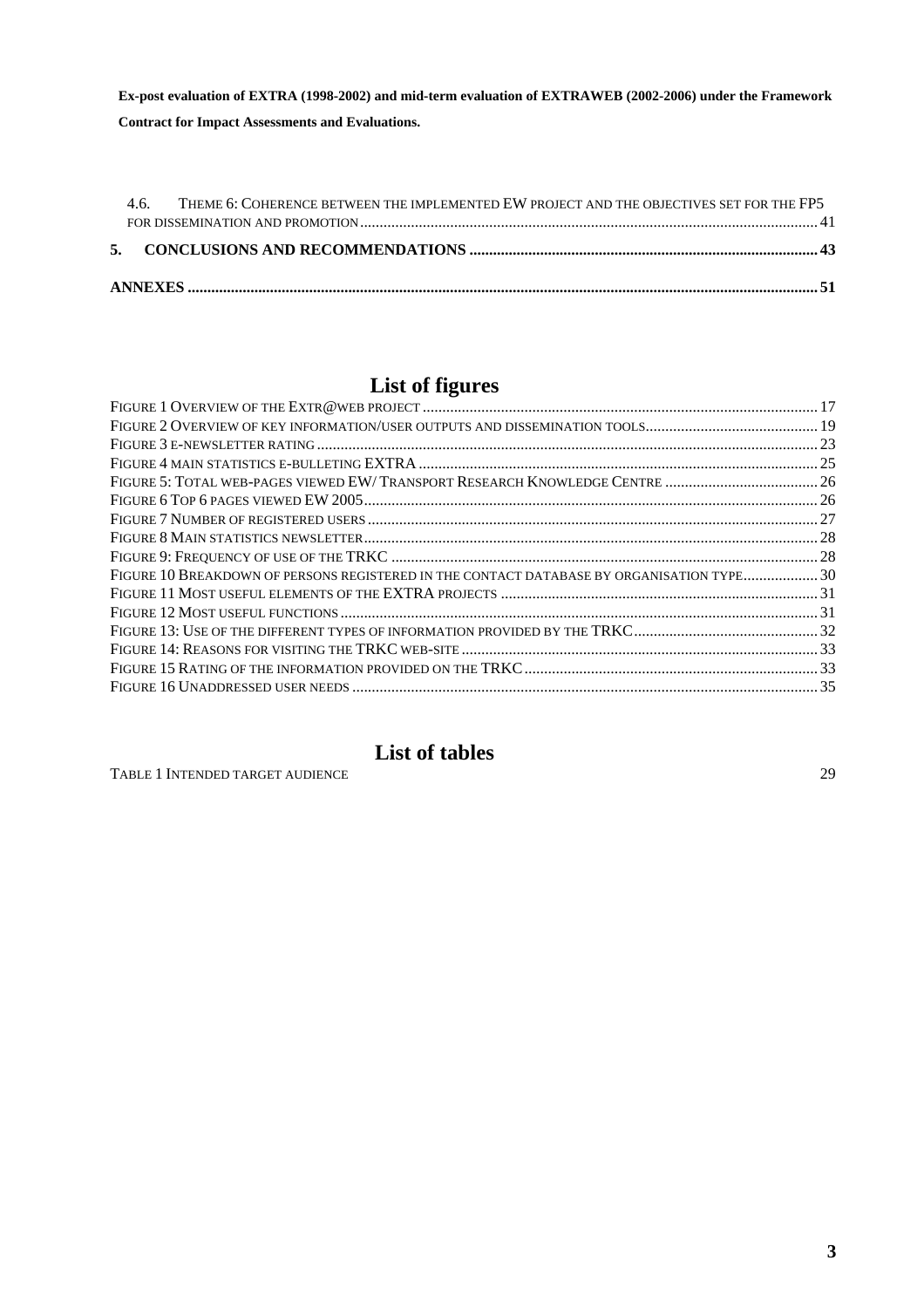**Contract for Impact Assessments and Evaluations.** 

#### **Disclaimer**

The views and comments expressed in this text are the responsibility of Deloitte and do not necessarily reflect the opinion of the European Commission.

#### *Acknowledgements*

*This assignment was conducted by a team of Deloitte, headed by Richard Doherty and Luc Chalsège, and with the support of:* 

- *Astrid Henningsen,*
- *Baudouin Lejeune,*
- *Frederik Vanden Bulcke,*

*The production of this report would not have been possible without the efforts of the interviewees that we met during our fieldwork. The authors would like to express their gratitude to all of them.* 

*Finally, the evaluation team would like to thank the Commission officials who have been helpful and cooperative in providing information and feedback during the course of the assignment.*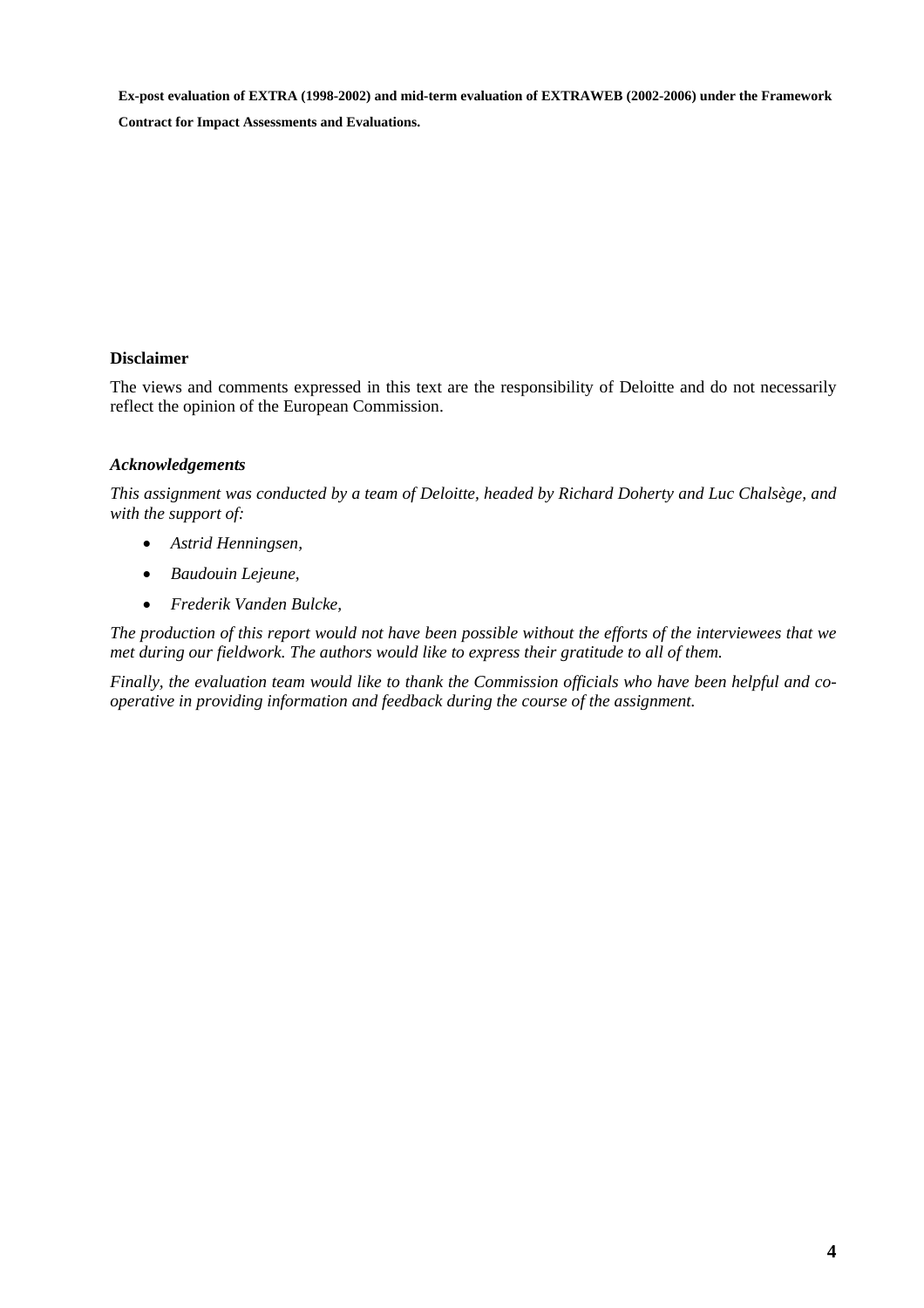**Contract for Impact Assessments and Evaluations.** 

#### <span id="page-4-0"></span>**EXECUTIVE SUMMARY**

#### **Introduction and description of the projects**

This report evaluates the EXTRA (Jan. 1999 – Oct. 2001) and the Extr@web (Sep. 2002 – Aug. 2006) projects aiming at disseminating and promoting transport research results among decision makers, influencers and other transport key stakeholders in the transport field.

The EXTRA project, financed under the RTD Transport programme, was set up in response to a perceived need at EU level for structured dissemination of transport research. The project was to supplement existing dissemination activities by implementing a coordinated dissemination campaign across the RTD Transport Programme. This campaign was intended to focus on providing, at programme level, structured research result information, designed to analyse modal and thematic issues, establish links between research results and promote the success of the Transport RTD programme.

The EXTRA project was based on an electronic dissemination strategy and all information was provided trough the web-based Transport Knowledge Centre (TRKC). The EXTRA project provided research result information at three levels:

- at project level presenting the key results and implications;
- at programme level presenting by theme key research results; and
- at policy level highlighting policy implications of research according to different policy areas.

The project was managed by the EXTRA consortium, with limited operational support from DG.

The Ext@web project was the direct follow up of the EXTRA project and has in most respects the same objectives and the same overall approach to dissemination and promotion of research results. However, in three aspects the project differentiates:

- 1. The scope is substantially larger. The EW project covers transport research results financed under various national, international and EU programmes. Moreover, it is designed to provide information regarding EU and national research programmes.
- 2. The target group is wider. Whereas the EXTRA project focused on decision makers, the EW project aims also at targeting researchers, professional bodies, consultants and other groups.
- 3. The management structure is different. Various activities, related to the implementation of the project, have been allocated under the EW project to actors outside the consortium. For the purpose of assisting the EW project, and to steer the project, two groups have been set up; The High Level Advisory Group (AG); and the Benchmarking Group (BG).

#### **Evaluation themes and Methodology**

In line with the objectives of the assignment, the evaluation was broken down into six themes: the value added of the EXTRA an EW project key user outputs and promotional activities; use and utility of the Extr@Web project; complementarity between the EW project and other web-sites; web-design, functional features and visibility; management and input from key stakeholders and coherence between the implemented EW project and the objectives set for the 5FP for dissemination and promotion.

Our evaluation is based on desk research, including access to relevant file, interviews with key stakeholders and two surveys. We also took into account existing format measurements of results to the extent that these were available.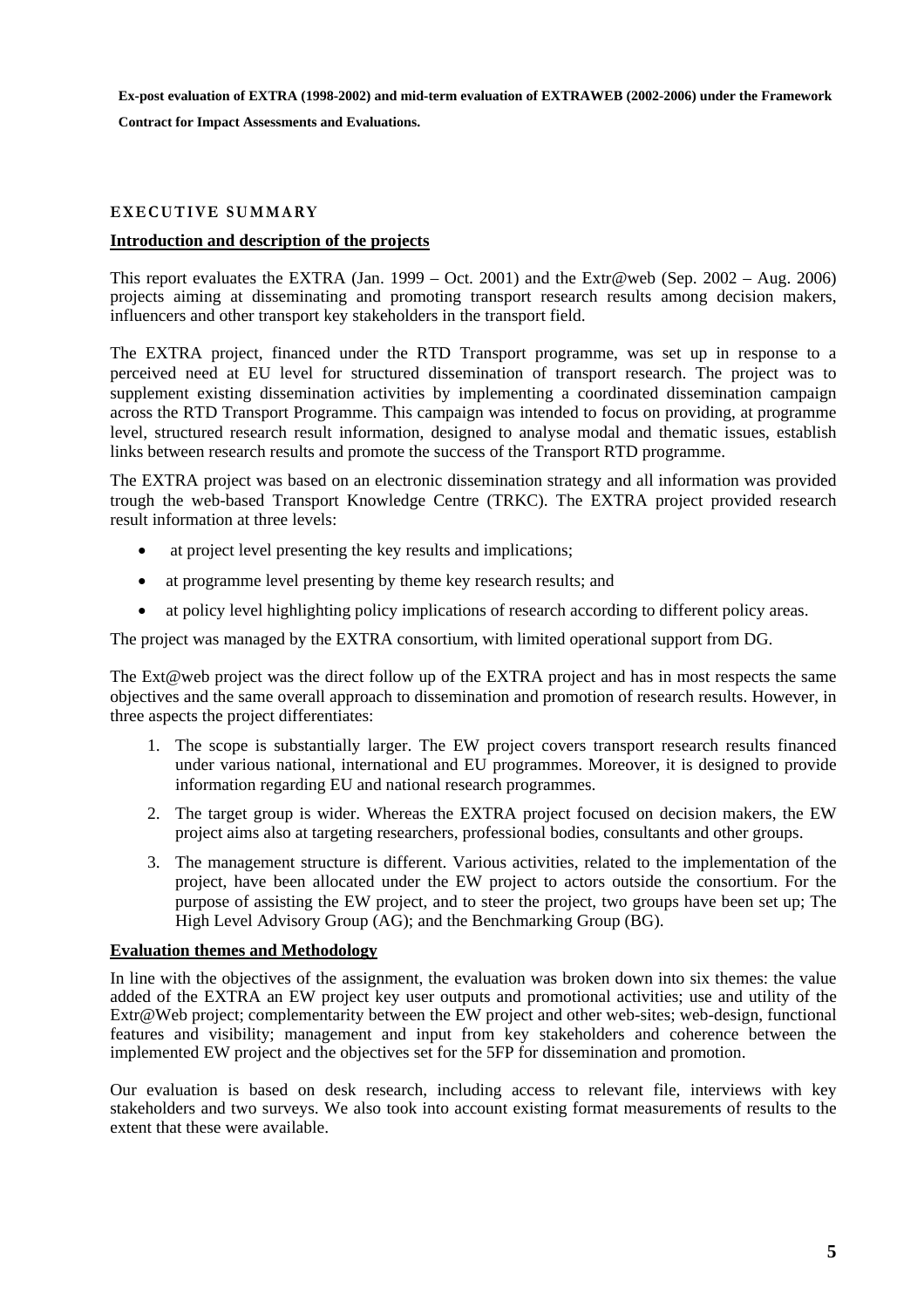**Contract for Impact Assessments and Evaluations.** 

#### **Results of the evaluation**

#### **EXTRA**

The evaluation of the EXTRA project has been based on existing information, which globally has been limited. Within these overall limitations we have drawn the following conclusions.

The EXTRA project has globally been implemented as foreseen, and has provided research result information at three levels (project, programme and policy level). Given the lack of data availability has not been possible to assess results and impacts of the project. Moreover, it has not been possible to draw conclusions regarding the overall use of the project, nor on the overall number or nature of users.

However, we do note that usefulness of the project has in particular been related to its capacity provide "basic" research project information (project result summaries and access to final research project reports). The thematic papers presenting by theme at programme level key research results appear to have been globally less useful. These results tend to indicate that the quality of the provided thematic summaries and policy reports did not meet user's needs or at least not part of the users needs.

#### **Extr@web**

For Extr@web (EW) our key conclusions by theme are presented below. We present our key recommendations as regards the future EWII project in the final section.

#### **Value added of the EW project, key user outputs and promotional activities**

In order to ensure effective implementation of the EW project a range of key user outputs should be provided by the EW project. These key user outputs focus may be resumed as follow: Information on national and EU programmes; detailed summary information on research results of EU and national funded projects by project (basic project information) and thematic analysis and policy analysis papers presenting research results and policy implications by theme and policy topics.

The EW project has at this stage of project implementation provided some but not all key user outputs. The user outputs currently missing (or uncompleted) are user outputs related to research results, which are key for the overall success of the project.

Thematic analysis and policy analysis papers are only to be provided at the final stage of the EW project. However, these papers are depending on the availability of the basic project information. Yet, basic project information on research results is to a large extent still to be collected and published. Based on the information available on the Knowledge Centre web-site and the information collected we note that about 2/3 of all the expected information relating to research *project results* still needs to be collected in order to reach the current (downsized) objectives for the collection of project information.

The principal problem for the EW project, in relation to the provision of user outputs have been dispersed responsibilities for data collection, which is the backbone of the project. In principle, Research project coordinators were expected to provide project information through a reporting scheme. The Benchmarking Group and the Commission were intended to collect research project contact data and, where necessary support the sub-contractors work, in order to ensure that data was provided. Yet, nor the Benchmarking Group, the Commission staff or research coordinators were obliged to contribute to the project.

This approach combined with too optimistic expectations as regard the BG members, Commission staff and RTD project coordinators willingness to support data collection, a data collection phase which was initiated too late and too ambitious initial objectives regarding the number of projects which were to be covered by the project, has, until now, seriously hampered the effectiveness of the EW project.

Corrective measures have been taken in 2005.The scope of the project was downsized in March 2005 and the EW consortium and its subcontractors are now responsible for all project data collection. It is too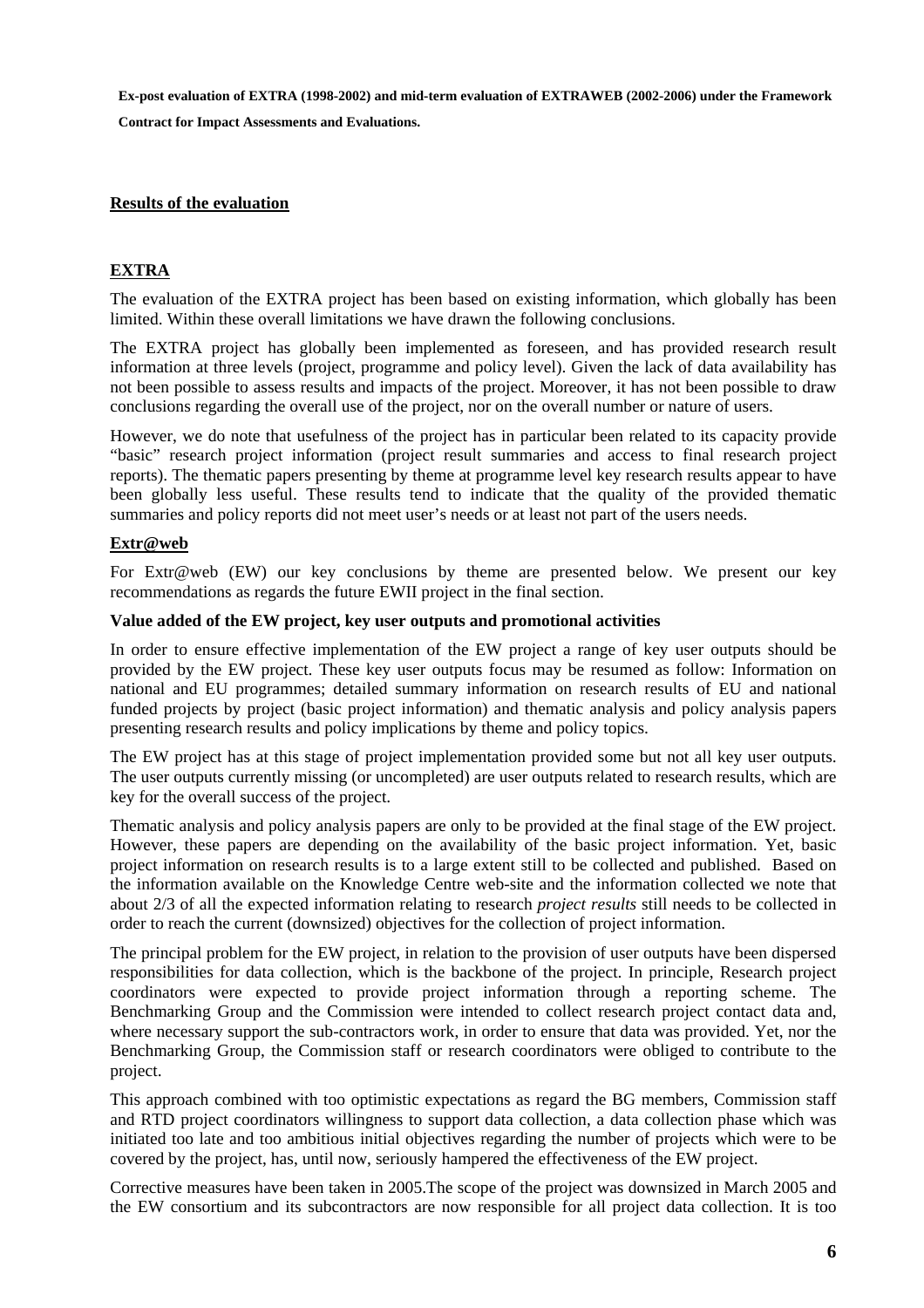**Contract for Impact Assessments and Evaluations.** 

early to draw firm conclusions as regards the effectiveness of this approach which was implemented in October 05.

#### **Use and utility of the Extr@Web project**

All the information provided by the EW project and currently available on the TRKC is used by the users but more on an occasional basis than on a regular basis. Information related to EU programmes and EU projects is substantially more searched for than information on national programmes and projects. Moreover, project information, in particular information on final project results and links to final project reports are requested by the users. The number of users may be estimated around 2000.

The quality of the information provided is well fairly well rated among the users. However the TRKC is less well rated as regard to the perceived relevance, and the completeness of the content.

The results of both the user survey and the survey among the BG members, indicate that the overall approach of the EW project is of quality, and of use, but that the missing information hamper the overall usability and utility of the EW.

#### **Web-design, user friendliness and visibility**

The users of TRKC appear to be globally satisfied with the quality of the web-service. The Knowledge Centre web site is however suffering from a lack of visibility related to the use of the project acronym *Extr@Web*.

A second issue is related to the lack of available traffic statistics which were to be provided by the Europa statistical unit. The EW consortium does not receive the Europa log files on a regular basis. Moreover, Europa log file does only include information about the number of hits and page views which is insufficient to monitor with a high level of accuracy users' behaviour and preferences.

#### **Complementary between the EW project and other web-sites**

There appears to be little of cooperation between EW and CORDIS. Moreover, there is only little evidence that the TRKC has been promoted by CORDIS. As the EW project now is in its final stage and publications of a substantial amount of information are foreseen, contact should be taken up with CORDIS in order to ensure that the TRKC is effectively promoted by the different CORDIS information tools (Newsletter & web-site).

#### **Management and input from key stakeholders**

The EW is based on the idea of decentralisation. Several actors were indented to provide key inputs and key support, without which the project could not operate efficiently. This made the project vulnerable from the outset, and led to effectiveness problems in project implementation.

Inputs to the EW project was to be provided by 5 types of key stakeholders; the High Level Advisory Group; the Benchmarking Group RTD project coordinators; Commission staff within DG TREN and Commission staff within other DGs. All key stakeholders (excepted the AG), were intended to contribute to the data collection phase and the Commission and the BG were expected to proactively promote the EW ensuring together with the EW consortium the creation of awareness among potential users.

The key stakeholders have, to various extents, fulfilled their intended roles. As indicated above, problems have in particular occurred in relation to data collection, where the contribution from the BG, the Commission Scientific officers and RTD project coordinators has been very uneven. Uneven contribution is also noted in the area of promotion where Commission staff and many BG members have played, globally, limited roles.

#### **Coherence between the implemented Extr@web project and the objectives set for the 5FP for dissemination and promotion**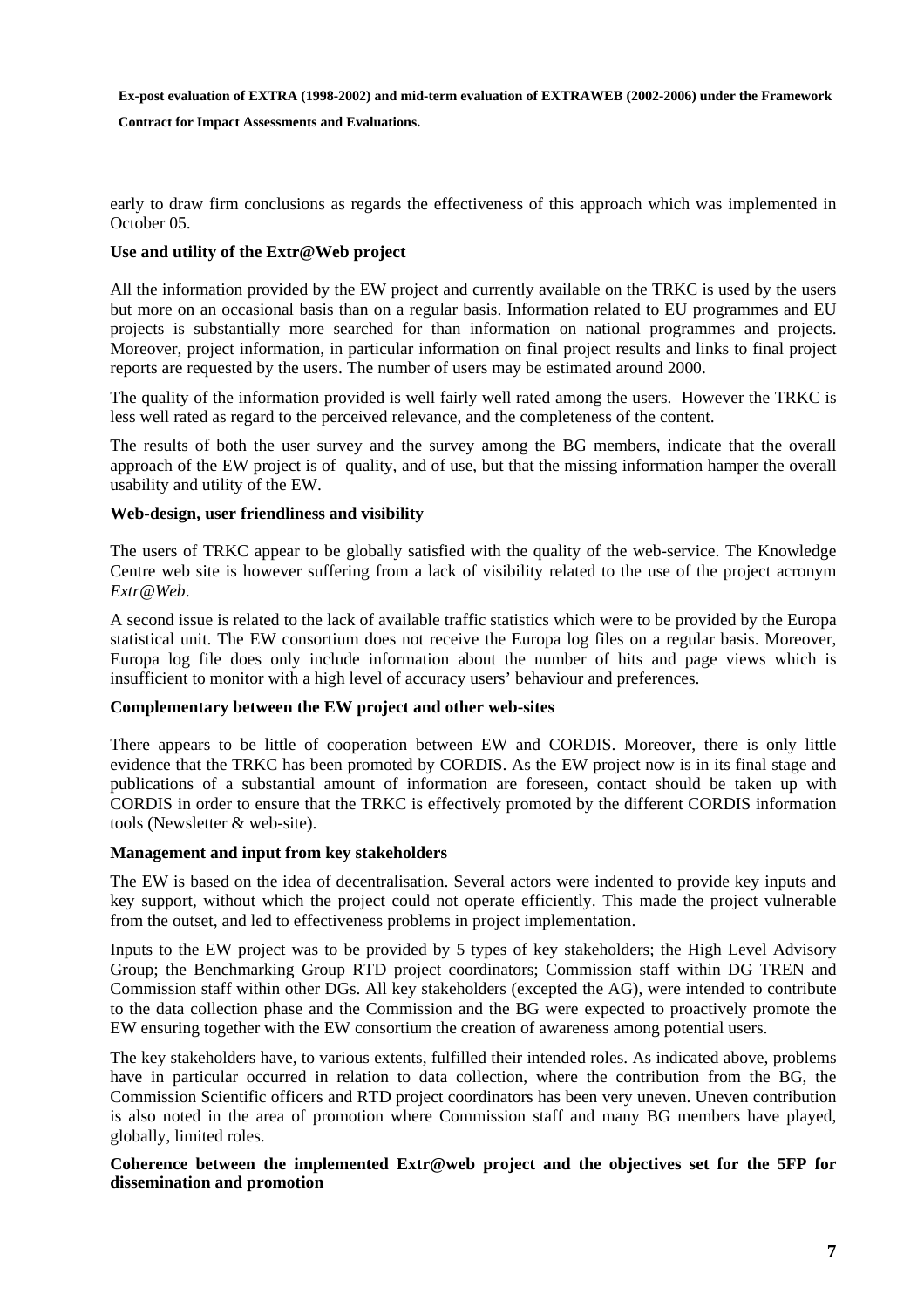#### **Contract for Impact Assessments and Evaluations.**

Given the overall objectives for communication and dissemination for the 5<sup>th</sup> Framework Programme and the objectives of EW and the intended outputs, it may be concluded that *the EW project has the potential to* contribute significantly to the overall objectives for communication and dissemination for the  $5<sup>th</sup>$ Framework Programme *if the project is implemented as intended* Two key elements allow us to draw this conclusion.

A) The nature of the project and its 4 specific objectives which aims at *collecting, structuring, analysing and disseminating transport research results covering not only EU supported but also national financed research in the ERA*.

B) A perception among users and key stakeholders that the EW project, if implemented as intended, will be highly useful.

As the EW project is not completed yet, it is too early to draw final conclusions, regarding the projects overall contribution to reaching the communication and dissemination objectives for the 5FP. However, while providing a coherent framework for providing information, has met substantial difficulties in providing timely access to the latest (transport research) results. For this reason EW overall contribution to reaching the communication and dissemination objectives for the 5FP, *at this time* may be considered as limited.

#### **Recommendations**

- We recommend that the Commission ensures that the scope of the EWII project is clearly defined at the outset of the project. Moreover, the project data collection phase should be initiated as soon as possible following the launch of the EWII project and key milestones for data collection should be set.
- We recommend that the Commission initiates the organisation of an AG meeting order to identify specific priorities and concerns among this group which should be taken into consideration when setting the final objectives for the EWII project. Continued support from this high level group is import to ensure accessibility to project and programme information and proactive promotion of the EWII project at national level.
- We recommend that the Commission ensures that the roles of the persons to be involved in the data collection phase, and who not parts of the EWII consortium are clearly defined and agreed upon by all involved parties. In particular we recommend that the Commission ensures that the future role of the foreseen AG is thoroughly discussed and that the scope of their work is clearly defined and agreed upon among all members of the AG group.
- We recommend that the Commission thoroughly reviews the way it contributes to EW. For the EWII project we recommend that an overall strategy is implemented aiming both at supporting data collection and promotion of the TRKC. In order to be effective this strategy needs to be endorsed by DG TREN's hierarchy in order to ensure effective implementation in the various units.
- We recommend that the Commission ensures that contacts between the EW consortium and the CORDIS Consortium are established. At the first stage this cooperation should ensure that the TRKC is promoted by the various information tools that CORDIS has at its disposal. We note that the CORDIS operators have proposed a set up to collect and present FP6 project activities on CORDIS, a service that the CORDIS service providers have not provided previously. We do not know what the status of this project is but the Commission needs to further exploit this issue.
- We recommend that the Commission ensures that for EWII an effective web-based monitoring system is set up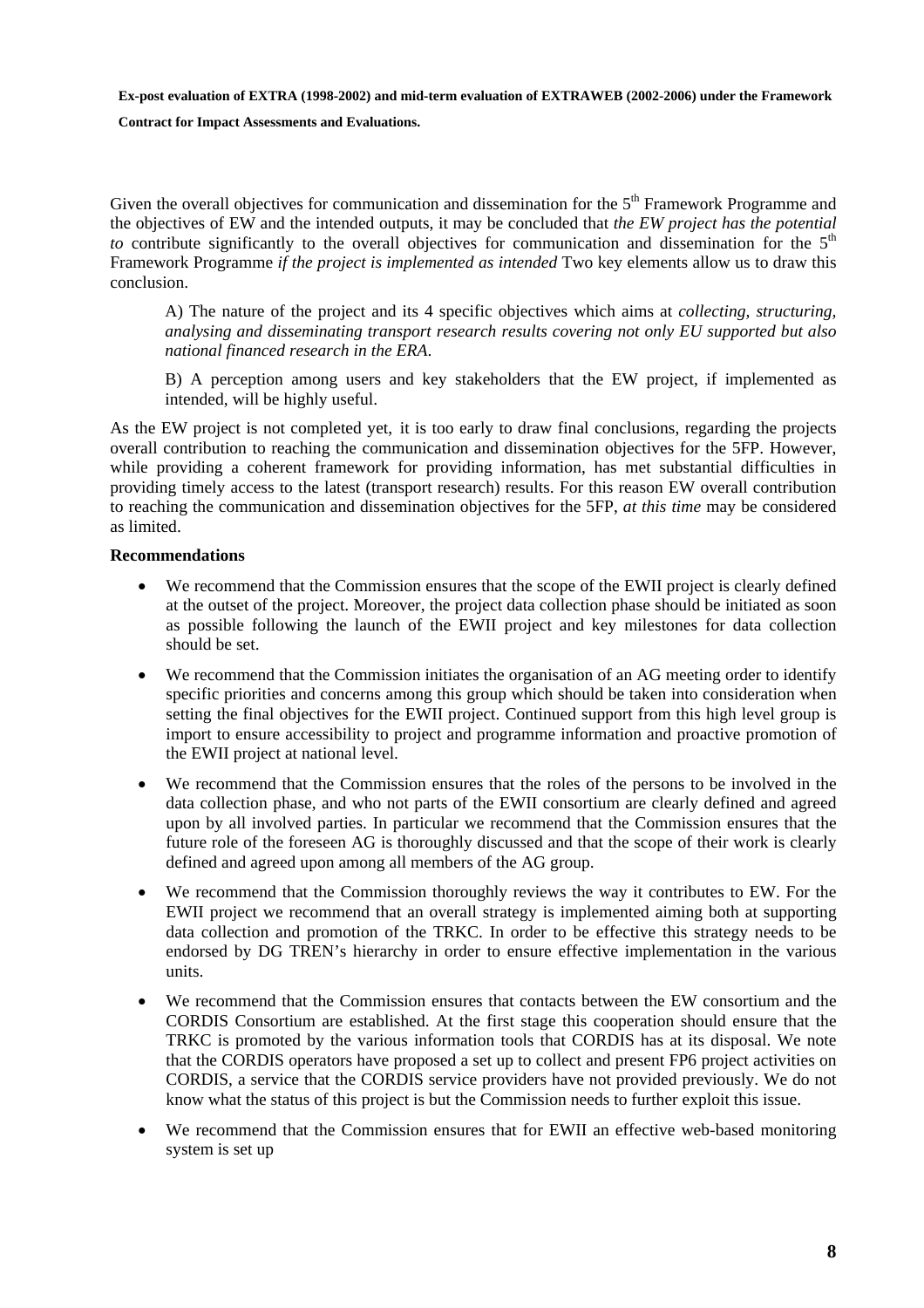**Contract for Impact Assessments and Evaluations.** 

#### <span id="page-8-0"></span>1. **INTRODUCTION**

The objective of this evaluation is to provide the European Commission with an Ex-post evaluation of the EXTRA project and a mid-term evaluation of the Extr@web project. The aims of both projects are to disseminate and promote transport research results among decision makers, influencers and other transport key stakeholders in the transport field.

The EXTRA project, which exclusively focused on transport research results of the Transport RTD programme, was implemented from January 1999 till end October 2001. It was financed under the RTD Transport programme (4<sup>th</sup> Framework Programme). The total budget of EXTRA was  $\epsilon$ 2.884.092,00 for the total period<sup>1</sup>.

The Extr@Web (EW) project focussing both on EU and national financed research was initiated in September 2002 and will be completed by end August 2006. EW is financed under the Growth programme, Accompanying Measures, under the  $5<sup>th</sup>$  Framework Programme. The total budget of EW is  $\Theta$ .381.125,26 for the total period<sup>2</sup>.

This report constitutes the final draft report. The report is organised as follows:

• Section 1 introduces the report;

 $\overline{a}$ 

- Section 2 provides the reader with a concise description of the EXTRA and Extr@web projects;
- The project scope and the methodology that we followed in the course of the project are presented in section 3;
- Section 4 constitutes the core of the evaluation and provides our answers to the evaluation questions, defined in the Progress Report on the basis of the specific requests set in the Terms of Reference. These questions are grouped under 6 main themes presented in the Progress report:
	- $\triangleright$  Coherence between the implemented EW project and the objectives set for the  $5<sup>th</sup>$  FP for dissemination and promotion
	- $\triangleright$  The value added of the EW project: Key user outputs and promotional activities
	- $\triangleright$  Use and utility of the Extr@Web project
	- $\triangleright$  Complementary between the EW project and other web-sites
	- $\triangleright$  Web-design, functional features and visibility
	- $\triangleright$  Management and input from key stakeholders

As the theme 'Coherence between the implemented EW project and the objectives set for the  $5<sup>th</sup> FP$ for dissemination and promotion' draws on all sections of the report, it is presented last.

• Section 5 draws the main conclusions that can be learned from the evaluation and provides recommendations for the negotiation of the Extr@webII project.

<sup>1</sup> The EXTRA project was 100 percent funded under the RTD Transport programme

<sup>2</sup> The Extr@web project was 100 percent funded under the Growth programme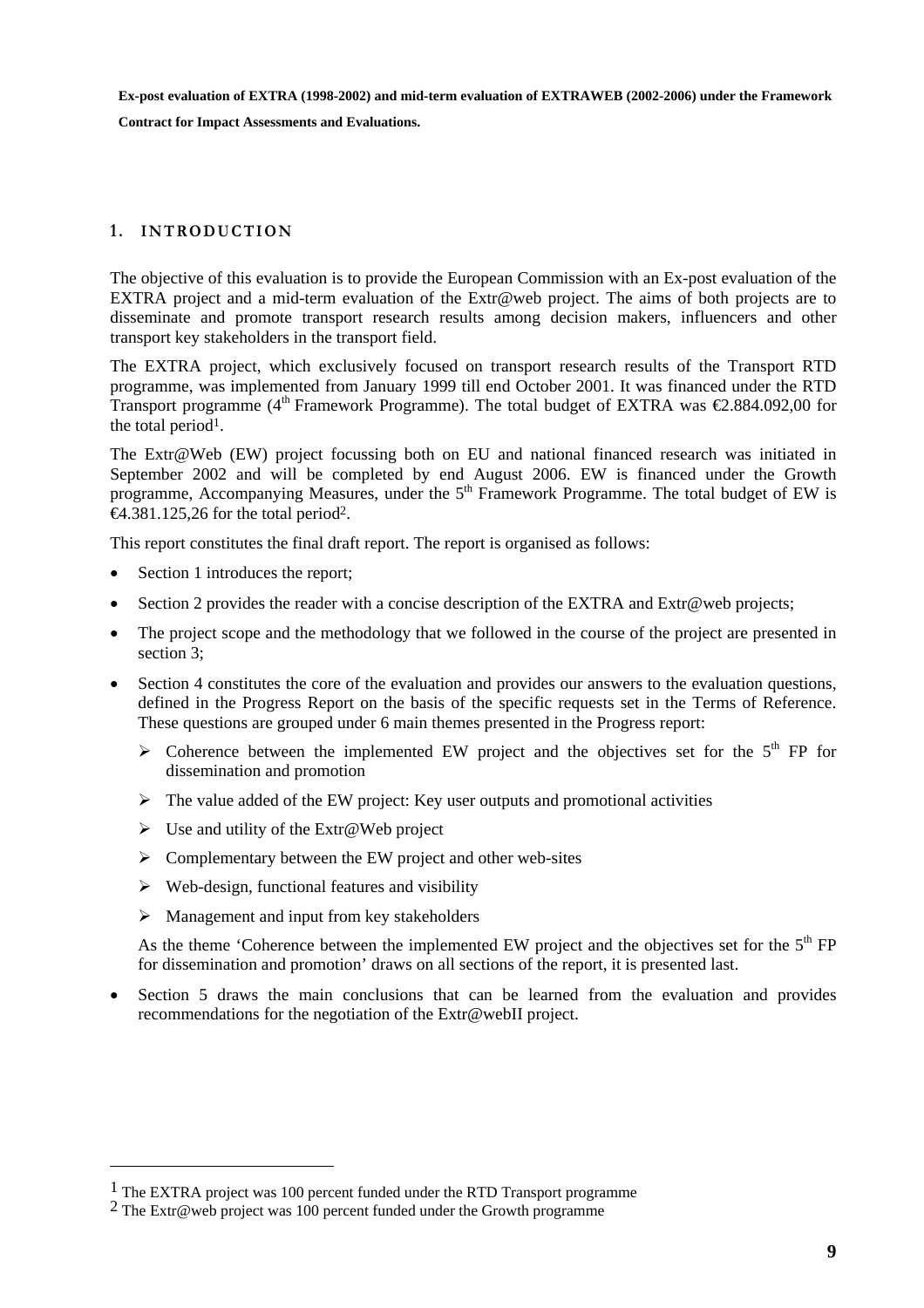**Contract for Impact Assessments and Evaluations.** 

#### <span id="page-9-0"></span>**2 . PRESENTATION OF THE EXTRA AND EXTR@WEB PROJECTS**

The following section presents an overview of the EXTRA and EW projects, the principal difference between the projects and a brief introduction to the management structures.

#### <span id="page-9-1"></span>**2.1. EXTRA**

The EXTRA project, implemented from January 1999 till end October 2001 and financed under the RTD Transport programme was set up in response to a perceived need at Member State level for structured dissemination of transport research. While dissemination of transport research results financed under the RTD Transport Programme was mandatory, in practice information and dissemination activities were limited and dissemination efforts uncoordinated. As a result there was no real follow up on research results and that those results were not sufficiently exploited.

The EXTRA project was to supplement existing dissemination activities by implementing a coordinated dissemination campaign across the RTD Transport Programme. This campaign was intended to focus on providing, at programme level, structured research result information, designed to:

- analyse modal and thematic issues;
- establish links between research results; and
- promote the success of the Transport RTD programme.

In this way, the project was to pave the way for evidence based decision making.

This objective should be reached by providing decision makers<sup>3</sup> with authoritative information on research results from across the whole of Transport RTD programme.

The Extra project was originally not based on an electronic dissemination strategy but on multiple tools for dissemination. However, by the year 2000, the dissemination strategy was altered and the web-based Transport Knowledge Centre (TRKC) became the only major dissemination tool. This dissemination approach has been continued with EW.

The EXTRA project provided research result information at three levels:

- at project level presenting the key results and implications;
- at programme level presenting by theme key research results and
- at policy level highlighting policy implications of research according to different policy areas.

The project was managed by the EXTRA consortium, with limited operational support from DG TREN. DG TREN had to provide final research reports from all research projects financed under the RTD Transport programme, whereas the EXTRA consortium was responsible for drafting of project summaries, thematic and policy reports and for all major promotional activities.

<span id="page-9-2"></span>The total budget of EXTRA was  $\text{\textsterling}2.884.092,00$  for the total period.

#### **2.2. Extr@web**

 $\overline{a}$ 

The Ext@web project is the direct follow up of the EXTRA project and has in many respects the same objectives and the same overall approach to dissemination and promotion of research results.

Yet, the EXTRA project, while providing interesting results, was perceived at Member State level, to be of too limited scope, covering only one EU programme and no national transport research activities. It was therefore decided, based on a proposal from the Member States to cover not only EU financed

<sup>&</sup>lt;sup>3</sup> In the transport field throughout the EU and Central and Eastern Europe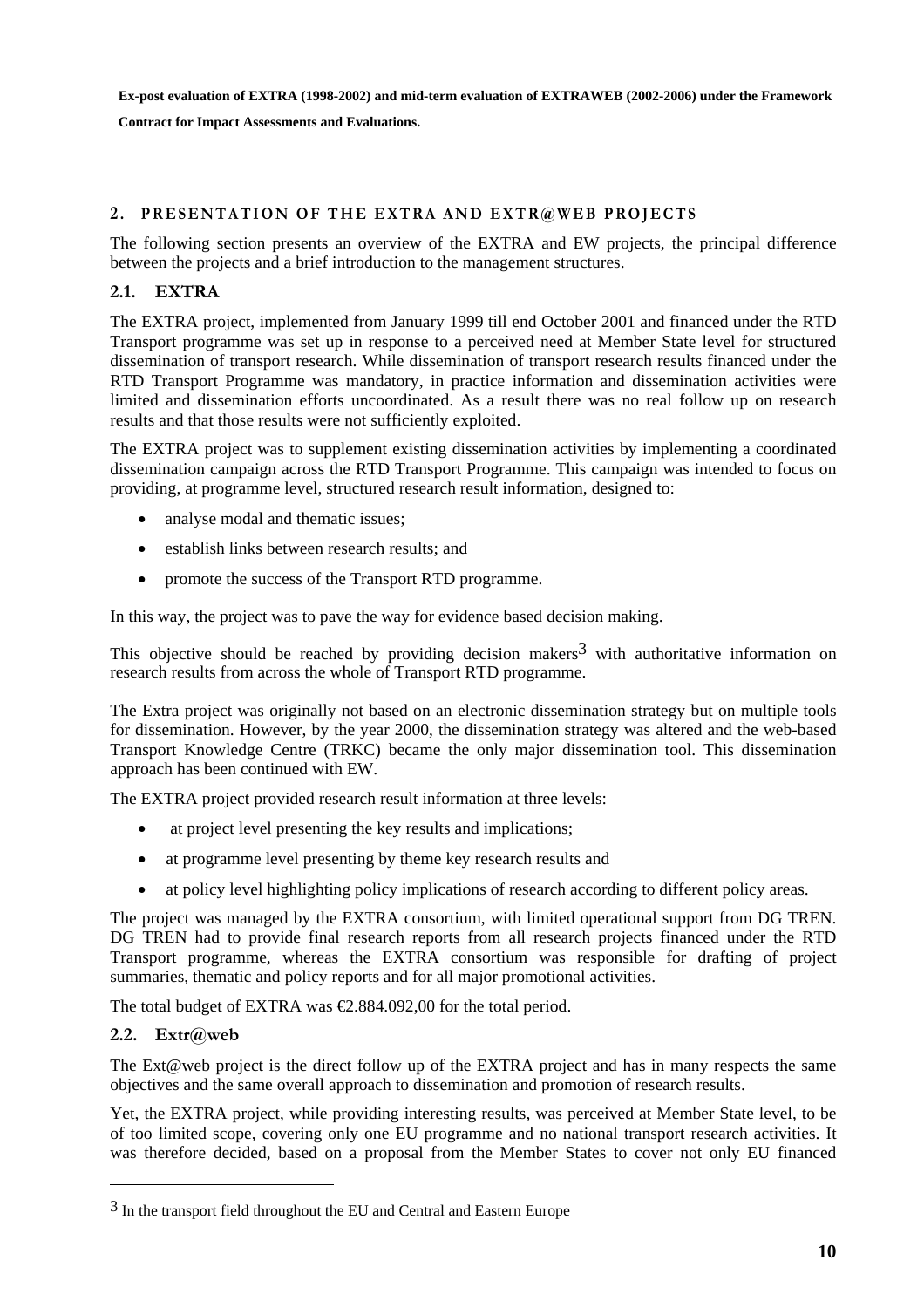**Contract for Impact Assessments and Evaluations.** 

transport research, but also national financed research. In this way the project was to contribute to the establishment of the European Research Area (ERA) and to European coordination of transport research activities and programmes.

This change of project approach had two principal consequences for the EW project:

- 1. *An enlargement of the project scope*. Whereas the EXTRA project covered only research results from the  $4<sup>th</sup>$  RTD Transport Programme, the EW project is intended to cover transport research results financed under various national, international and EU programmes. Moreover, it is designed to provide information regarding EU and national research programmes. Other additional information on items such as on research networks was also to be provided.
- 2. *A substantial change of the management structure*. Whereas the EXTRA consortium was responsible for the management and provision of all information, various activities have been allocated under the EW project to various actors outside the consortium. For the purpose of assisting the EW project, and to steer the project, two groups have been set up:
	- The High Level Advisory Group (AG) composed by senior Member States officials, with the overall objective to contribute at 'high level' to the EW project by approving the EW project approach and to guarantee the access to national information; .
	- The Benchmarking Group (BG), composed by appointed Member States representatives, and the Commission with the objective to validate project outputs including both thematic summaries methodologies etc. at a "high level" and a validation of project forms and other outputs at national level. Moreover, the BG had to ensure access to RTD transport project and programme information and in cooperation with the national sub-contractor to contribute to national programme and project level output (profiles, contacts, listings etc.)

Besides these changes, a third key change is the enlargement of the target audience. Whereas the EXTRA project focused principally on decision makers, the EW project aims also at targeting researchers, professional bodies, consultants, suppliers and a range of other groups.

The EW project was initiated in September 2002 and will be completed by end August 2006. A revamped TRKC was made online in July 2004.

EW is financed under the Growth programme, Accompanying Measures, under the  $5<sup>th</sup>$  Framework programme. The total budget of EW is €4.381.125,26 for the total period. As the EXTRA project the EW project is managed by an independent consortium4 and supervised by DG TREN.

 $\overline{a}$ 

<sup>4</sup> A list of the consortium members is provided in annex 9.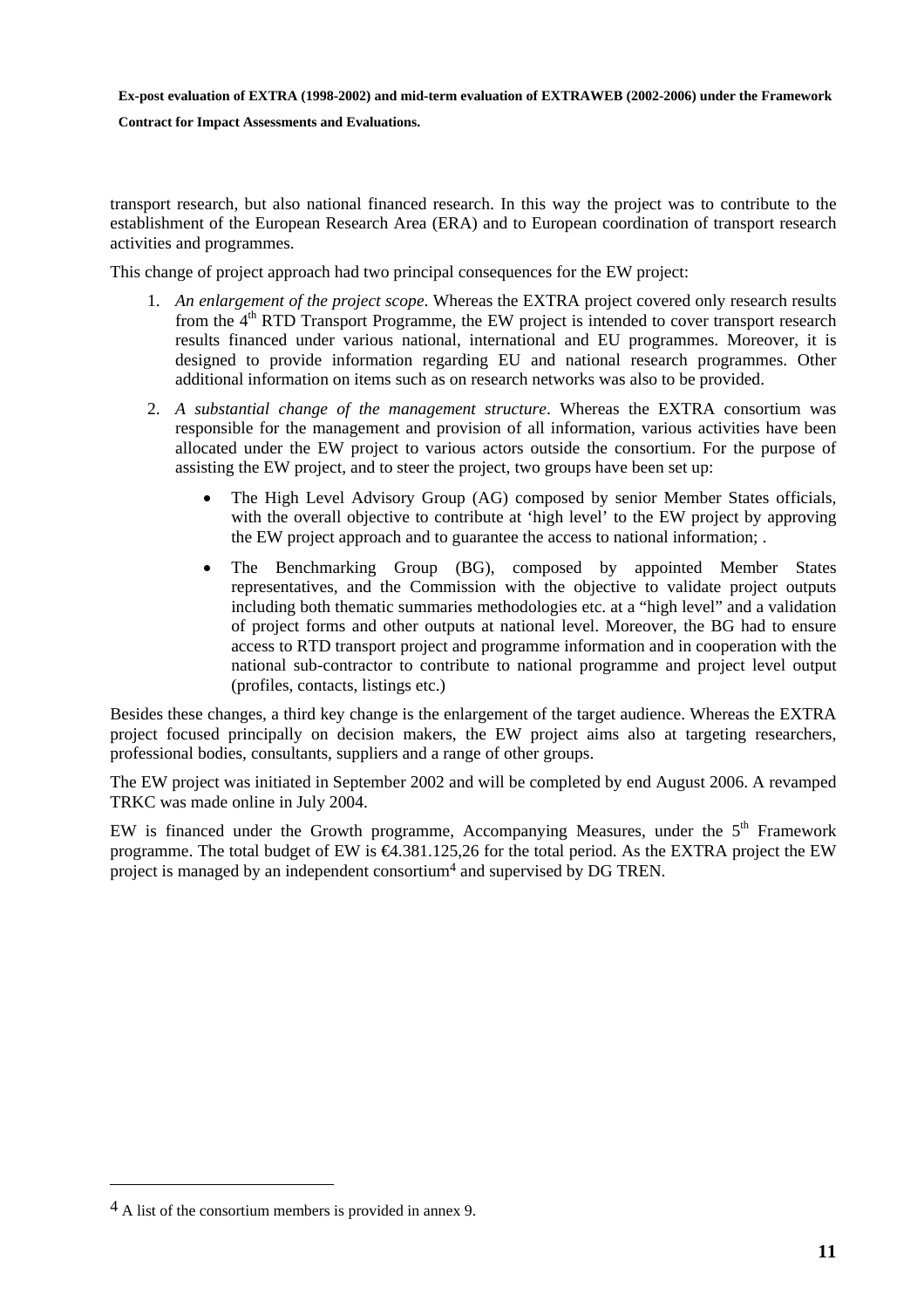### <span id="page-11-1"></span><span id="page-11-0"></span>**3 . PROJECT SCOPE AND METHODOLOGY**

#### **3.1. Project scope**

This evaluation covers:

- 1. The EXTRA project implemented from January 1999 till end October 2001 and financed under the RTD Transport programme under the  $4^{Th}$  Framework Programme.
- 2. The Extr@Web project initiated in September 2002 and to be completed by end August 2006 and financed under the Growth programme, Accompanying Measures, under the 5<sup>th</sup> Framework programme.

The Terms of references stated that the evaluation had to cover three specific issues:

- An Ex-post assessment of the EXTRA project;
- A mid-term evaluation of the Extr@web project;
- Recommendations to feed into the negotiations of the planned EWII based on the evaluation.

In line with the Commission's requests, limited resources have been allocated to the evaluation of the EXTRA project.

The terms of references set by the Commission stated that the evaluation should provide conclusions as regards:

- The level of utility of the Extra project in respect to the needs and issues to be addressed;
- The extent to which the objectives set for the FP5 for dissemination and promotion for transport results are achieved by EW;
- The cost-effectiveness of Extra and as far as already available for the EW I project, i.e. the quantification and comparison of costs and benefits associated with the intervention, in relation with similar projects, if available.

Moreover, the evaluation should, based on the conclusions of the study, provide:

- Suggestions for indicators which can be used in the overall FP5 ex-post evaluation of DG TREN (if possible)
- Recommendations to adjust and improve the EWII project if necessary, taking into account the overall and specific objectives of FP6 and the EW II contract evaluation results.

In the context of the maximum budget which was available for this evaluation, the time which was foreseen for the execution of the assignment and the specific requests in the terms of reference, we identified in our proposal a range of issues that the evaluation would particular focus on. These issues were:

- The cost-effectiveness of the Extra and EW I projects:
- The utility of the Extra and EW I projects as regards the information needs of the users;
- The use of the web-site:
- The usability of the information provided;
- The dissemination and promotion of transport research policy and whether the objectives set for the FP5 for dissemination and promotion have been reached;
- Project management and the input provided by external actors;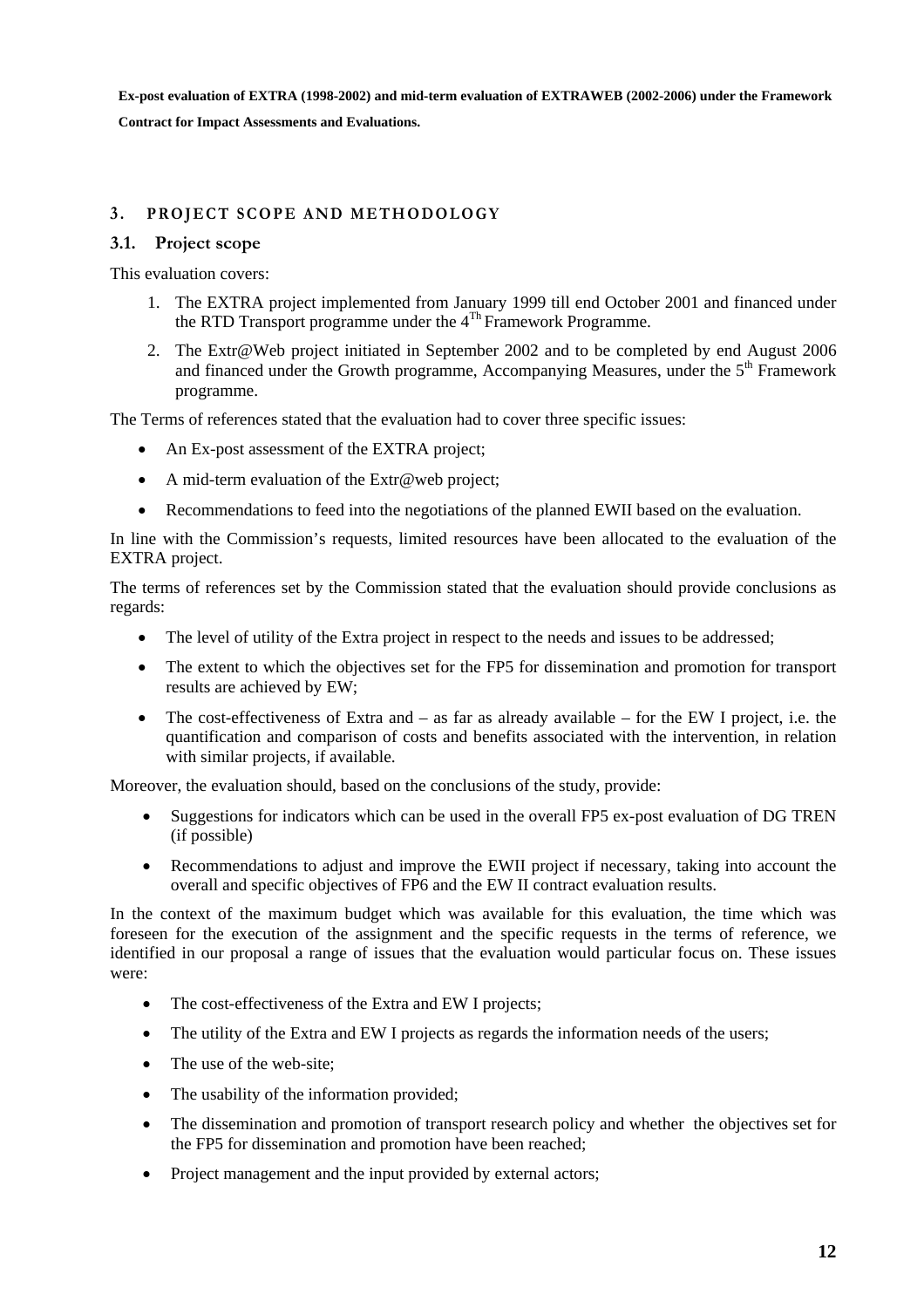- The value added of the service provider in particular as regards the effectiveness of data gathering and dissemination to facilitate the use of the information provided;
- The functioning of the web-site, the web design, user-friendliness and visibility.

In addition to these issues, the Commission requested that the following issues were included in the evaluation:

- The relevance of the project name:
- The potential overlapping/complementarity with CORDIS;
- A description of the changes introduced by the Extr@web project and the usefulness of these changes.

Moreover, the Commission requested that the cost-effectiveness analysis should be based on a benchmarking exercise with the following web-sites: Eltis, Opet and Manageenergy.

#### <span id="page-12-0"></span>3.1.1. LIMITATIONS OF THE SCOPE OF THE EVALUATION

Our proposal clearly stated that:

- An expert evaluation of the content would not be carried out, nor would this study provide a detailed analysis of the quality of the content;
- Our conclusions regarding the nature of the information needs of the users would be based on limited research and would with this background, provide suggestions for potential new content;
- An assessment of the indirect impact i.e. of the use of information by the target groups to carry out other activities would not be carried out. We would limit ourselves to an analysis of the perceived usability of the information;
- If monitoring data was to be used in the framework of this evaluation, it was necessary that it was treated and stored in a database so to be directly usable. It was beyond the scope of this evaluation to treat other data than the processed data *already available to the Commission and some limited stakeholder and survey input*;
- If quantitative data and client satisfaction studies or other survey data did not exist, it would not be possible to carry out a detailed analysis of the utility of the Extra in respect of the needs of the target audience.

This evaluation will not assess the impact of the projects as this is impossible given the timeframe. However the surveys include questions related to the use of EW outputs. In addition, it was agreed that indicators could only be provided in relation to communication and dissemination objectives.

#### <span id="page-12-1"></span>**3.2. Methodology**

This section provides a brief overview of the issues that have been identified in our proposal and progress report, as well as a brief description of the steps that we undertook during our evaluation work.

#### <span id="page-12-2"></span>3.2.1. KEY ISSUES WHEN EVALUATING INFORMATION AND DISSEMINATION ACTIONS

#### <span id="page-12-3"></span>3.2.1.1. DATA AVAILABILITY

Evaluation of information and dissemination projects and activities are very dependent on the existing data and documents available and the quality of this data. Monitoring data has not always been available, or if available, not always in a consistent manner.

There are however differences between the EW and EXTRA projects.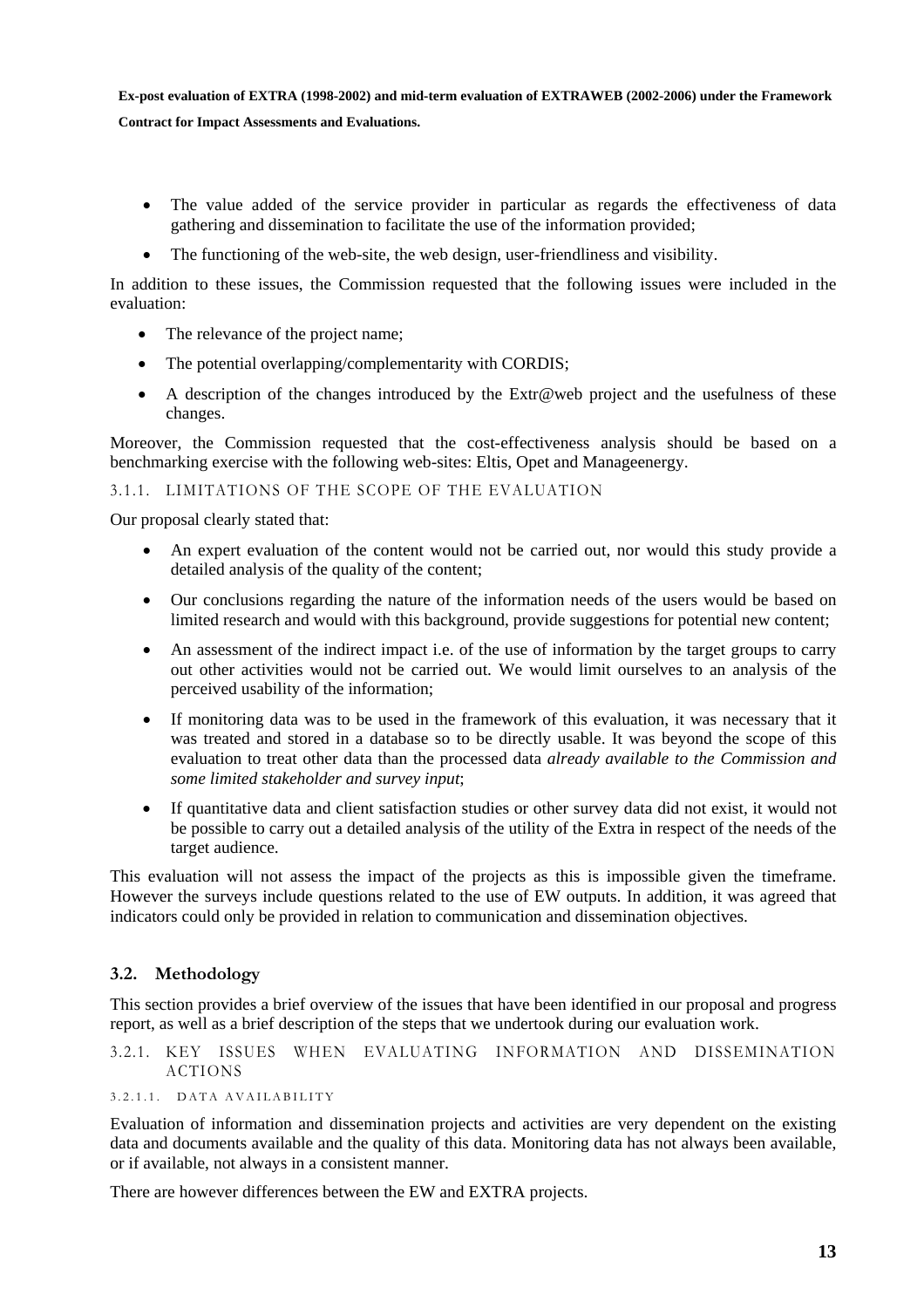**Contract for Impact Assessments and Evaluations.** 

For EXTRA no useful web-statistics are available and quantitative results of other dissemination activities are not sufficiently monitored. As the Extra project ended more than three years before the start of the evaluation, it is impossible to obtain evidence of the impact of the project on their targets. Therefore a detailed analysis of the utility of the EXTRA project has not been carried out. We have only carried out a smaller analysis of this project based on the available information.

More data is available for the EW project, although we did note discrepancies in particular as regards detailed website statistics. Moreover, no monitoring data is available providing a breakdown of the cost and man days for the different parts of the EW project and for the EXTRA project.

Other data availability problems encountered during the evaluation related principally to other web-sites. No monitoring data was available for Eltis and Opet. We have been provided with some monitoring data for ManageEnergy web-site, but the nature of this project makes it incomparable with the EW project. For this reason we proposed in the progress report not to carry out the benchmarking exercise. This was agreed upon by the Commission. We however proposed to compare the EW with the DG Research financed "Energy Research" web-site.

<span id="page-13-0"></span>3.2.1.2. PERSONNEL AVAILABILITY

A part of our evaluation was to be based on interviews with external key personnel from CORDIS and "Manage Energy". However, it has not been possible to meet up with CORDIS. CORDIS was contacted but no meeting has taken place because of their unavailability.

Moreover, for the same reason it has not been possible to meet up with the responsible for the "Energy Research" web-site.

#### <span id="page-13-1"></span>3.2.2. CONSEQUENCES FOR THIS EVALUATION STUDY

As no relevant benchmarking data is available and no detailed breakdown of the cost of the individual parts of the EXTRA and EW project, it has not been possible to carry out a cost-effectiveness analysis of the EXTRA and EW projects.

#### <span id="page-13-2"></span>3.2.3. METHODOLOGICAL APPROACH

In the light of the scope of the evaluation and key issues defined above, we have applied an evaluation methodology based on three distinct approaches:

#### <span id="page-13-3"></span>3.2.3.1. DESK RESEARCH

Desk research served different distinct purposes: Contribution to our overall analysis of the actions undertaken, targeting of the interviews and delivering data and other information for the draft final report. A bibliography of the main documents can be found in Annex 3.

<span id="page-13-4"></span>3.2.3.2. DATA COLLECTION THROUGH SURVEYS AND STAKEHOLDER CONSULTATION

Following the desk research we initiated two types of data collection. Firstly, we conducted interviews with selected key stakeholders. These involved Commission officials, the EW consortium and members of the Benchmarking and High Level Advisory Group. A list of the interviewees can be found in Annex 2.

Secondly, we carried out two surveys:

- 1. a web-based survey of the registered users/newsletter subscribers of the EW and
- 2. an Excel based survey among groups that are intended to provide input to the EW project.

Thanks to the information collected, we have been able to collect quantitative and qualitative feedback from those mostly involved in the projects and from users of the EW Transport Research Knowledge web-site. The interview guides and draft surveys are included in Annex 4, Annex 5 and Annex 6. Annex 7 contains details on the user surveys and the response rates.

The interviews and surveys took place between 10 January and 1 March 2006.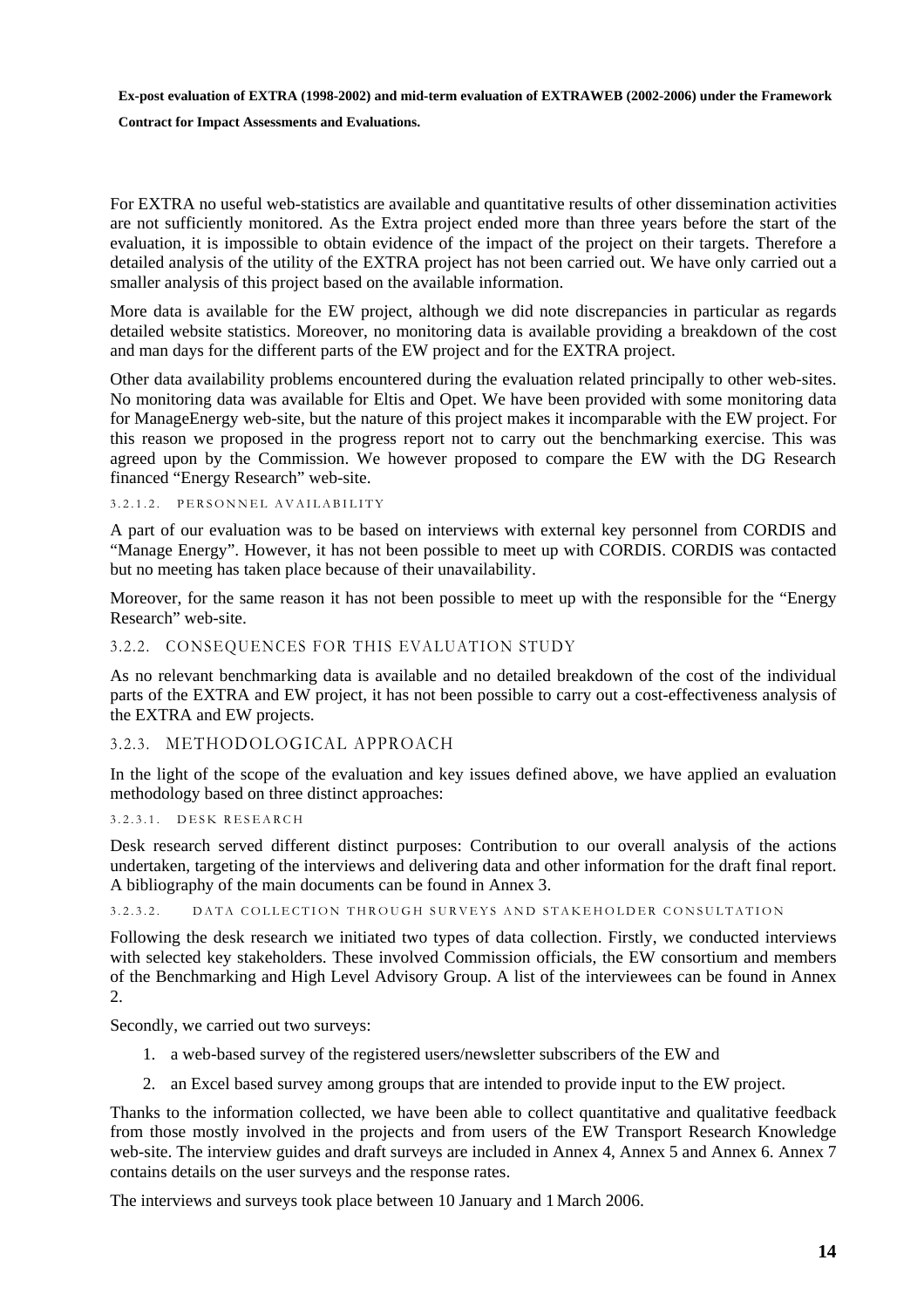**Contract for Impact Assessments and Evaluations.** 

#### <span id="page-14-0"></span>3.2.3.3. ANALYSIS AND RECOMMENDATIONS

After having collected facts, data and opinions we analysed the data in February and early March 2006 in order to answer the evaluation question and to draw conclusions. We then reviewed the EWII proposal against our findings.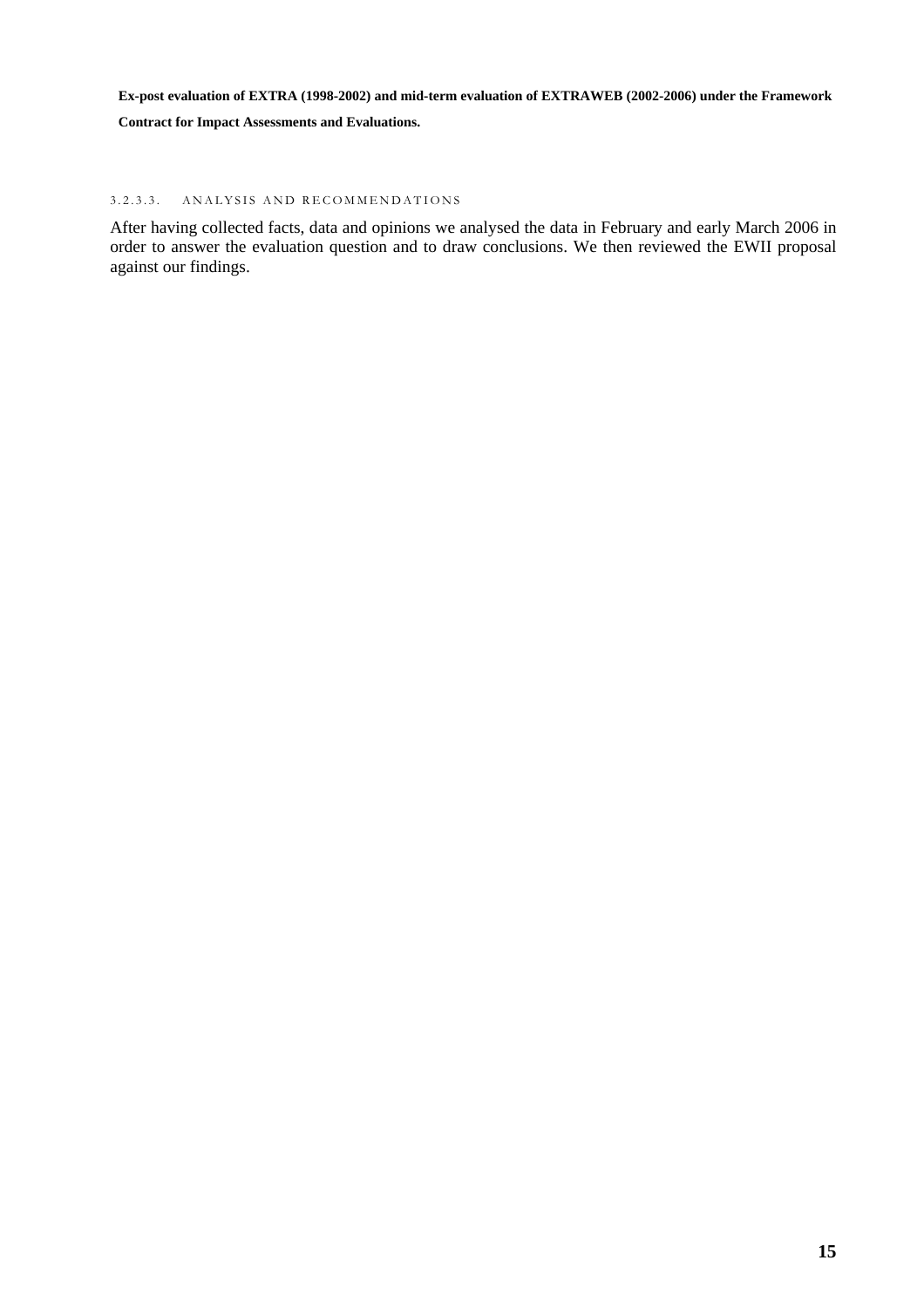**Contract for Impact Assessments and Evaluations.** 

### <span id="page-15-0"></span>**4 . ANSWERS TO EVALUATION QUESTIONS**

This section addresses the evaluation themes and questions which were core to our remit from the Commission.

#### <span id="page-15-1"></span>**4.1. Evaluation theme 1: Value added of the Extr@web and EXTRA projects: Key user outputs and promotional activities**

Theme 1 focus on the capacity of the EXTRA and EW project to provide the intended user outputs and to implement the foreseen promotional activities.

EXTRA aimed, following the change in dissemination strategy<sup>5</sup>, principally at providing the following user outputs:

- A database presenting transport research projects financed under the RTD Transport Research programme by project (project summary);
- Thematic analysis across projects;
- Policy reports by policy area presenting and highlighting policy implications of research results;
- A promotional strategy aiming at increasing the awareness of the TRKC among the intended target groups.

The intended user outputs of the EW project are similar to the EXTRA project, but EW aims wider, principally in terms of the information to be disseminated. The four specific objectives of the EW project are:

- to set up one common RTD result reporting scheme for reporting on transport research results aiming at establishing a de facto standard for Europe;
- to set up a consistent approach to dissemination based on a web tool, the Transport Research Knowledge Centre and flanked by an information service and a promotional strategy;
- to cover and disseminate a large amount of research results, stemming from both EU financed programmes and national programmes and to present relevant transport research programmes at EU and national level. By structuring, analysing and disseminating this information the EW project also aims at contributing to the set-up of the European Research Area;
- to analyse transport research results, by project, by theme, and by policy area and to assess policy implications of carried out research (key user outputs).

This overall approach is presented in the figure below.

 $\overline{a}$ 

<sup>5</sup> A change which was endorsed by the European Commission, DG TREN.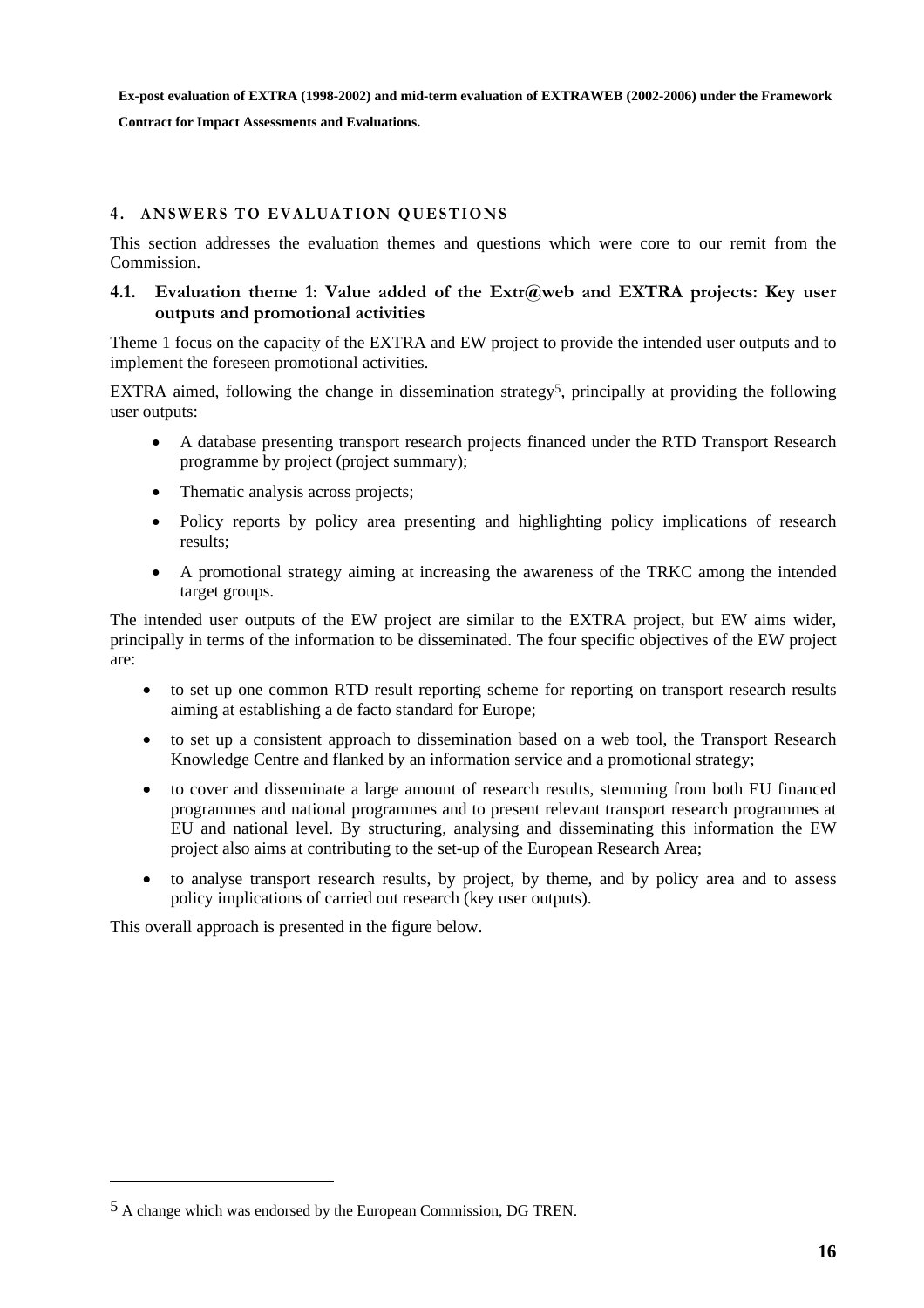**Contract for Impact Assessments and Evaluations.** 

 $\overline{a}$ 

<span id="page-16-1"></span>

The RTD result reporting scheme and the framework for dissemination of information have been globally implemented as foreseen. Theme 4 presents the evaluation of the RTD result reporting scheme and the framework for dissemination of information.

#### <span id="page-16-0"></span>4.1.1. TO WHAT EXTENT WAS THE EXTRA PROJECT EFFECTIVE IN PROVIDING THE INFORMATION DELIVERABLES?

The Extra project was originally not based on an electronic dissemination strategy but on multiple tools for dissemination. During the life of the project the dissemination strategy was modified. Instead of focusing on multiple dissemination tools (web-sites, paper based newsletters, scientific press) the website became the only major information tool, an approach continued with EW. As a consequence, the

<sup>&</sup>lt;sup>6</sup> The grey boxes indicate project outputs which were intended to facilitate data collection (RTD result reporting scheme) and to facilitate dissemination of information (web-based knowledge centre, electronic web-service and contact database). The light blue box provides an overview of the intended user outputs (see theme 2 for a detailed discussion of the key user outputs). Finally, the green boxes provide an overview of the key actors, the EW consortium and other actors intended to provide input into the project.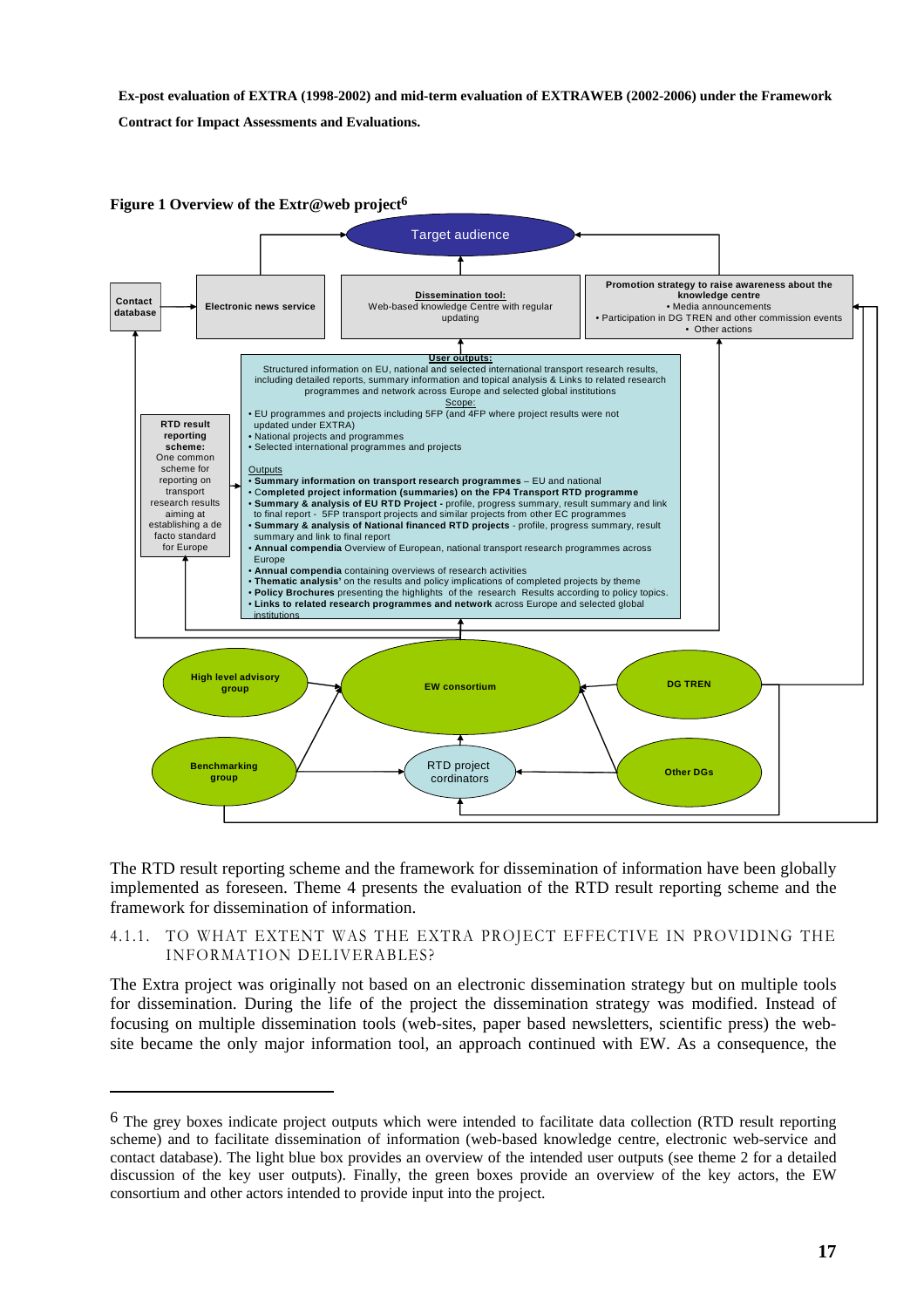#### **Contract for Impact Assessments and Evaluations.**

informative newsletter was stopped (and replaced by a promotional e-bulletin) and articles for both the general and technical press cancelled. In addition to this, a foreseen maxi-brochure was cancelled and replaced by 10 thematic papers and 10 policy brochures. Table 1 in annex 1 provides an overview of the foreseen and realised user outputs.

Globally speaking, EXTRA project provided the information outputs that it was intended to provide, following the change in dissemination strategy, and made it available for the users. Some delay was noted in the implementation of the project, but this mainly due to a late arrival of final project reports. As a consequence the project was prolonged with 10 months and some final project results were finally not included under the Extra project. These results were instead to be included in the data collection for the EW project.

<span id="page-17-0"></span>4.1.2. TO WHAT EXTENT WAS THE EXTR@WEB PROJECT EFFECTIVE IN PROVIDING THE INFORMATION DELIVERABLES

<span id="page-17-1"></span>4.1.2.1. OBJECTIVES SET FOR THE INFORMATION DELIVERABLES AND CURRENT STATUS

In order to ensure effective implementation of the EW project, the adopted technical annex (and the work packages7) defined a range of key user outputs to be provided by the EW project.

These key user outputs are:

- Summary information on transport research programmes EU and national;
- Completed project information (summaries of final project results) on the FP4 Transport RTD programme;
- Summary & analysis of EU RTD Project profile, progress summary, result summary and link to final reports - FP5 transport projects and similar projects from other EC programmes;
- Summary and analysis of national financed RTD projects profile, progress summary, result summary and link to final report;
- Annual compendia presenting an overview of European, national transport research programmes across Europe;
- Annual compendia providing country trends project descriptions and interim results
- Thematic analysis' on the results and policy implications of completed projects by theme;
- Policy brochures presenting the highlights of the research results according to policy topics;
- Links to related research programmes and network across Europe and selected global programmes.

Some but not all user output were quantified in the Technical Annex attached to the EW Contract. Additional specifications were provided in the detailed work packages<sup>8</sup>. Table 2 in annex 1 provides an overview of the specific quantitative objectives set in the Technical Annex and the work packages.

All key user project outputs are to be disseminated via the Transport Research Knowledge Centre. In addition the following dissemination tools were foreseen:

• Newsletter

 $\overline{a}$ 

 $<sup>7</sup>$  Attached to the project handbook. It may be noted that the work package descriptions are regularly updated in the</sup> light of developments and recommendations from the AG and BG, and updates are discussed with and approved by the BG and the task manager within the Commission.

<sup>&</sup>lt;sup>8</sup>Work packages as updated autumn 2004. We have not been provided with the original work packages.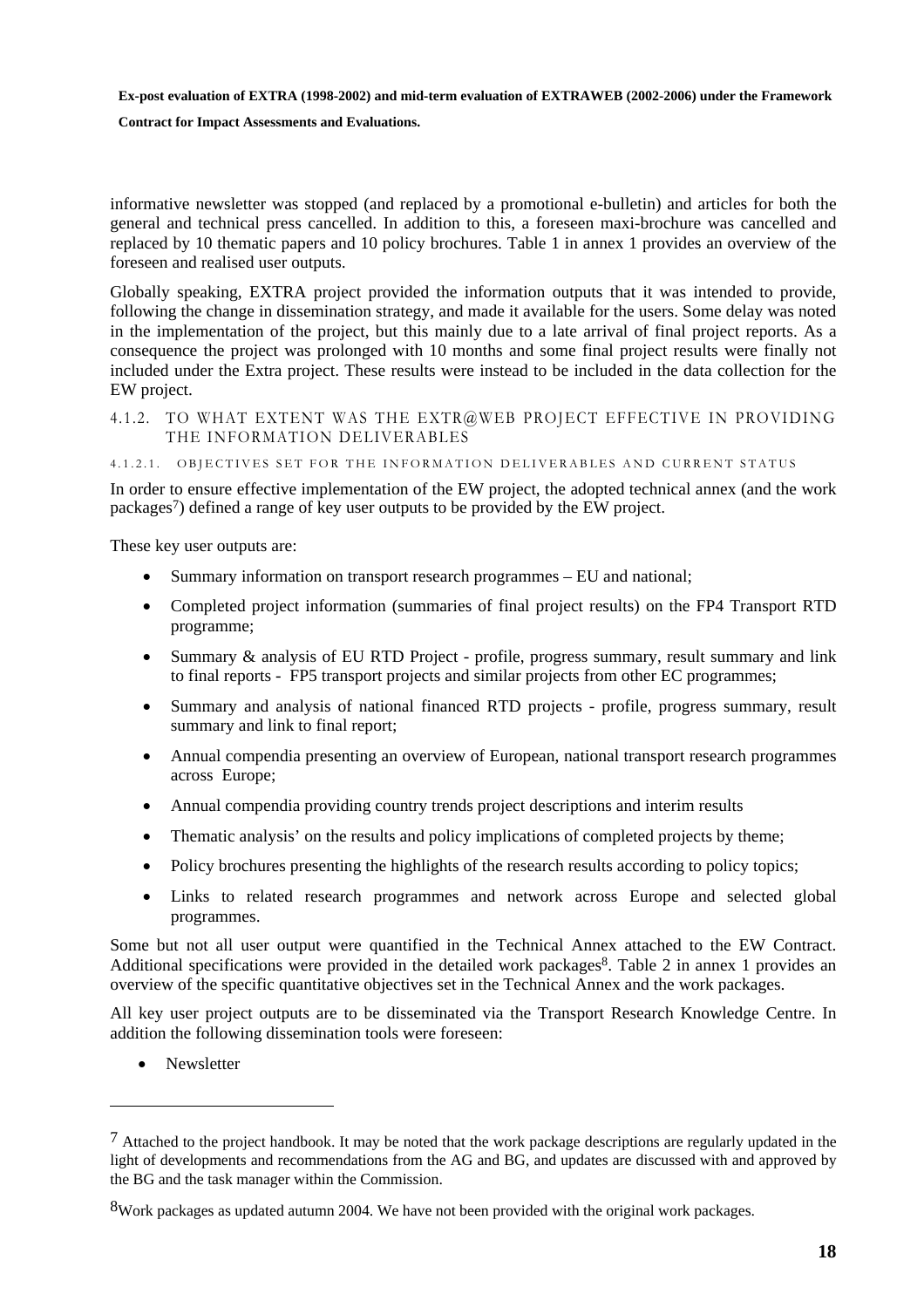- Printed policy brochures (limited number of copies)
- Annual compendia in a print version

The EW project has at this stage of project implementation provided some but not all key user outputs. The user outputs provided by 1<sup>st</sup> of March 06 and which are *completed* are:

- Summary information on transport research programmes EU and national (presented in a programme database)
- Completed project information (summaries) on the FP4 Transport RTD programme
- 1 Annual compendium presenting an overview of European, national transport research programmes across Europe ( and one 1 update with a new chapter on EU programmes)

Moreover 30 Annual Thematic Research Summaries have been drafted in a first version. However they are currently not complete as the key findings on research results (based on the project level analysis) related to the theme have not yet been included (as not yet ready). For the time being they include an interim chapter on research objectives.

Table 3 in annex 1 provides a detailed overview of the status of the user outputs as available on the TRKC web-site.

The user outputs currently missing are all user outputs related to research results. There is a general agreement among interviewees that the uncompleted user outputs are those which ensure the success (or failure) of the EW project.

The particularity of the EW project is that most of the information which is intended to be provided on research results is interrelated. This means that user outputs presenting and analysing research results, according to themes and political priorities (thematic and policy papers) are depending on the availability of the basic project information, that is project summaries on research results. These project summaries can obviously only be completed once the results of the projects are available.

Therefore, if sufficient project information (project summaries presenting the results of the individual transport research projects) is not available, the thematic and policy papers cannot, or only partially, be carried out. Indeed, if the thematic papers are carried out on the basis of a small number of projects they will be of limited use, because they will not present authoritative information about the latest research results and their implication. For this reason their use for decision making will be limited.

The links between the levels of information is presented in the model below.

#### **Figure 2 Overview of key information/user outputs and dissemination tools**

<span id="page-18-0"></span>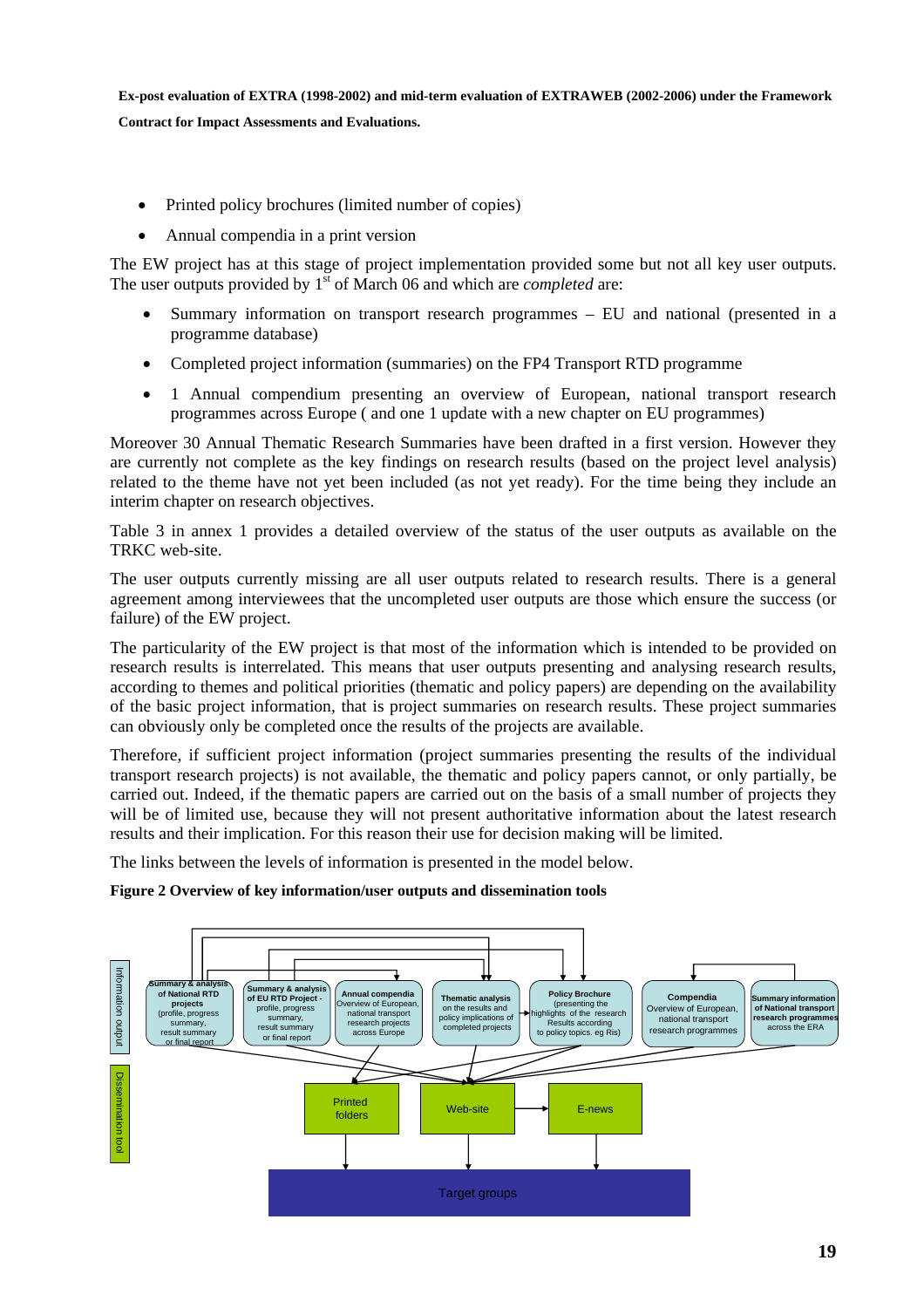**Contract for Impact Assessments and Evaluations.** 

 $\overline{a}$ 

Some key user outputs are only to be provided at the final stage of the EW project. These outputs are: the thematic analysis/reports and the policy brochures.

However, although the EW project has no formal deadline for the collection of project information, it is reasonable to expect that a substantial amount of the project summaries (that are summaries of project research results) would have been collected and made available by now (5 months before the closure of the project).

Moreover, according to the initial plan, two of the annual summaries related to project results should have been provided by now but these documents have not been provided. We understand that this is due to lack of available research results9.

#### <span id="page-19-0"></span>4.1.2.2. ISSUES RELATED TO PROJECT DATA COLLECTION

Contrary to the EXTRA project, the EW consortium was not the primary responsible for the collection of project information, but was only intended to fill some limited missing data.

A principal problem for the EW project, in relation to the provision of user outputs have been dispersed responsibilities for data collection, which is the backbone of the project. In principle, research project coordinators were expected to provide project information through the reporting scheme. The Benchmarking Group (BG) and the Commission were intended to collect research project contact data and support the sub-contractors work to promote the reporting scheme among research project coordinators. The actions were intended to ensure that research project information was provided through the RTD result reporting scheme. However, how this was to be ensured was, if research project information was not provided was not defined at the outset of the project. This was particular problematic as BG members, Commission staff or RTD project coordinators had any obligation to contribute to the EW project.

In reality, the approach to data collection varied notably<sup>10</sup>. At Member State level, the different BG members took different approaches to data collection. Some promoted the RTD result reporting scheme and reported to the EW sub-contractors. Some took a proactive approach to data collection, collecting the RTD project data and filled in the project forms through the RTD result reporting scheme. Others BG members were substantially less involved in the entire data collection process and provided only limited support.

As for the Commission services, the approach also varied. We understand that the EW project was not systematically known by the scientific officers and that there was little effort to promote the EW project within DG TREN and other relevant DG's. As a consequence, the EW project was not systematically known by and promoted among the various units and directorates involved in the management of the RTD projects.

A second factor which contributed negatively to the data collection process was the initial scope of the EW project. As indicated above a large amount, of national projects were initially to be covered by the EW project. We were told that, based on the labelling process, the list of projects to be covered were distributed to all BG members, and that this list covered most of labelled projects. The task related to data collection was therefore substantial, in particular for BG members stemming from countries where many

<sup>9</sup> We understand that in 2005, the BG had decided and DG TREN had approved that the consortium should only produce the interim Annual Thematic Research Summary for these themes for which a sufficient number of research results will be available. Such results have not yet been available

 $10$  Unfortunately, we do not know who submitted the project information through the RTD result reporting scheme, as this has not been monitored, and cannot be monitored through the reporting scheme.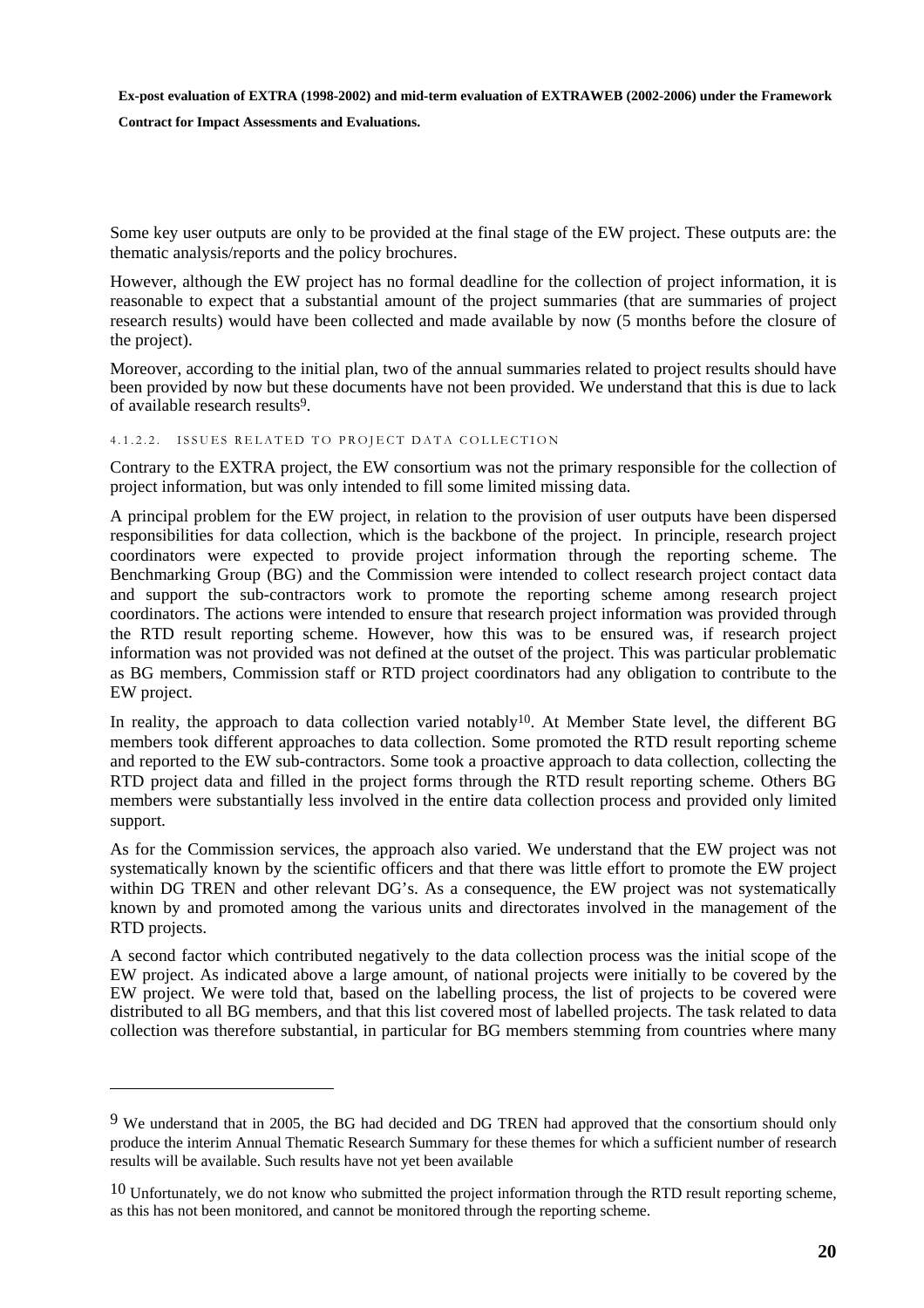**Contract for Impact Assessments and Evaluations.** 

RTD projects were implemented. This approach we were told discouraged active contribution from some BG members.

There was eventually an agreement that not all projects would be covered but we understand that such an agreement was only reached at a later stage.

A third factor which contributed to ineffectiveness in data collection was the timing of the process. Although the EW project was initiated in August 2002 the data collection process was only initiated at national level in early 2004 and there were no key milestones set for data collection. Revised objectives and structure for data collection were set only in March 2005, and only implemented in October 05 which in the light of the current results appear to have been too late to change the data collection process.

<span id="page-20-0"></span>4.1.2.3. REVIEWED DATA COLLECTION APPROACH

As a result of lacking project information the scope of the project was modified in March 2005. The EW project was by then only intended to cover 600 projects (which have since been modified to only about 500 projects) and the EW consortium and its subcontractors were made responsible for all project data collection. About 50% of the projects to be covered are EU funded projects and 50% are national funded projects.

While at first sight this approach appears to be more realistic, it is too early to draw firm conclusions as regards the effectiveness of this approach to data collection and hence of user outputs.

A substantial number of RTD project results still needs to be collected to reach the reviewed objectives. Based on the information available on published and unpublished project data, we note that about 2/3 of all the expected information relating to research *project results* still needs to be collected in order to reach the reviewed objectives for the collection of information on project information.

*On this basis it may be concluded that even though the EW project has provided some of the intended user outputs, it has until now (1st of March 2006) proven ineffective in providing the key user outputs related to project research results.* 

<span id="page-20-1"></span>4.1.3. TO WHAT EXTENT HAS THE EXTRA PROJECT BEEN EFFECTIVE IN IMPLEMENTING PROMOTIONAL ACTIVITIES

According to the Technical annex the EXTRA project was intended to carry out a range of promotional activities. These activities included:

- Technical articles and press realises
- Thematic maxi-brochure
- Technical newsletter
- Stand a events

As indicated above EXTRA's dissemination strategy was altered during the life of the project at the promotional activities adapted accordingly. The foreseen activities and actual implementation is presented in table 4 in annex 1.

In addition to the specific promotional activities carried out by the EXTRA consortium, the Commission carried out a range of promotional activities, in particular presentation at national level by scientific officers.

There is only very limited monitoring data to support an evaluation of the effectiveness of the promotional activities implemented under the EXTRA project. Most data regards the press announcements.

The monitoring data on press announcements indicate that press actions implemented by the EXTRA Consortium were implemented very unevenly. More than 75% of all announcements were distributed in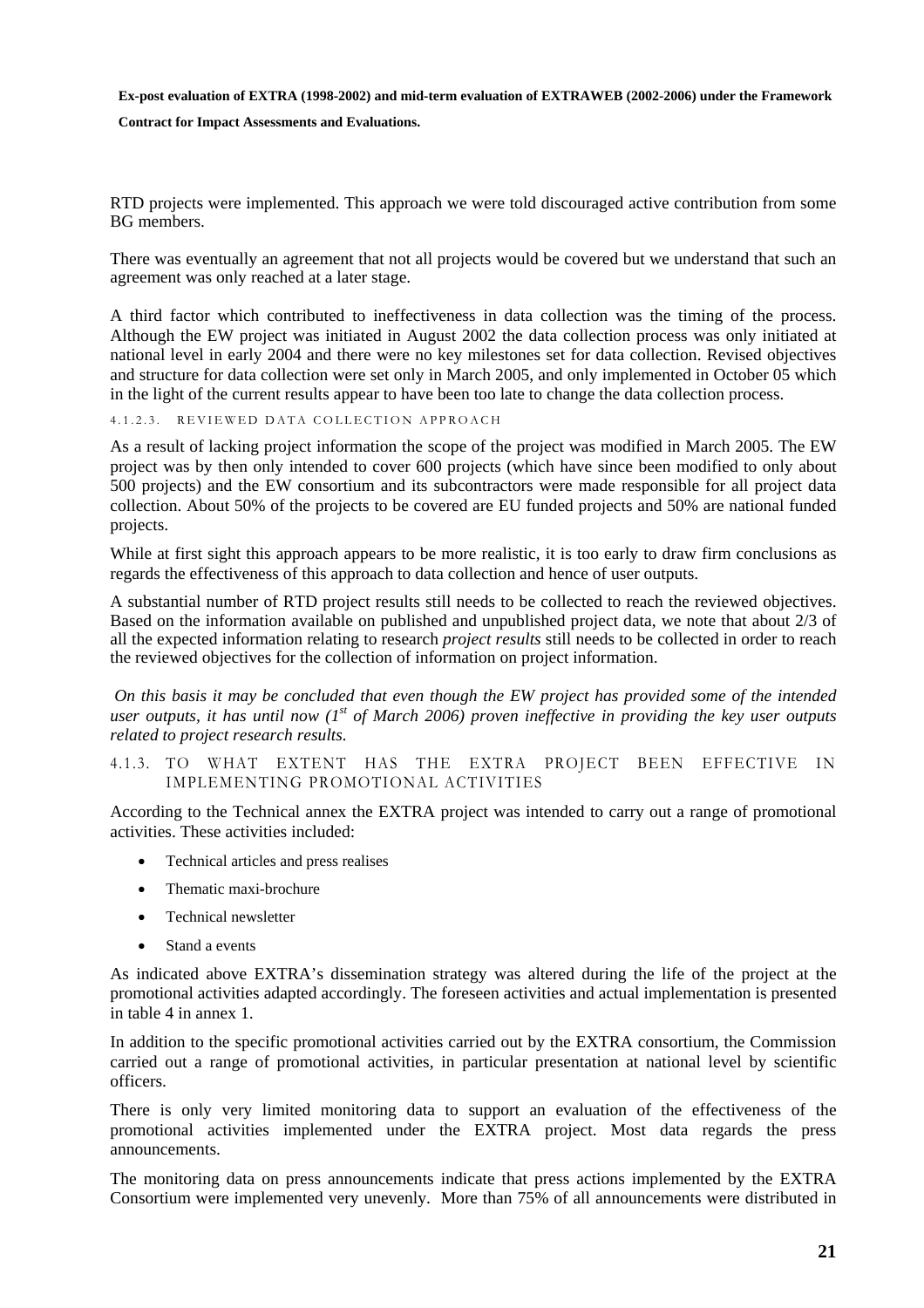**Contract for Impact Assessments and Evaluations.** 

6 countries (Denmark, Sweden, Finland, Norway, Austria and Germany) and only about 25% of all announcements were distributed in the UK, Ireland, France, Spain, Italy, Portugal, Netherlands and Greece. There was no distribution in Belgium and Luxembourg. This may indicate that the EXTRA website was more effectively promoted via the press in the northern countries than in the southern EU Member States. However, as press clippings are not systematically available, it is not possible to draw final conclusions on this issue.

Press clippings were carried out but not in a consistent manner. The press clippings available indicate that to some extent use has been made of the press announcements. General press has shown little interest in the project, but the Transport press has generally shown more interest and published articles based on the media announcements. It is hard to estimate the overall effect of press announcements since press clippings are uncompleted.

Media actions and other promotional actions, however, had little web multiplier effect. By the end of the EW project only 30 non-Europa (.eu.int) references could be found on the web-site11.

<span id="page-21-0"></span>4.1.4. TO WHAT EXTENT HAS THE EXTR@WEB PROJECT BEEN EFFECTIVE IN IMPLEMENTING PROMOTIONAL ACTIVITIES

According to the Technical annex the EW project is intended to carry out a range of promotional actions which has as primary objective to promote the TRKC web-site and the related information, and thereby increase the level of awareness of transport programmes and results.

As is the case for data collection, the EW consortium is not solely responsible for the promotional activities, but is to be assisted and supported by the BG group. Support from the Commission is also expected. Moreover, it was foreseen to use relevant networks and information relays to promote the TRKC. For this reason, we were told, the budget foreseen for promotional activities was initially set at a low level<sup>12</sup>.

Globally speaking, the EW consortium has, according to the EW consortium director, kept a somewhat low profile on promotion. This is due firstly to the lack of available data stored in the TRKC and secondly, we were told, to lack of budget specifically assigned to promotional activities<sup>13</sup>.

Regarding the lack of available data stored in the TRKC we were told that there was an agreement between the EW consortium and the BG group that no major promotional activities were to be carried out as long as the TRKC was not satisfactorily filled with the intended information. This was the case until recently and therefore only few promotional activities have been carried out.

Table 5 in annex 1 contains an overview of the intended promotional and dissemination activities.

The EW consortium considers that the TRKC is now ready to be promoted. A request to transfer un-used budget for the BG and AG to promotional activities has been submitted to the Commission, but a reply on this issue has not yet been received.

To support activities it was, moreover, intended to use an extended network to promote the TRKC, composed of: networks of excellences, transport professional networks and other transport stakeholders.

The dissemination strategy was amended in September 05. The principal changes and tools thereto were to be:

 $\overline{a}$ 

<sup>&</sup>lt;sup>11</sup> Google search carried out by the Consortium.<br><sup>12</sup> We have requested a budget breakdown by type of activity, but have not received any. We are therefore not able to address this issue in detail.

<sup>&</sup>lt;sup>13</sup> In this regard it should be noted that the overall budget for the EW project is devised in sub-budget categories. Any change in the budget for different sub-categories, require the Commission's approval. As mentioned a budget breakdown by type of activity has been requested but not received.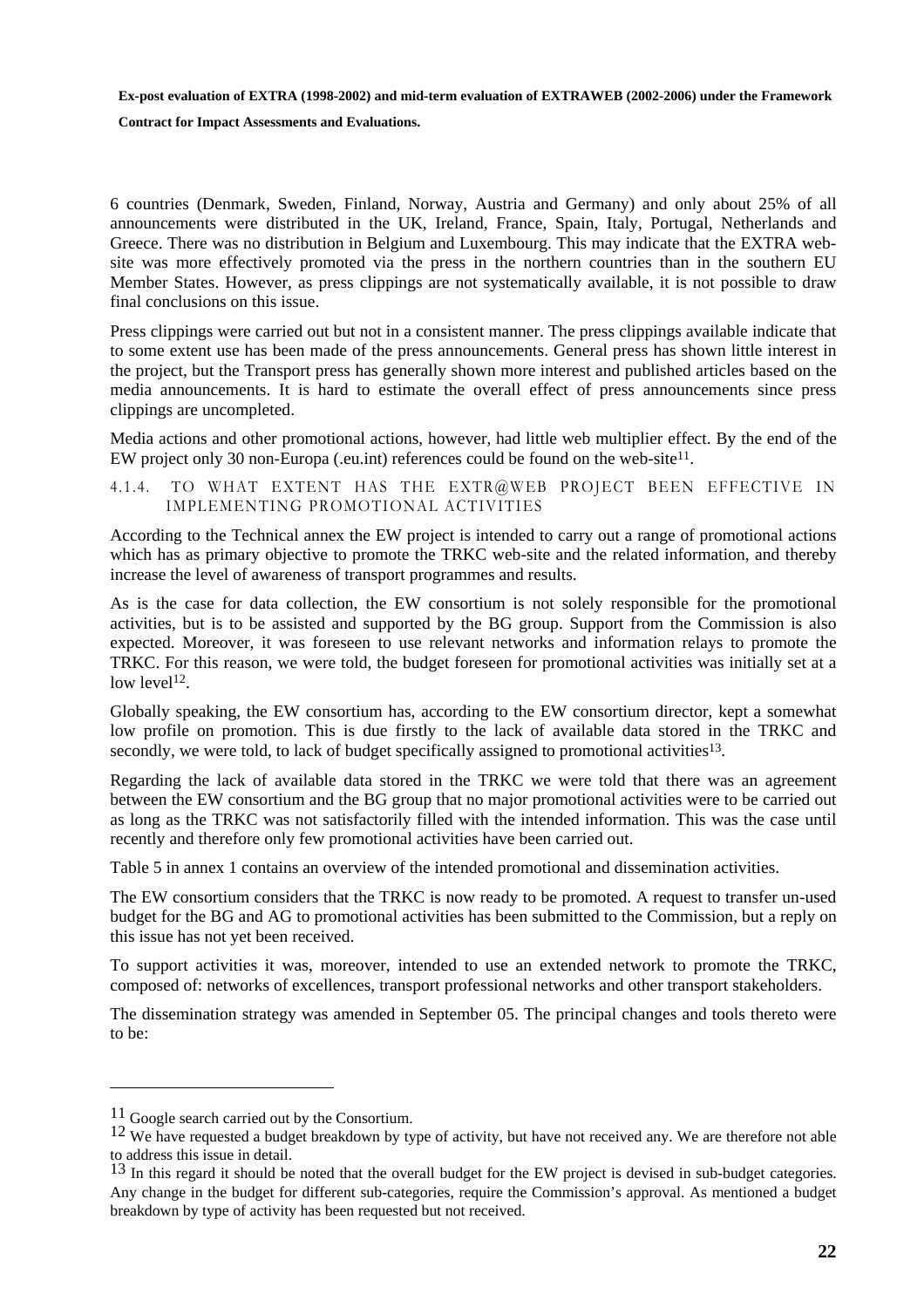- A stronger focus on the e-newsletter as the reference for external marketing. In this regard, it may however be noted that no newsletter has been published since April 05;
- Policy brochures published in batches as of the spring 06 (one brochure on RIS has been published in Feb 05, the rest is not yet published)
- Press packs distributed in relation to major updates;
- Contacts with DG research to promote the TRKC via tools such as CORDIS focus:
- Cooperation with research organisations and thematic associations in the context of the extended Benchmarking Group was to be intensified in order to use their existing networks for research, innovation and business support to promote the TRKC. They were to be provided with each enewsletter and press pack and encouraged to use them in their own marketing activities;
- Participation in one event 'Communicating European Research' in November 05, and participation in other events in 2006.

Table 6 in annex 1 provides an overview of objectives and the status of the implemented dissemination and promotion activities.

We have found little evidence of monitoring data allowing us to assess the effectiveness and impact of the carried out dissemination and promotion activities. Moreover, a substantial part of the foreseen, and revised, dissemination and promotion activities have not (yet) been carried out. The lack of promotion and dissemination activities, in particular in the last year of the EW project, is closely related with the lack of information available and the perception that promotion activities should only be carried out once a substantial amount of information is available.

On this basis we are not able to pronounce us on the overall effectiveness of the dissemination and promotional strategy as implemented.

We may, however, make the following observations based on current promotional activities, the user survey carried out and the surveys carried out by the contractor:

• The dissemination strategy, targeting regular users, and based on the e-newsletter, is of clear value to the users. The quality, content and layout is globally appreciated by the users who have replied to this question, and the frequency is globally considered appropriate by about 73% of the respondents;



#### <span id="page-22-0"></span>**Figure 3 e-newsletter rating**

• The participation in the DG Research event 'Communicating European Research' appears to have generated additional visits to the TRKC website (see section 3);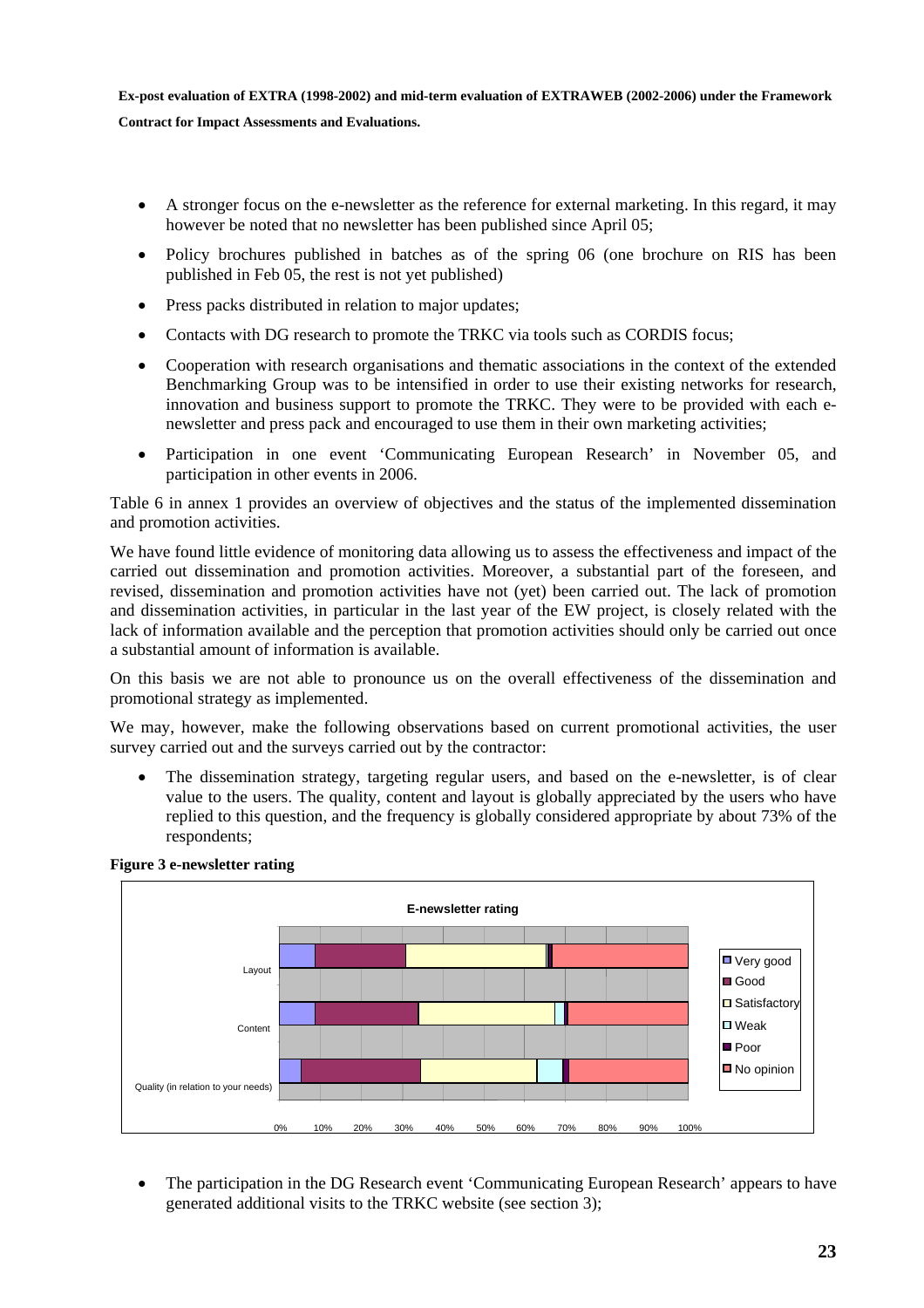**Contract for Impact Assessments and Evaluations.** 

• Few promotional activities have been carried in the life of the TRKC and as the project is now in its final stage and additional user outputs are foreseen, a more proactive promotional strategy may be envisaged. The overall conclusions and recommendations relate to how a more proactive promotional strategy could be carried out.

#### <span id="page-23-0"></span>**4.2. Theme 2: Use and utility of the Extra and EW**

Use is about the quantity of information provided to the key audience and the number of users. It is ideally quantitatively measured, and gives indication about the efficiency of the programme.

Utility is about the quality of the information provided and its relevance to the users. In the context of an evaluation which is supposed to provide input to the negotiations of the continuation of the project, utility should also address if other types of information would be useful for the users.

In the progress report we proposed to analyse 4 questions related to the use and utility of the EXTRA and EW projects. The questions related to:

- the actual use of the information provided by the EXTRA and EW projects;
- the quality of the information provided by the EXTRA and EW projects:
- the relevance of the information tools provided; and
- unaddressed information needs among the users.

As discussed above, the monitoring data is not available for all tools, and if available, not in a consistent manner. In particular, monitoring data and survey data is lacking for the EXTRA project. This section is based on existing EW monitoring data collected by the EW Consortium as well as:

- web statistics from the EW web-pages provided by the European Commission;
- interviews and surveys among the BG members carried out within the framework of this study carried out;
- the user survey of TRKC/EW carried out within the framework of this study; and
- The final user survey carried out among the registered users of EXTRA.

#### <span id="page-23-1"></span>4.2.1. TO WHAT EXTENT HAS THE INFORMATION PROVIDED BY THE EXTRA PROJECT BEEN USED?

The available data for the EXTRA project does not allow us to draw conclusions regarding the overall use of the project, nor on the overall number or nature of users.

Data is available on the total number of contacts in the EXTRA contact data base, on the number of ebulletin sub-scribers, the total number of inquiries received, and the number of recipients of the newsletter. There is no useful information regarding the (quantitative) use of the web-site or about the users of the EXTRA project nor is there any information regarding a potential effect of non-web-based actions.

The overall number of contacts in the database appears to be very impressive at first sight (more than 20000 contacts in 1999 and following a cleaning in 1999 about 9000 contacts), but we understand from the current contractor that these contacts did not reflect actual users or the actual contacts with users. This database was compiled using various existing contact databases, and contained numerous irrelevant contacts. Yet it was used to distribute the paper based newsletter until end 1999 when the newsletter was substituted by the e-bulletin.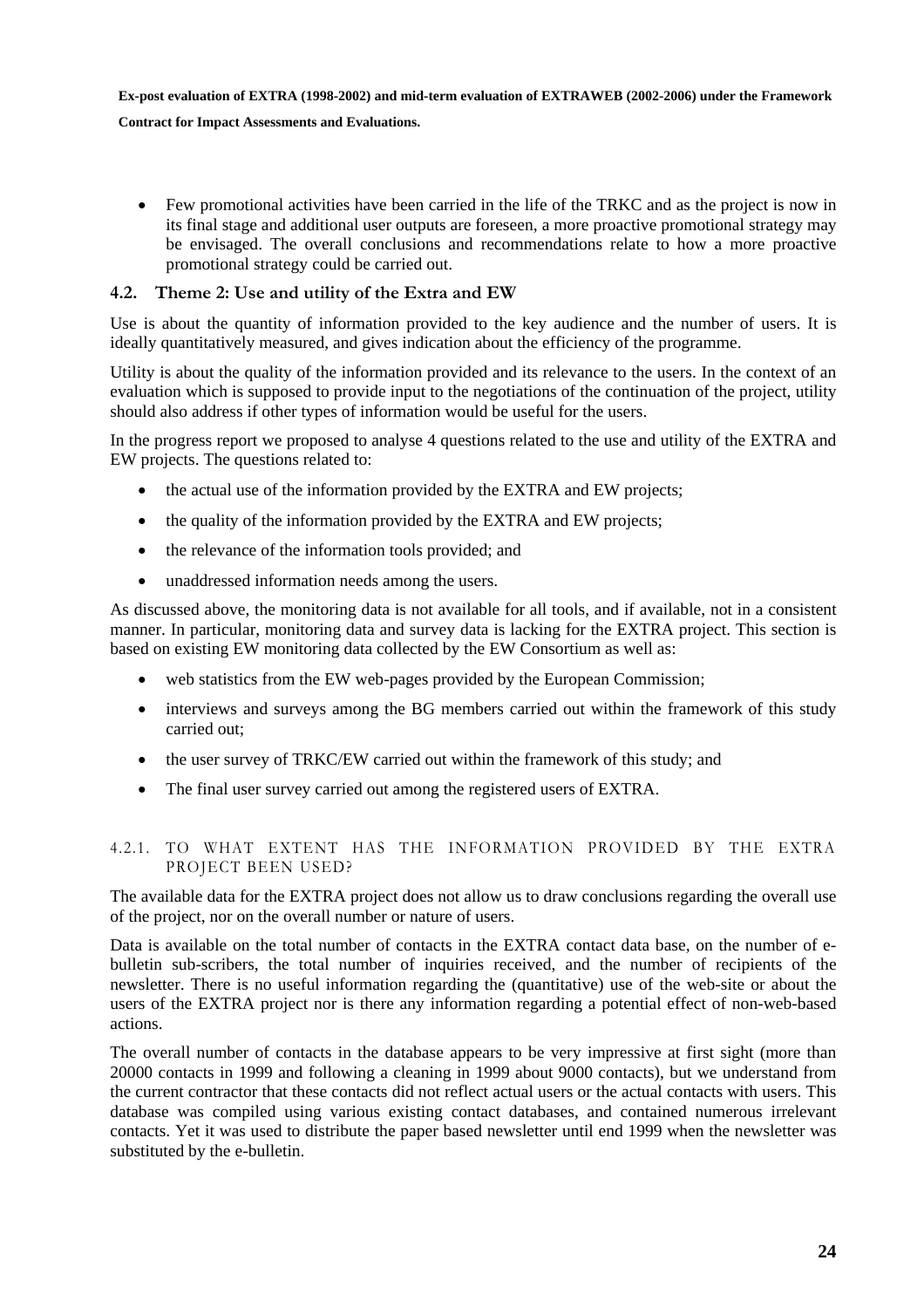**Contract for Impact Assessments and Evaluations.** 

The number of e-newsletter recipients was substantially lower than the number of recipients of the paper based newsletter (initially 1472 but increased to a total of 2163 recipients). The evolution of recipients may be seen from the table below.

**Figure 4 main statistics e-bulleting EXTRA** 

<span id="page-24-1"></span>

We do not know if all the addresses of e-newsletter recipients were valid and whether this was actually checked. Moreover, we do not know whether the subscribers had actually requested the e-bulletin or if they had received it without requesting it. It is therefore not possible to say if the recipients reflected the actual 'regular' users of the EXTRA project. As regards the regularity of the use of the EXTRA project, a user survey carried out at the end of the EXTRA project indicated that most users used the EXTRA website occasionally (57%), while 27% used the website monthly and about 15 % weekly.

There is no information about the background (nationality or work background) of the users, and it is therefore not possible to assess whether the users corresponded to the initial target groups.

#### <span id="page-24-0"></span>4.2.2. TO WHAT EXTENT HAS THE INFORMATION PROVIDED BY THE EW PROJECT BEEN USED (THE TRANSPORT RESEARCH KNOWLEDGE CENTRE WEB SITE)?

Given that all information provided through the EW project is web-based and only a few selected documents are distributed in paper format, web-monitoring data is fundamental to assess the use of the information provided. This data should not only include the number of pages opened, but also information regarding single users, which pages were viewed etc.

The data available does not allow us to draw firm conclusions as regards the quantitative use of the EW project nor about the number of actual users. Monitoring data of the use of the website is available but it is incomplete and covers only the most visited web-pages. Moreover, data is only available on the number of visited web pages and not on the number of single users or returning users.

Within these limitations the following observations have been made:

#### *Visits of the Transport Research Knowledge Centre*

Compared to other web-pages of DG TREN, the EW web-site is fairly well visited. Throughout 2005, more than of 8787 EW pages were viewed per month (average of 293 per day**)**, with peaks during the months of March, May and November<sup>14</sup>. There are no comparable data for 2004. The main page of the EW project was permanently on the top 20 list of the most visited web-pages of DG TREN, and in 10 months also on the top 10 list.

<sup>14</sup> We do, unfortunately, not have figures on the total number of pages visited. Please also note that the figures for December 2005 does not cover the entire month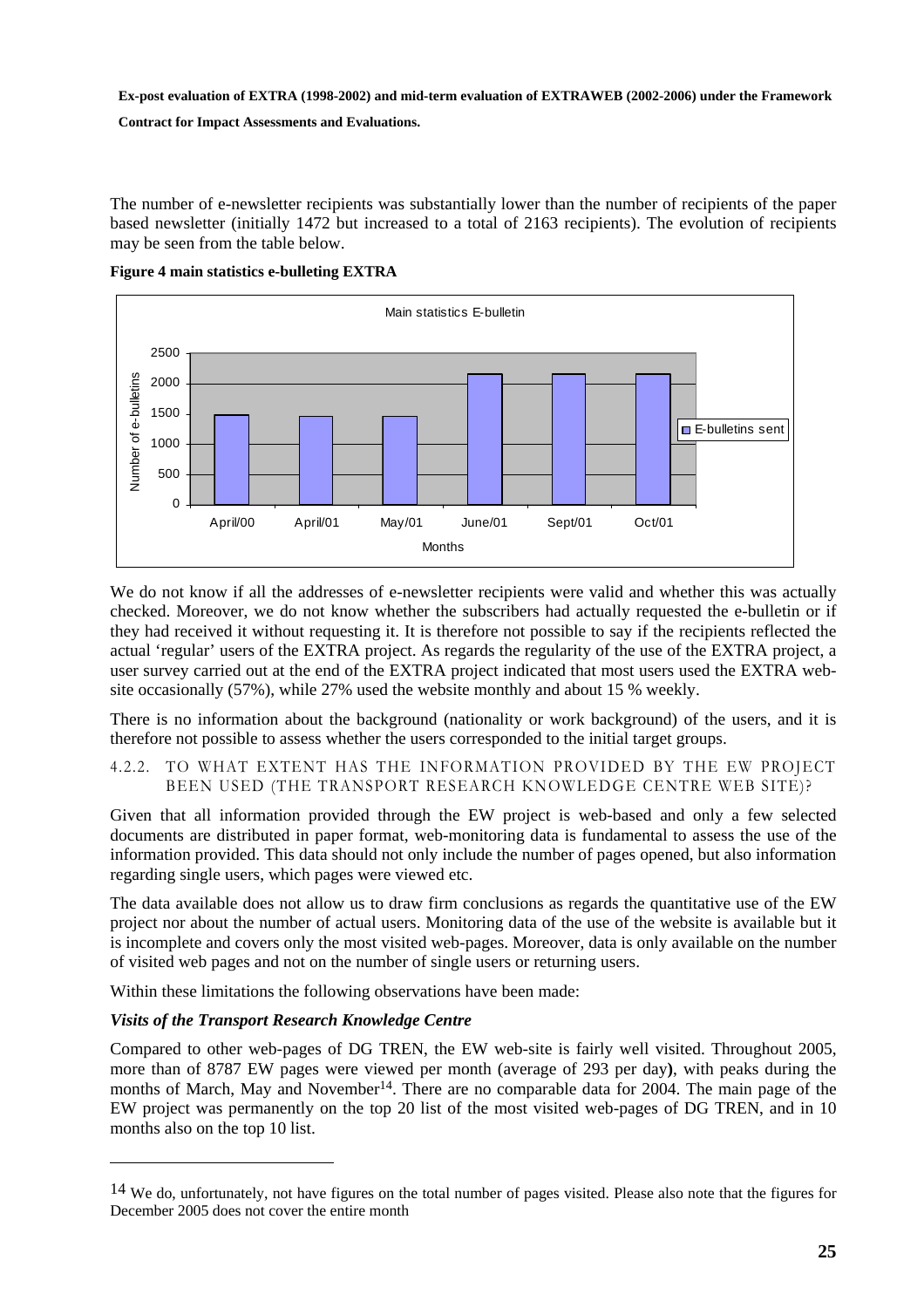<span id="page-25-0"></span>

#### **Figure 5: Total web-pages viewed EW/ Transport Research Knowledge Centre**

Besides the starting page, the 4 most viewed pages are *downloading information*, followed by *search*, *search for specific project results*, and the *news* section. These pages are all included in the top 100 of most visited pages of the DG TREN web-site. The number of page views, by page, is presented in the figure below.

<span id="page-25-1"></span>



There is a slight overall trend of decreasing use of the TRKC. However, visits of the website increases when dissemination and promotion activities (with direct link to the website) have been undertaken. This is the case for March, April and May when e-newsletters have been issued announcing the RIS brochure, the Thematic Summaries, and the evaluation results (by the contractor). The notable increase in downloads in April is most likely related to the publication of the new thematic research summaries. The project results and news sections are visited in a more consistent manner.

The number of pages visited correlates with the publications of the e-newsletter with indicates that subscribers actually read the newsletter. Therefore, given that the information currently available is limited in scope, an increase in the use of the web-site may be expected once more information is available.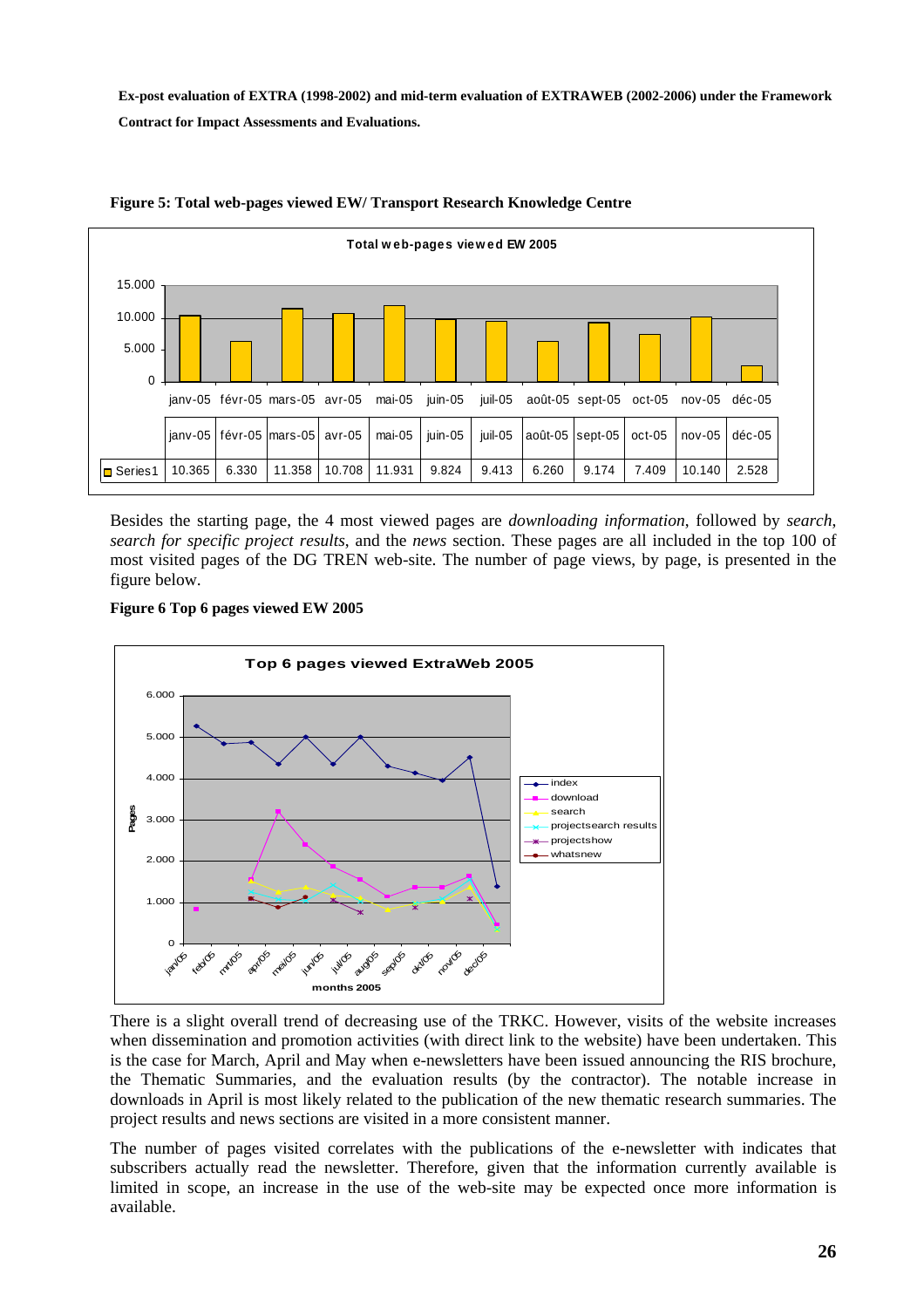**Contract for Impact Assessments and Evaluations.** 

#### *Size of users of the transport knowledge centre*

The data on the use of the TRKC web-pages does not provide us with any indication of the number of users. We therefore do not know whether the total result of the pages visited is the result of many short visits by many users or the result of fewer more in depth visits. Nor are we able to say how many users actually use the web-site.

Given the nature and scope of the project, however, we assume that a substantial amount of the regular users subscribe to the newsletter. There are, of course other regular and occasional users, not subscribed, but their size is impossible to assess.

There are currently 2077 registered users<sup>15</sup>. The number of registered users decreased substantially in the autumn 2004. We understand that this was due to cleaning of the user database deleting non existing email addresses<sup>16</sup>. The number of users in the database has increased since the cleaning in 2004 by 74 users.



#### <span id="page-26-0"></span>**Figure 7 Number of registered users**

The number of 'real' registered users is, however, substantially lower. Mailings of the newsletters indicate an error rate between 38% (September 04) and 12% (December 04) indicating that the actual number of 'real' registered users was in September 04, 64% of the total number of registered users and in December 88% of the total number of registered users. By the time of the last newsletter the error rate was 20% (June 05)

 $\overline{a}$ 

<sup>15</sup> June 2005. New figures are not available

<sup>&</sup>lt;sup>16</sup> The original user database was composed partially by users stemming from the user database from the EXTRA project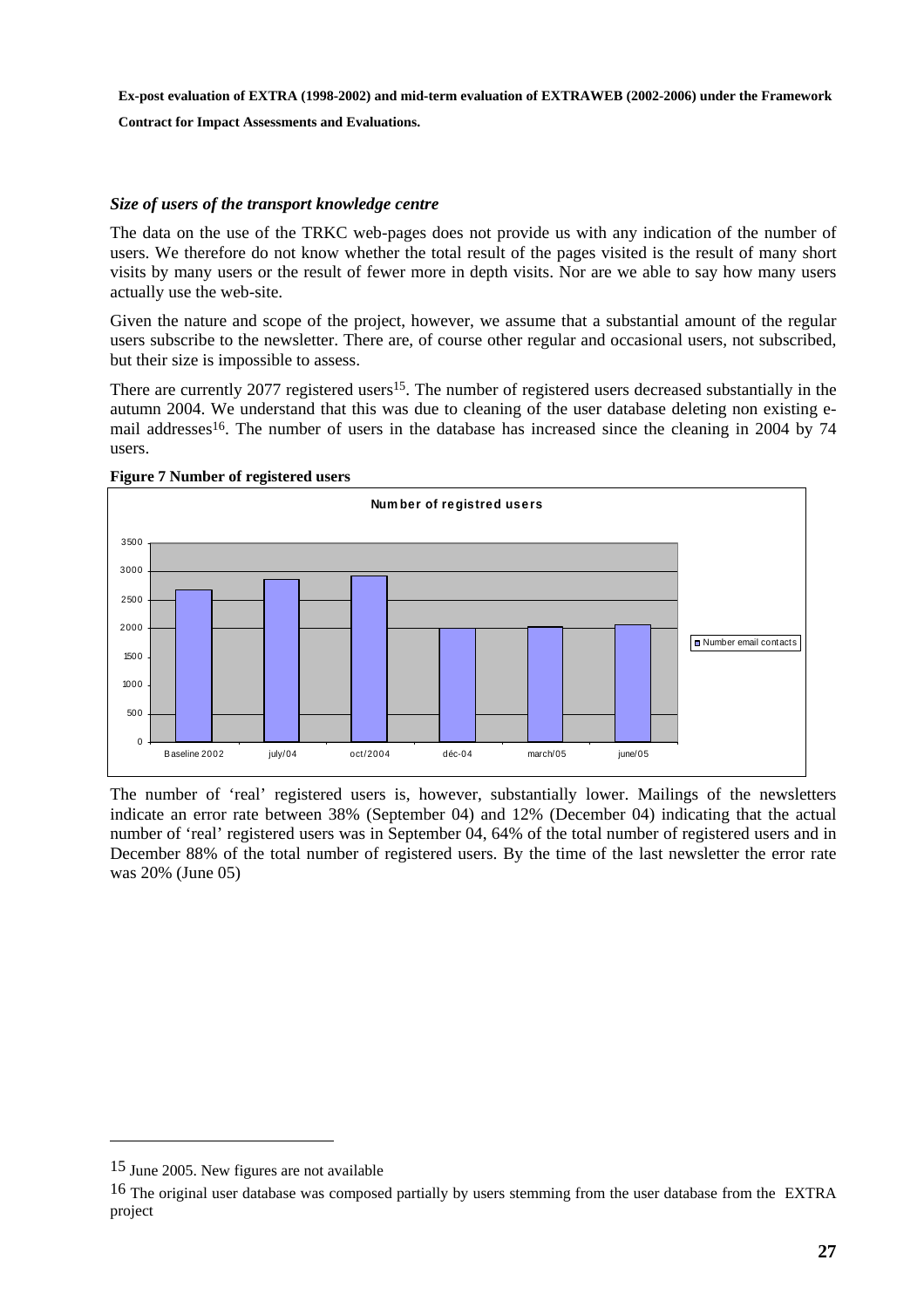<span id="page-27-0"></span>

#### **Figure 8 Main statistics newsletter**

The figure above present the total number of send newsletters, the number of newsletters actually read by the recipients/registered users, the number of newsletter not read by the recipients/registered users and the number of errors<sup>17</sup>. The number of unique readers (meaning the number of persons who have opened the newsletter) is, however, higher than the number read by the recipients/registered users as the table indicates. This is mainly due to forwarding of the e-newsletter by the registered users.

On the basis of the table it may be concluded that on average 1100 to 1200 readers of the newsletter may be considered as regular users of the website.

#### *Frequency of use*

 $\overline{a}$ 

The web-statistics do not allow us to study the frequency of use of the TRKC but the user survey provides clear indications on this issue. A significant majority (62%) of the respondents uses the TRKC only occasionally while 21% uses the TRKC monthly, 12% weekly and 5% daily.

<span id="page-27-1"></span>**Figure 9: Frequency of use of the TRKC** 



17 Please note that no newsletters have been sent out since April 05.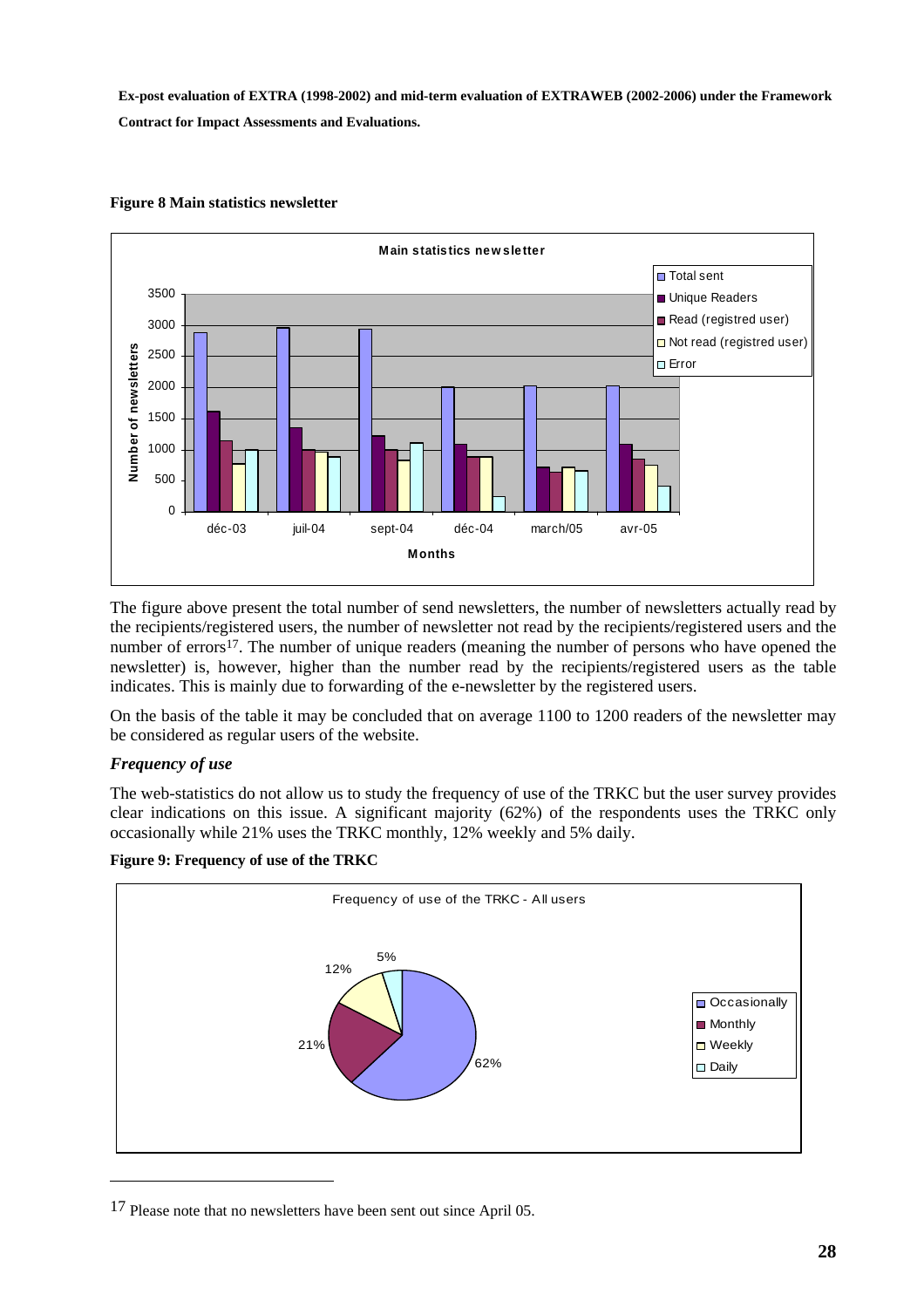**Contract for Impact Assessments and Evaluations.** 

#### *User profile*

According to the EW contract, and the technical annex attached to, the target audiences are defined as follows:

#### <span id="page-28-0"></span>**Table 1 Intended target audience**

| <b>Priority</b>                      | <b>Target audience</b>                                                        |
|--------------------------------------|-------------------------------------------------------------------------------|
| Primary target group                 | Policy makers                                                                 |
| (priority 1)                         | European Institutions - Council, European Parliament MEPs, EP committees,     |
|                                      | EC officials (policy makers), EC officials (task managers)                    |
|                                      | National Governments - MPs, Policy makers, planners and Treasury<br>$\bullet$ |
|                                      | Regional/Local government – Councillors, Policy makers and planners           |
| Primary target group                 | <b>Influencers</b>                                                            |
| (priority 1)                         | Trade associations/professional bodies<br>$\bullet$                           |
|                                      | <b>Trade Unions</b>                                                           |
|                                      | Pressure groups                                                               |
|                                      | Academic/research                                                             |
|                                      | Consultants                                                                   |
|                                      | Press                                                                         |
| Important<br>target                  | Suppliers/retailers/manufactures                                              |
| audience (priority 2)                | Infrastructure (physical)                                                     |
|                                      | Infrastructure (telematics)<br>$\bullet$                                      |
|                                      | Vehicles                                                                      |
| Important<br>target                  | Operators and financers                                                       |
| <i>audience</i> ( <i>priority</i> 2) | Infrastructure (physical)                                                     |
|                                      | Infrastructure (telematics)                                                   |
|                                      | Vehicles                                                                      |
| Relevant<br>target                   | Owners                                                                        |
| <i>audience</i> ( <i>priority</i> 3) | Infrastructure (physical)                                                     |
|                                      | Infrastructure (telematics)                                                   |
|                                      | Vehicles                                                                      |
| Relevant<br>target                   | Consumers                                                                     |
| <i>audience</i> ( <i>priority</i> 3) | Public<br>$\bullet$                                                           |
|                                      | Companies                                                                     |

As the table indicates, the target audiences are fairly wide even if the priory 3 target audiences are excluded. Our interviews indicate that with EW the target audiences have grown wider than what was originally the case for EXTRA, which appeared to target more clearly policy makers.

A more close study of written documentation and consulting among key stakeholders appear, however, to indicate that the principal target group is, or should be policy makers. Or at least that, if the project does not feed into policy making the value of the project and its success would be limited.

Data on the registered users indicates that the user profiles are distributed as follows: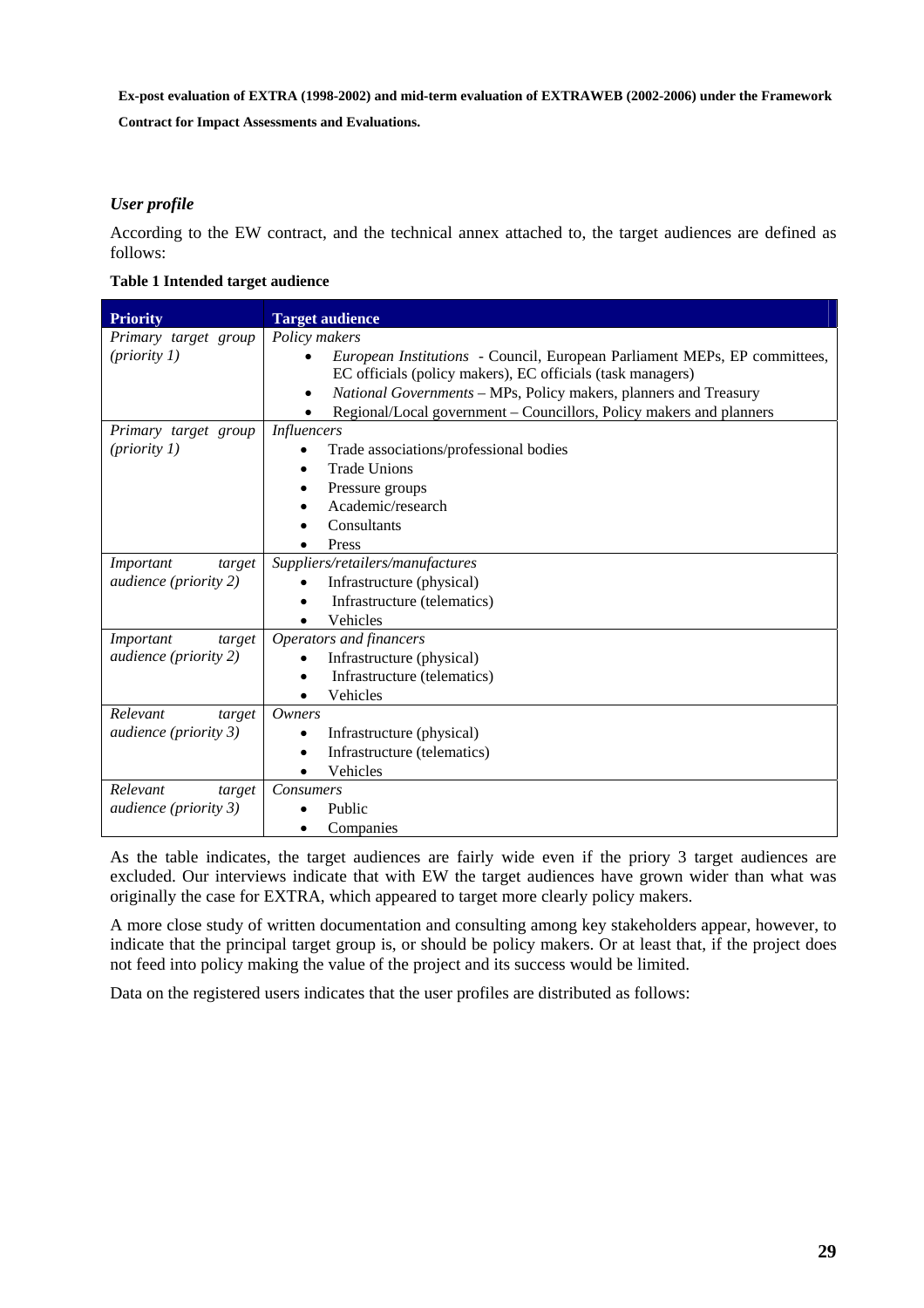<span id="page-29-2"></span>

**Figure 10 Breakdown of persons registered in the contact database by organisation type18**

As it may be seen, the current registered users are not formed by one specific group, but are composed of several groups. These groups correspond globally to the identified primary and important target groups (we understand from our user survey that group of companies to a wide extent covers product and service providers).

As it will be discussed in the following section the needs and use of information varies among groups, which influences their perception on the usability of the TRKC.

We do not have any information regarding the nationality of the registered user, so we are not able to verify to what extent regular users stem from both the EU 15 and, EEA countries and new Member states. However, our user survey provides some indications. The survey indicates that the total number of users from the new Member States is low. Only 8% of all respondents are living in the new Member States. Moreover, most respondents stemming from the new Member States belong to two groups: researchers/universities (7 out of 11) and public administrations (3 out of 11). There are replies from 5 out of the 10 new Member states, and from all ERA countries (with the exception of Iceland)

<span id="page-29-0"></span>4.2.3. QUALITY AND USABILITY OF THE INFORMATION PROVIDED THROUGH THE TRKC.

#### <span id="page-29-1"></span>4.2.3.1. EXTRA

 $\overline{a}$ 

Globally speaking, the most useful elements of the provided information in the EXTRA project, was the basic layer of information, i.e. access to project results, project summaries and contact details. While thematic summaries were well noted they were substantially less well rated than the 'basic' layer of information.

<sup>18</sup> Source EW Consortium Evaluation mid-term report (Deliverable 4.4.2)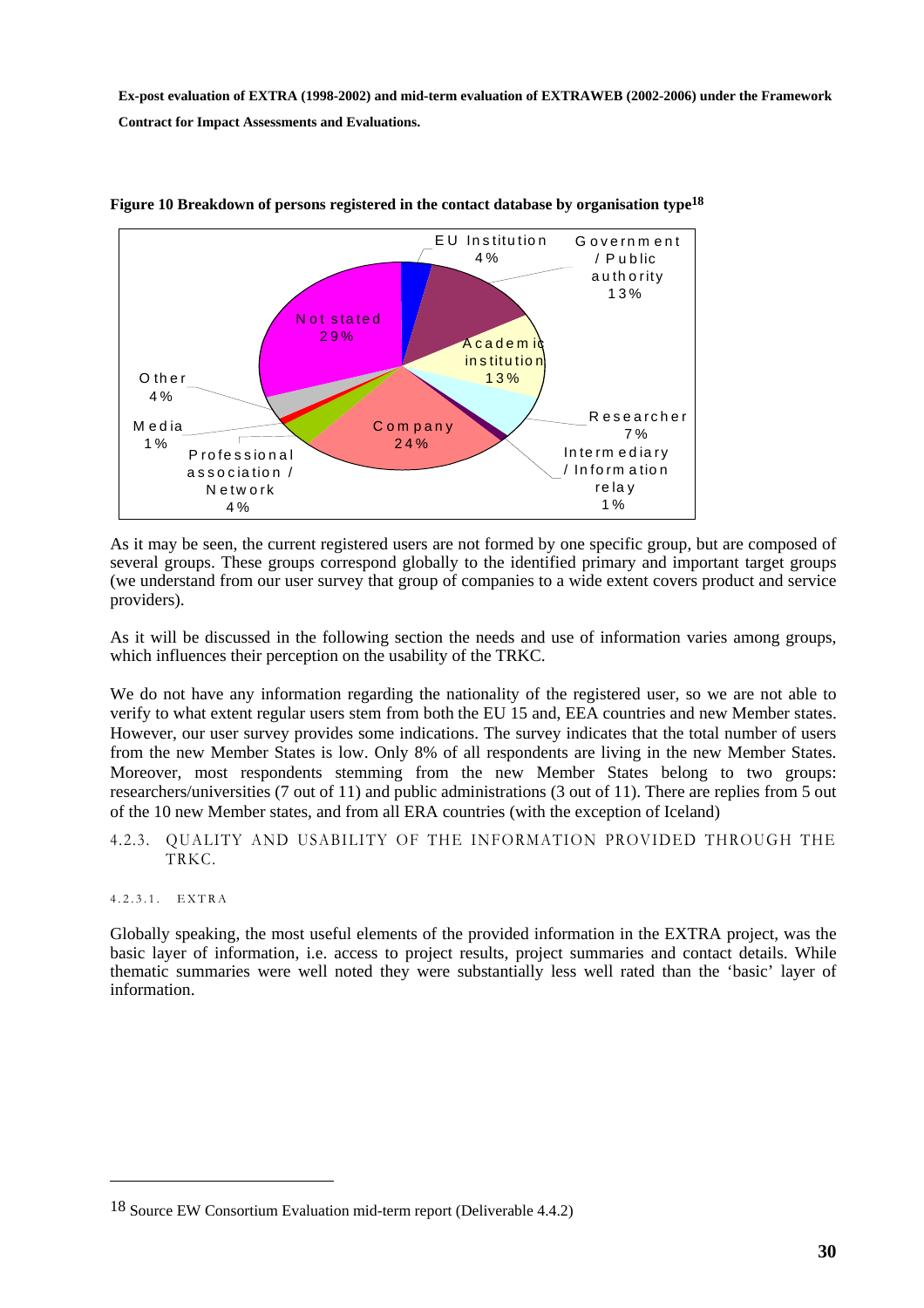

<span id="page-30-0"></span>**Figure 11 Most useful elements of the EXTRA projects** 

The fact that basic information i.e. project summaries and final project reports was substantially more useful than the thematic analysis was also confirmed by the fact that information on current research and access to project was perceived as a substantial more useful function than knowledge management.. These results tend to indicate that the quality of the provided thematic summaries and policy reports did not meet user's needs or at least not part of the users needs. Interviews carried out during this study confirm this. The thematic summaries carried out under EXTRA are perceived as being too generic and not of a sufficient high quality to be of high value. This is problematic as in principle the most interesting part of the project for decision makers is potentially the thematic summaries (and policy papers which are based on the thematic papers).

<span id="page-30-1"></span>

#### **Figure 12 Most useful functions**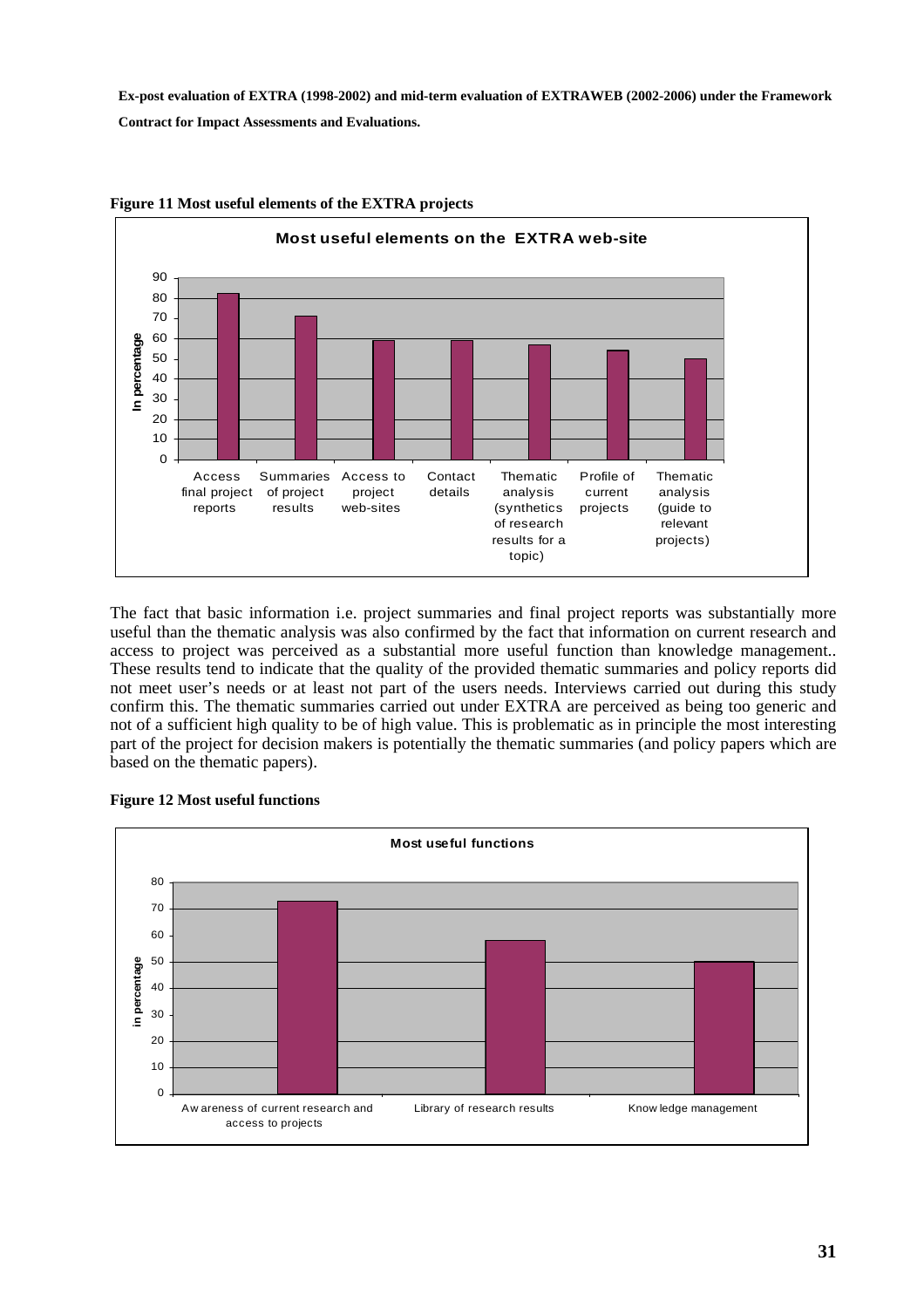#### <span id="page-31-0"></span>4.2.3.2. EXTR@WEB

Globally speaking all the information provided by the EW project and currently available on the TRKC is used by the users but more on an occasional basis than on a regular basis.

<span id="page-31-1"></span>**Figure 13: Use of the different types of information provided by the TRKC** 

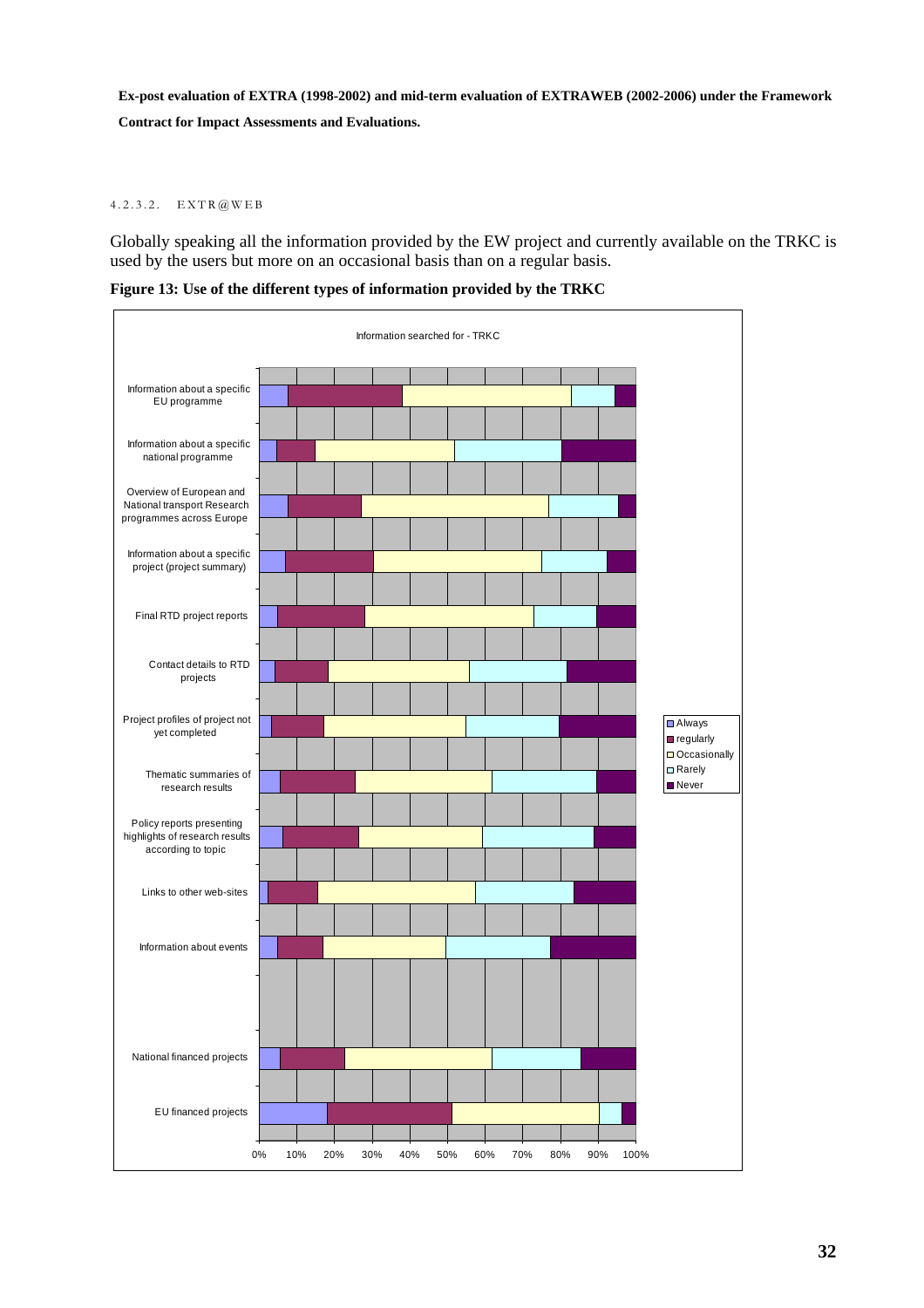**Contract for Impact Assessments and Evaluations.** 

Information related to EU programmes and EU projects is substantially more searched for than information on national programmes and projects. Moreover, project information, in particular information on final project results and links to final project reports are requested by the users. Links to other transport research web-pages, information about foreseen events and project profiles are the information outputs the least used. This result is consistent with results from a web survey carried out by the EW consortium, which indicates that the principal reasons for visiting the TRKC web-site is to search for specific projects/groups of projects and to search for information on a specific transport theme19.

<span id="page-32-0"></span>**Figure 14: Reasons for visiting the TRKC web-site** 



Quality wise, the EW project is fairly well rated in the user survey. In particular the technical orientation of the content, the structure of the content, the accuracy and the information quality are well rated. However, TRKC is less well rated as regard to the perceived relevance for users and the completeness of the content.

<span id="page-32-1"></span>

 **Figure 15 Rating of the information provided on the TRKC** 

The TRKC is substantially less well rated by the BG members. This group perceives the project in its current form of very limited use, essentially because key information is currently lacking. The project approach and the potential usability of the project are, however, very well rated.

 $\overline{a}$ 

<sup>19</sup> Survey carried out by the EW consortium in May 2005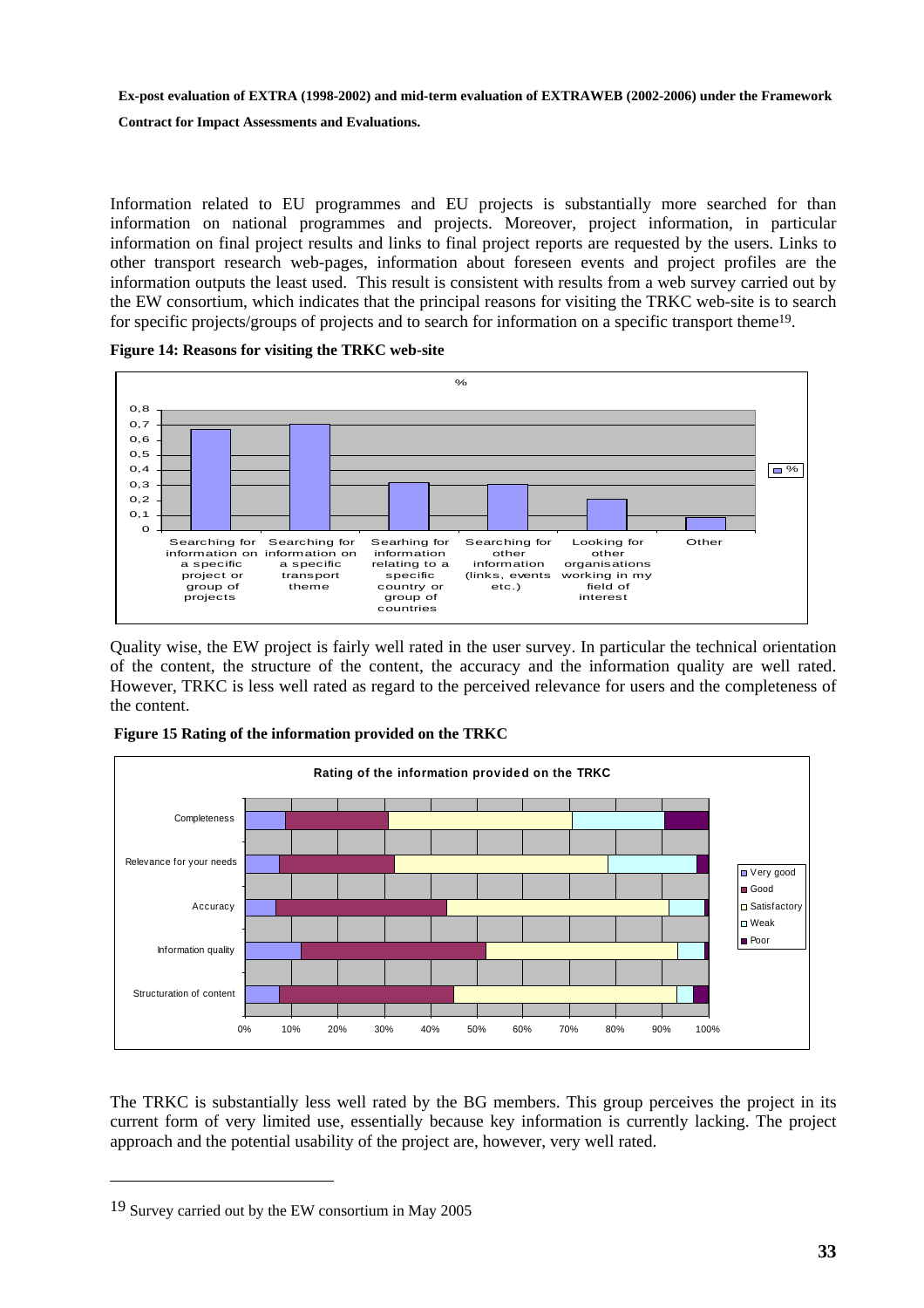**Contract for Impact Assessments and Evaluations.** 

The user survey, as well as the BG survey and the interviews carried out with BG and AG members, indicate that the EW project is, in its current form, of somewhat limited use. The TRKC is used occasionally and with the exception of EU programmes and EU funded projects none of the information is used regularly by the registered users. Moreover; if relevance of the project for users is globally rated positively, the number of replies 'poor, weak and satisfactory' indicates that there is scope for improvement of the project.

The overall results of the surveys and the interviews with the BG group also point clearly in this direction. Both surveys indicate that the principal problem of the TRKC is the lack of project information available. This has not only been highlighted by the BG members but also in the user survey where about 40% of all comments received focus on project and thematic information availability20.

*The results of both the user survey and the survey among the BG members, indicate that the overall approach of the EW project is of satisfactory quality and of clear use, but that the EW project is, in its current form, of somewhat limited use. In particular missing information hampers the overall usability and utility of the EW.* 

#### <span id="page-33-0"></span>4.2.4. UNADRESSED USER NEEDS

Unaddressed user needs regard assessing the needs among the current users for information and services that are currently not provided by the TRKC. We have selected some key information that we considered potentially relevant for the current users and requested feedback from users on the perceived needs. Identifying unaddressed user needs is not relevant for the current EW contract, but the extent that changes may be made to the EWII contract, identification of unaddressed user needs provides inputs to how the project may be improved in the future.

In order to assess unaddressed user needs we asked 3 questions (two multiple choice questions and one open ended comment question). We proposed 5 types of information. The type of information proposed was selected on the basis of the information available on the Research Energy web-site financed by DG Research.

The user survey clearly indicates that users are overwhelmingly interested in additional information which is not currently provided by the TRKC. In the survey users were asked what type of additional information they would find useful to be included on the TRKC web-site or in the newsletter and which is currently not provided. We proposed 5 types of information:

- General updated information about transport research policy
- Information about new research programmes (e.g. 7th FP)
- Regular articles on transport topics

 $\overline{a}$ 

- Information on relevant calls for proposals
- News on outcomes of Transport research events

In addition we included an open ended question on other types of information

All 5 types of information were considered useful or very useful by more than 60% of responders. Information about new research programmes and information about relevant calls for proposals as considered very useful or useful by more than 80% and 70% respectively, and the rate of very useful was

 $20\,65$  qualitative comments were registered, whereof 7 were either not relevant (such as good luck), from members of the EW consortium, or not readable. 22 of the comments received regarded lack of available data, 3 persons indicated that they did not or only rarely use the TRKC, 2 comments indicated that the overall project was of value, 5 comments mentioned that the layout and/or search functions should be improved, 3 comments indicated that more information was needed on events, 3 users requested information on specific topics, two users requested articles on transport issues, two users requested a discussion forum. Other comments were one off.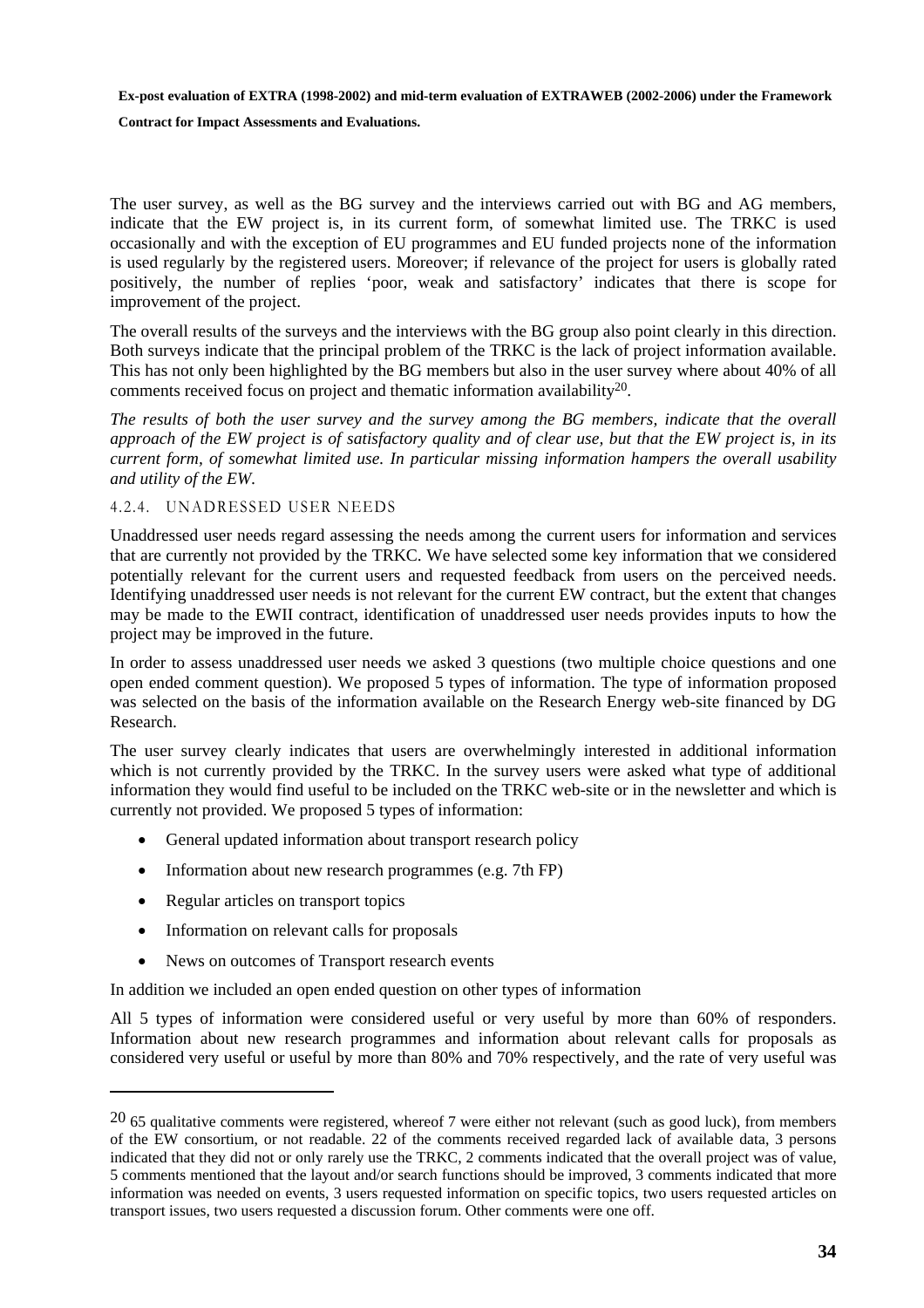**Contract for Impact Assessments and Evaluations.** 

in both cases higher than 40%. General updated information about transport research policy was also considered as being useful or very useful by more than 70% of the responders. In all cases little or no interest on the proposed types of information was expressed by less than 12% the respondents.

<span id="page-34-2"></span>



There are however some differences regarding the perceived usefulness of the different types of information. Users stemming from national and regional government institutions are, with the exception of outcomes of transport events relatively less interested in additional information. The other user groups have all high interest in additional information.

Specific requests for additional information mostly related to additional information on project research results (7 of the 11 relevant specific requests for information).

#### <span id="page-34-0"></span>**4.3. Theme 3: Complementary between the EW project and other web-sites**

This theme was intended to cover the complementarities or overlap with CORDIS as well as the cooperation between the CORDIS and EW service providers. Cooperation should ensure that the services provided would complement each other and that relevant information would be exchanged. In addition, cooperation should ensure that the TRKC is promoted by CORDIS which has a larger audience than TRKC.

We have contacted CORDIS and got in contact with a person that appeared to be able to provide us with the needed information. However, despite several e-mails and telephone calls to this person proposing different meeting dates it has not been possible to arrange a meeting or a telephone discussion. Therefore, we are not able to address fully the issue of complementarities/overlap. Within these limitations we have made the following observations.

#### <span id="page-34-1"></span>4.3.1. COOPERATION BETWEEN THE CORDIS AND EW PROVIDERS

There appears to be little or no evidence of cooperation between the CORDIS and EW providers. We were told that some contacts may have been taken at the outset of the EW project but they have not been followed up. No attempts to ensure cooperation on a regular basis have been identified.

We understand that this lack of cooperation is, at least partially, due to a perception among the EW consortium that the scope of overlap is limited and that the information provided by CORDIS on research projects is of limited quality. As we were not able to meet with the providers of the CORDIS web-service we are not able to assess this.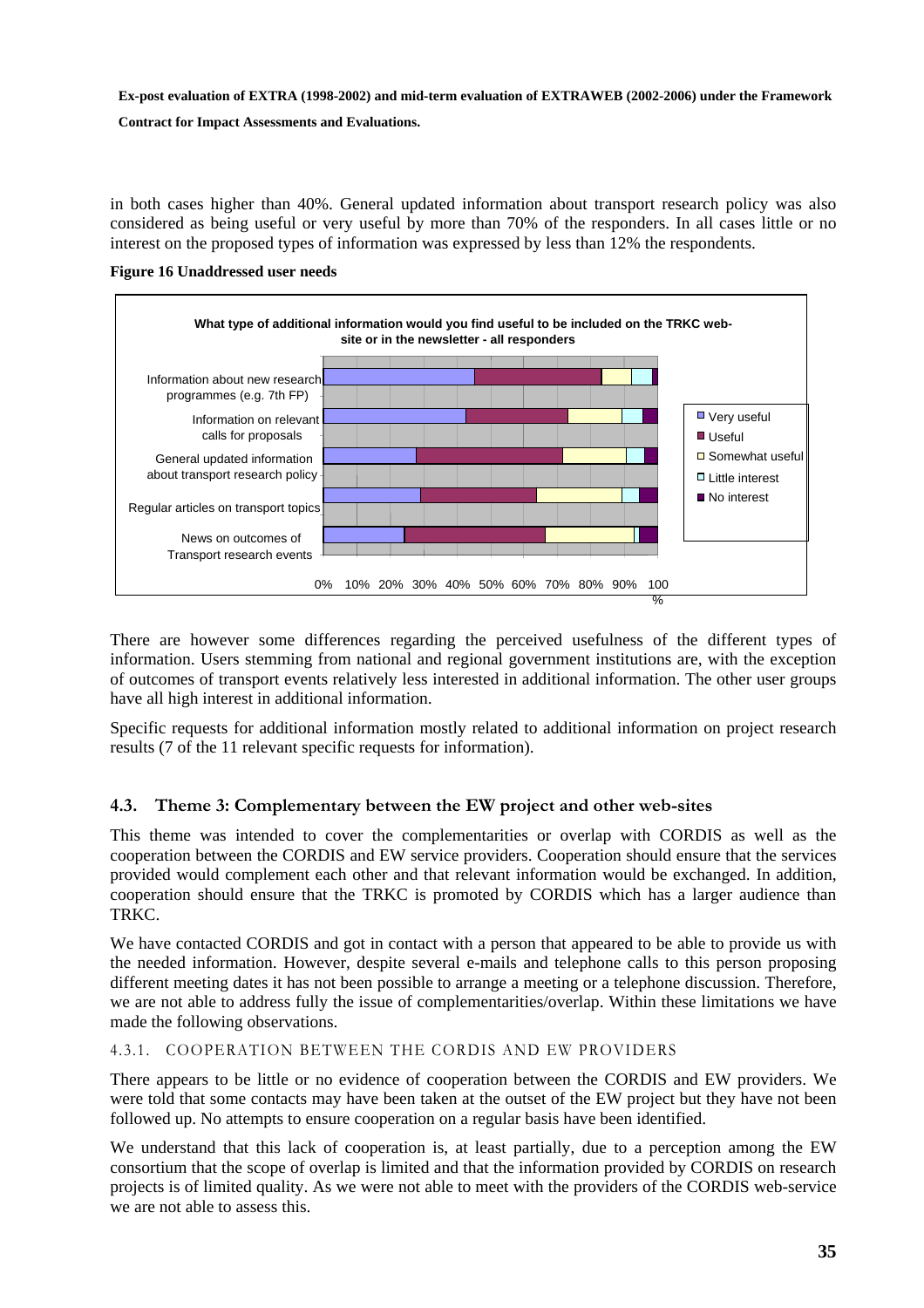#### **Contract for Impact Assessments and Evaluations.**

We do note that the CORDIS operators have proposed a set up to collect and present FP6 activities on CORDIS21, based on a predefined template, a service, we understand, that the CORDIS service providers have not provided previously. From the documents available to us we understand that this service appears to aim at providing a project service which is similar to the EWII project service (for FP6 projects). As we have had no opportunity to meet with CORDIS we do not know what the status of this initiative is.

#### <span id="page-35-0"></span>4.3.2. COOPERATION REGARDING THE PROMOTION OF THE TRKC

There is little evidence that the TRKC has been promoted by CORDIS22 and it appears that the EW consortium has taken little actions to ensure prominent proactive promotion by CORDIS. While this may partly be explained by the limited information available on the TRKC web-site it is nevertheless surprising given that the EW project is currently in its final stage, and that promotion efforts need to be properly prepared.

We understand from the EW contractor that the TRKC is now ready to be promoted and that a lot of information will soon be launched on the TRKC web-site. For these reasons we recommend that contact is taken with CORDIS and that the promotion of the TRKC is effectively ensured by the different CORDIS information tools (Newsletter & web-site).

#### <span id="page-35-1"></span>4.3.3. COOPERATION WITH OTHER ACTORS

Studying the EW project's cooperation with actors and actions aiming at providing similarly results to the ones provided by the EW project is out of the scope of this study. This said, some of our interviewees have highlighted the need to improve EW links to other projects and actions with similar objectives such as for example the Transport Research Arena Europe23.

This issue should be further explored. Attention should be given to assessing to what extent information from other actions could provide input to the EW project and how this information could be integrated into the EW project. Using information from other actions, such as the Transport Research Arena Europe, may add value to the EWII in particular to thematic reports and policy reports.

#### <span id="page-35-2"></span>**4.4. Theme 4: Web-design, functional features and visibility**

The purpose of this section is to evaluate the role of the web site and its functionalities in information circulation and the quality of communication. The evaluation steps followed are:

- Web services objectives;
- Architecture:
- Functional features and user experiences;
- Ouality assurance and content update;
- Visibility;
- Traffic:

 $\overline{a}$ 

<span id="page-35-3"></span>Sections on architecture, functional features and user experiences and traffic are included in Annex 8.

4.4.1. WEB SERVICE OBJECTIVES

The *Extra*@*Web* web service has the following objectives:

<sup>21</sup> Intrasoft International *Supporting promotion of FP6 projects activities – A proposal to collect and propose FP6 project activities on CORDIS*

 $22$  A web-search indicated that one reference to the TRKC web-site (a promotional article from 2005 regarding the programme compendium). The TRKC is not included in the link section of CORDIS

<sup>23</sup> See Traconference.com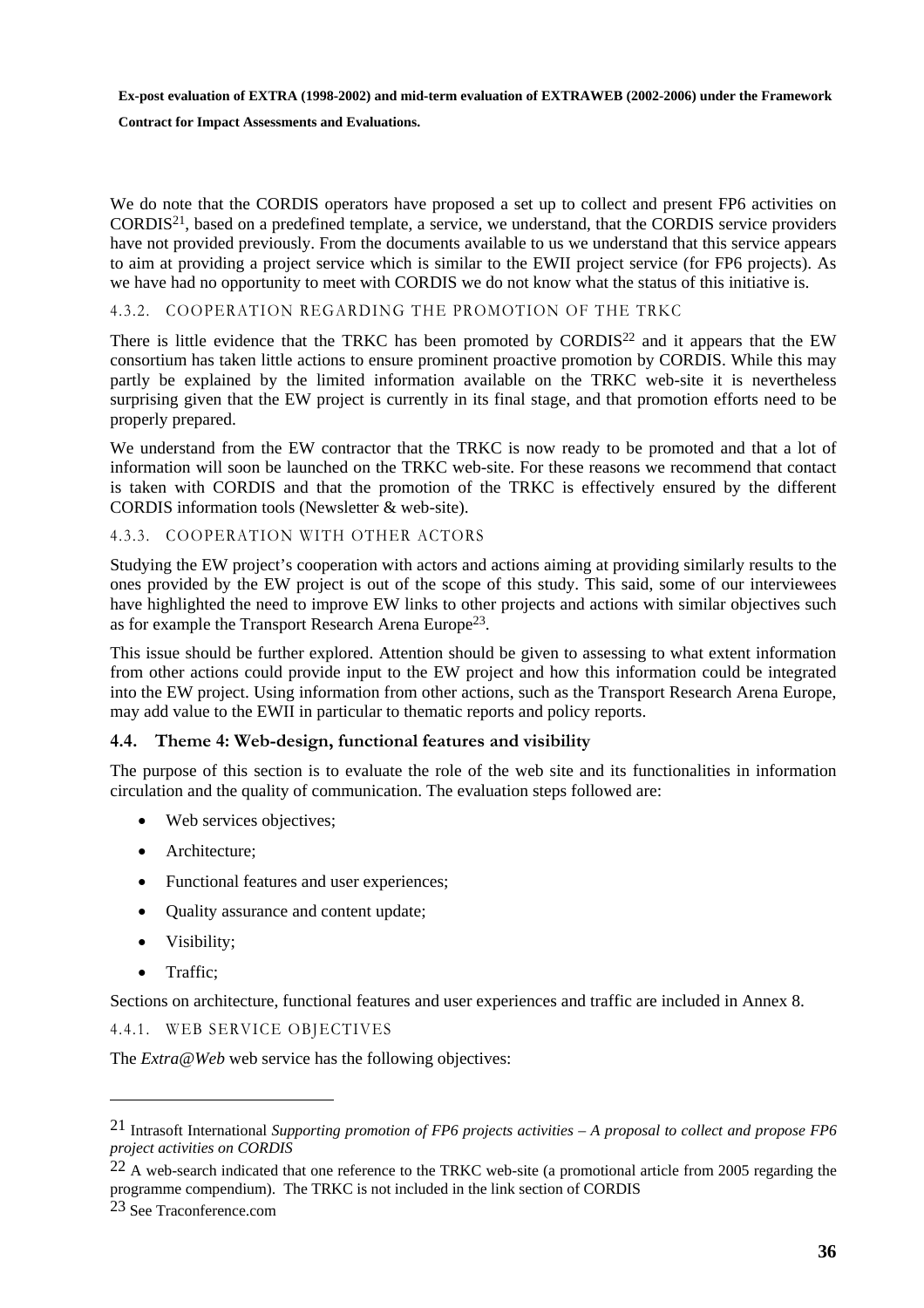#### **Contract for Impact Assessments and Evaluations.**

- Setting up and maintaining a dynamic web site for knowledge exchange management. This task covers multiple layers of information and acts as the hub for access to and promotion of transport research activities and results throughout the European research area (at EU and national level);
- Providing an intuitive user interface with a technological and ergonomic architecture. This interface will permit to adapt comfortably to the evolution of user needs. Furthermore it will facilitate, through an extranet, data collection and input from programme and project providers as well as data analysis and validation by the Programme Analysis Group (PAG);
- Establishing an Electronic News Service (monthly e-bulletins) linked to the monthly web updates providing targeted, timely and structured information to decision-makers, research institutions, industry and other interested parties.

The following practical elements have been implemented in order to achieve these objectives:

- Development of an extranet for data collection, data validation and data publication of transport research information.
- Inter-connecting European and national programmes and individual networks concerned with transport research into an easily navigable European network;
- Offering a powerful search function, supported by indexing: this allows free-text search, search by keyword, programme areas, specific countries, project acronyms and result areas.
- Registering users to receive e-mails of new information in specific areas of interest.

#### <span id="page-36-0"></span>4.4.2. QUALITY ASSURANCE AND CONTENT UPDATE

In order for a web portal to continue to provide a quality service after it has been launched it is necessary both to maintain the relevance of the content and to ensure that the impact of any break in service is minimised.

The content on the *Extra@Web* web service must be regularly maintained to ensure that it remains up-todate and relevant. However, we noted that the data update frequency could be improved in order to reach a monthly web update as stated in the Technical Annex.

User feedback mechanisms, such as email links or web forms are used to encourage users to report on inaccuracies. In addition, the web site is also including features for temporary evaluation such as online surveys and standard feedback forms. Any enquiry posted on the web will be directed to the main helpdesk which will automatically dispatch to the partner who has the most relevant expertise to respond to it (within the next 48 hours) if the enquiry does not fit into the standard  $FAOs<sup>24</sup>$ . Periodic evaluations of the web portal, should be continued to help spotting errors, evaluating the accessibility of the web portal and the success of project data dissemination.

Further maintenance operations are needed to respond to any failure of hardware or network connections and to any corruption of content whether through accident or malicious breach of security. In addition to making necessary changes to content, the integrity of existing content is regularly checked. Content is also backed up to ensure rapid reestablishment of service should content be corrupted or lost due to catastrophic server or storage medium failure. To ensure services are restored as quickly as possible after any network failure, the availability of the *Extr@Web* web service is monitored continuously using services such as InternetSeer.

<span id="page-36-1"></span>4.4.3. VISIBILITY

 $\overline{a}$ 

Once a web portal has been developed and checked for compliance with appropriate standards, it is usually promoted in order to ensure that end users know about the service. The EW consortium did it by

<sup>24</sup> Frequently asked questions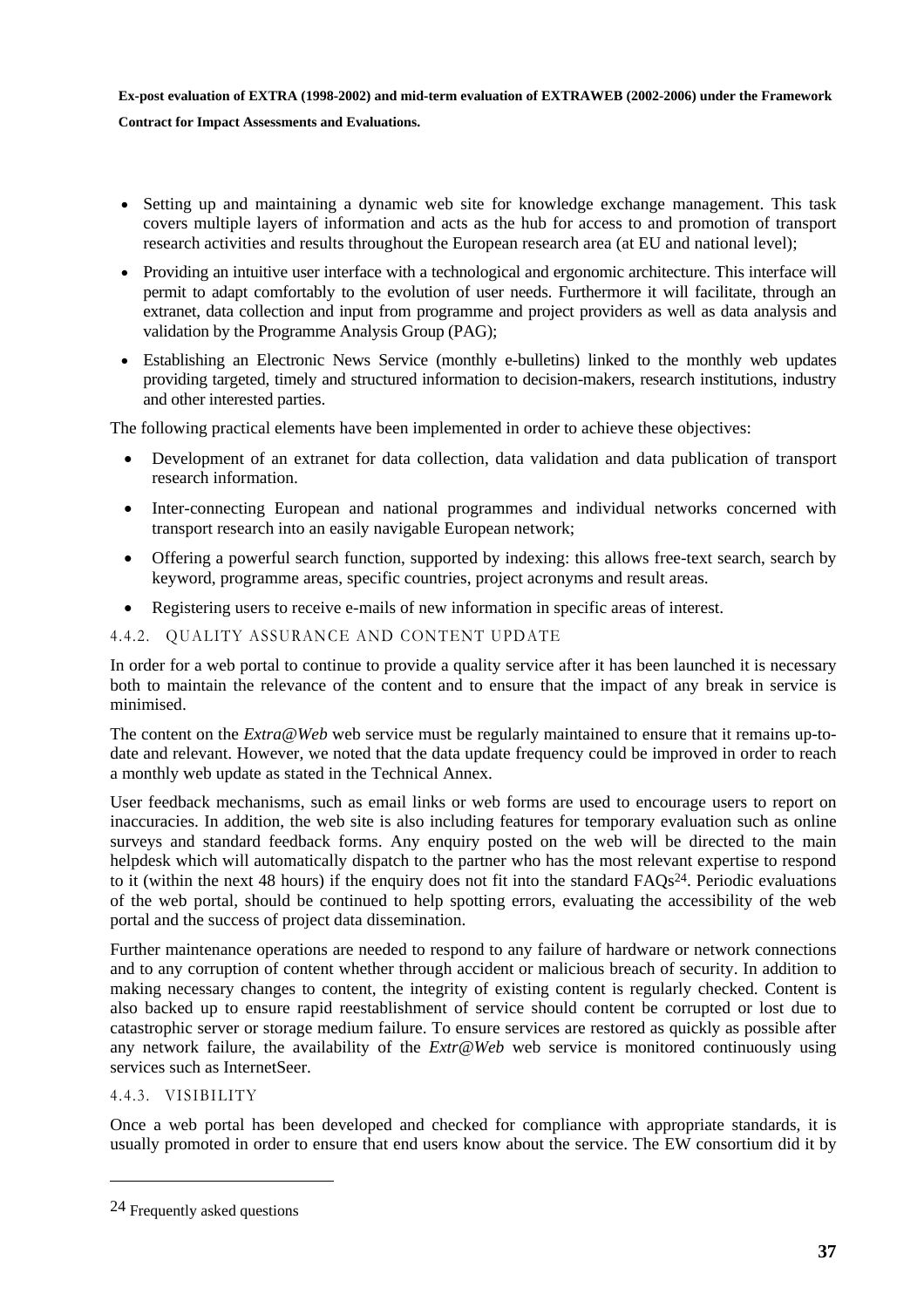#### **Contract for Impact Assessments and Evaluations.**

using metadata (information about a Web resource, such as the author, keywords, brief description, etc.) on key areas of the site and submission services to promote the web portal to key search engines (e.g. Google) and directory services (e.g. Yahoo).

The Knowledge Centre web site, nevertheless suffers from a lack of visibility:

- on search engines by using some keywords.
- on the European Commission DG TREN web site:
- on other national/institutional site:

It is in fact quite easy to retrieve the site by using "Transport Research Knowledge Centre" keywords on search engines. However, it is not the case when using the project acronym "*EXTR@Web*" as search keyword. Moreover, the visibility on the DG TREN web-site is fairly low, and the acronym "EXTRA" is used to promote the site (as opposed to TRKC or EW).

The EW consortium has established reciprocal links with relevant national/institutional sites. This has for objectives to increase the visibility of the site on widely used search engines like Google as well as promoting the site in selected communities. Priority was given to links from sites which are used by users of transport research results and portal sites which themselves attract large numbers of users from transport research target audiences (thematic transport associations, venture capital association sites, specialist subject gateways in the university sector, SME support associations, etc). However, the Transport Research Knowledge Centre home page URL25 is not referenced directly. Very often only the DG TREN home page URL is quoted on these sites as being the key entrance for accessing information about transport research.

Based on our analysis of the architecture; the functional features and user experiences; quality assurance and content update; visibility and traffic the following may be noted.

*The EXTR@Web web service users seem to be globally satisfied by the quality of the service. However, we have identified some room for improvement in the visibility; the data update frequency and the traffic management of the website.* 

#### <span id="page-37-0"></span>**4.5. Theme 5: Management and input from key stakeholders**

The EW is based on the idea of decentralisation. Several actors were intended to provide key inputs and key support, without which the project could not operate effectively. This made the project vulnerable from the outset, and let to effectiveness problems in project implementation.

Input to the EW project was to be provided by 5 types of key stakeholders

- The High Level Advisory Group (AG);
- The Benchmarking Group (BG);
- RTD project coordinators;

 $\overline{a}$ 

- Commission staff within DG TREN; and
- Commission staff within other DGs (most notably DG INFSO and DG Research)

All key stakeholders but the AG (which had a steering and facilitating role), were intended to contribute to the data collection phase. The project was based on the assumption that RTD project coordinators when prompted would provide trough the reporting scheme project profiles and project summaries on research results. Commission staff and BG members were indented to provide contacts to RTD project coordinators and to "open doors" (i.e. help access to recent and accurate information at EU and national

<sup>25</sup> The URL is the address of a resource, or file, available on the Internet.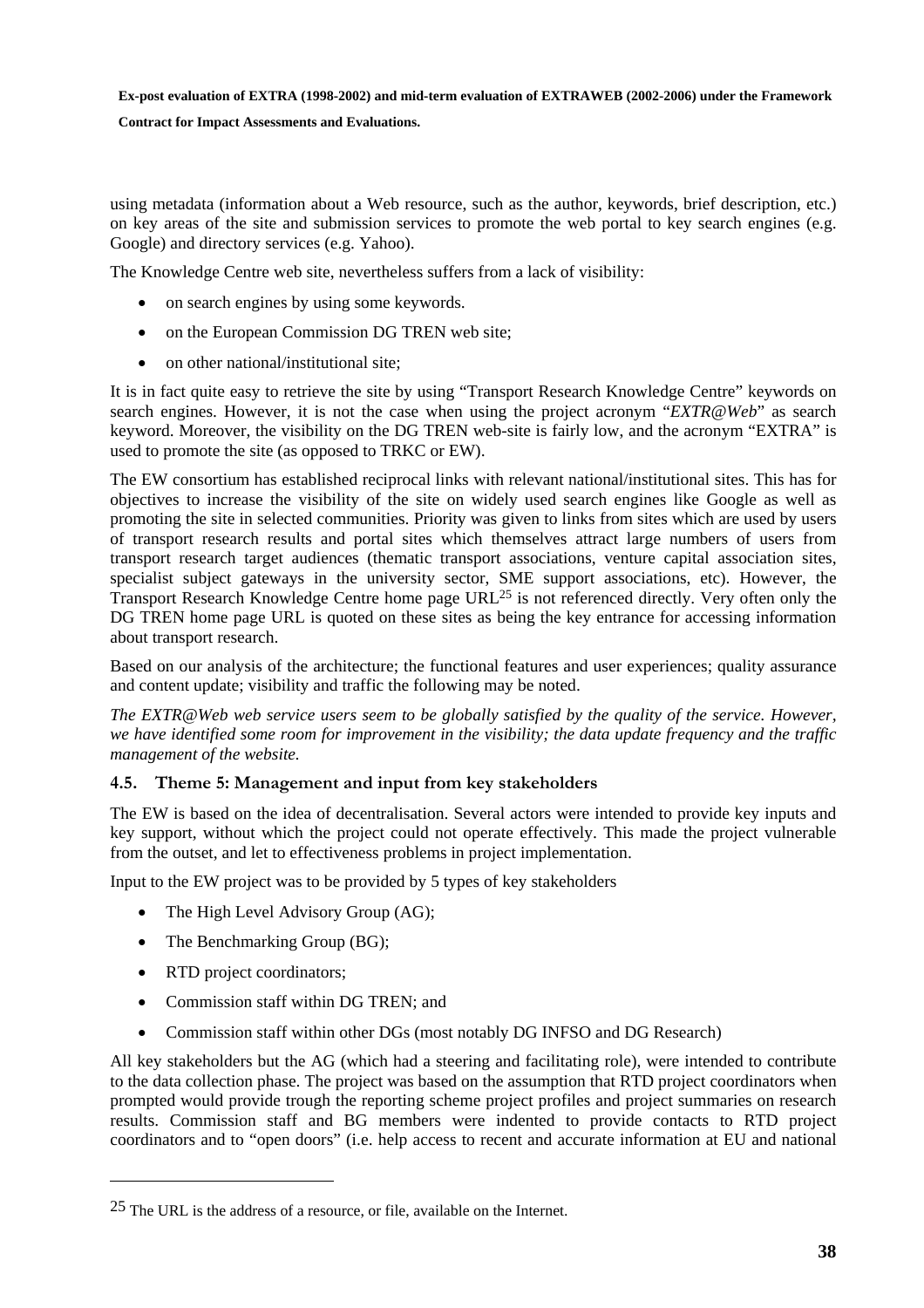#### **Contract for Impact Assessments and Evaluations.**

level). Moreover, the BG members were expected to proactively promote the EW ensuring together with the EW consortium the creation of awareness among potential users. Additional tasks relating to the validation of the content and structure was to be carried out by the BG.

The key stakeholders have, to various extend, fulfilled their intended roles.

#### <span id="page-38-0"></span>4.5.1.1. THE HIGH LEVEL ADVISORY GROUP

The High Level Advisory Group, composed by senior Members States officials, has as overall objective to contribute at 'high level' to the EW project by providing the platform for approving the EW project approach and to guarantee the access to national information. Involvement in tasks related to the implementation was delegated to the BG members selected by the AG. The Members of the AG are, we understand, identical to the "Sustainable Surface Transport Committee".

The AG group met regularly during the initiation and first years of the EW project, to provide direction to the project and provide the necessary political support. However, besides contribution to the start up of the EW project and as initial door opener to data collection, the AG contribution has been limited. The group has not met for a considerable period (since 2004) and most of its tasks have de facto been taken over by the BG.

Given the difficulties encountered by the EW project it is surprising that the AG has not been consulted on the proposed EWII project.

#### <span id="page-38-1"></span>4.5.1.2. THE BENCHMARKING GROUP

The BG group was intended to play a key role in the implementation of the project, validating project outputs (including thematic summaries, project profiles etc.) and ensuring access to RTD transport project and programme information. The BG was incorporated into the EXTR@Web project at the request of the European Commission and they were appointed by the AG. Not all of the countries covered by  $EXTR@Web$  have had a BG member appointed<sup>26</sup>. In such cases, the responsible partner or subcontractor works without official validation. Most of the countries without a BG member are New Member States or Accession Countries.

According to the ToR for the BG, their key roles were to:

- Test prototype web design/structure;
- Approve the web strategy and final web structure;
- Ouality control of analysis' carried out by the service providers in highly specialised sectors;
- Check and validate the relevance of the national work and overall analyses provided by EW;
- Provide support in harmonizing reporting standards as far as possible for national/institutional activities in context with the EU projects;
- Provide input to the definition of web user need;
- Select national and institutional web sites to be included in the database;
- Provide a basic list of major relevant national transport research related actors and favourable contact persons;
- Provide information to the EW service provider about major on-going and planned national programme initiatives and project activities;
- Facilitate access to national project information by providing endorsement letters to be used by the EW consortium and sub-contractors for their contacts;

 $\overline{a}$ 

<sup>26</sup> There are BG Member in 18 of the EEA countries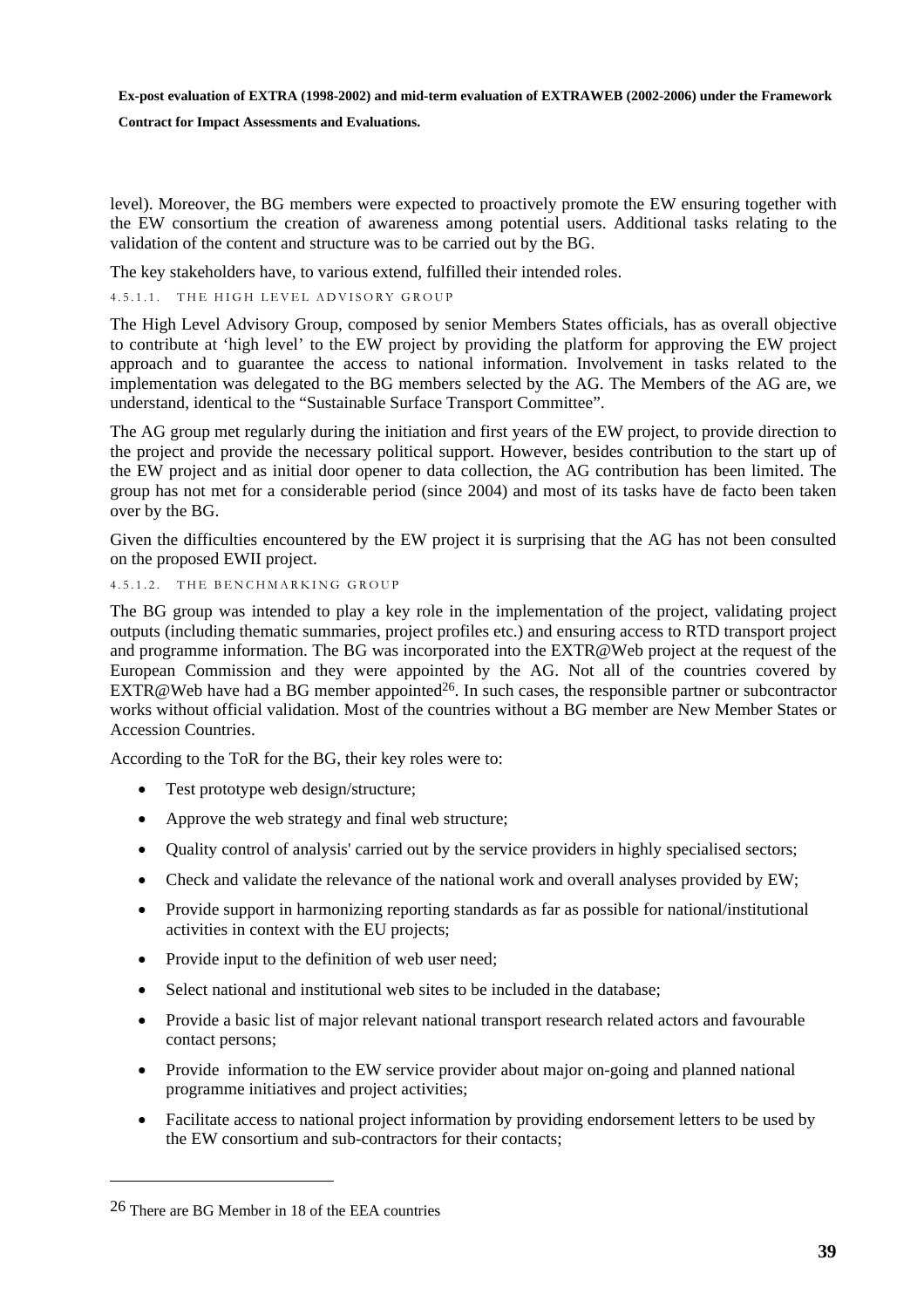- Provide information on national transport RTD that does not receive public funding, on links to national research in transport related fields, and on links between national, European and selected global institutional transport research and bilateral research with other countries;
- Provide information on best practice on a national level;
- Advise on and benchmarking of the EW dissemination strategy and tools;
- Provide of information on national end users' information needs as well as on existing dissemination channels;
- Provide lists of national target audiences with contact names, addresses, emails, topic of interest and level of responsibilities;
- Provide global feed back as input into project evaluation;
- Collection of feed back from selected segments of the national target audience;
- Disseminate national, regional and local target audiences transport RTD results;
- Advise on forthcoming national transport relevant events;
- Translate press announcements into national language and ensure their publication in the relevant national press;

Globally speaking the BG members were quite involved in the validation of information, less involved in the data collection phase and only little involved in the proactive promotion of the TRKC.

Their actual participation, commitment and contribution varied, however, notably. Some BG members took a lead in the collection of information at national level, providing not only access to project information but also drafting project profiles and summaries (in cooperation with the EW partner or subcontractor). Other BG group members provided access to information (contact details) to the subcontractor. Other group members were little or not involved in the data collection process and in other activities. A survey carried out by the EW contractor<sup>27</sup> indicated that in 10 of the 18 countries with a BG member (surveyed), there was evidence that they provided a useful support to the project. Some 8 BG members provided significant value added project $28$ .

The lack of contribution of some BG members must be seen in the specific context of the programme. BG members are not contractually obliged to undertake tasks and the work that was expected from them appears in some cases to have exceeded clearly their initial expectations and the resources allocated to the EW activities. Therefore, it is of key importance that the roles of the future support group are thoroughly discussed and that the scope of their work is clearly defined and agreed upon.

<span id="page-39-0"></span>4.5.1.3. RTD PROJECT COORDINATORS

 $\overline{a}$ 

RTD project coordinators were intended to provide information on their projects to the EW consortium through the extra-net reporting scheme. We do not know how many project profiles and summaries were actually provided by RTD project coordinators as the EW consortium does not monitor this. However, given the overall data collection result their contribution appears globally to be somewhat limited. This lack of contribution appears on the one hand to be due to lack of awareness of the extra-net reporting scheme and on the other hand to limited interest in providing the intended information which in all cases is not mandatory.

<sup>&</sup>lt;sup>27</sup> EW Consortium (2005) Review of the Extr@web Benchmarking group

<sup>28</sup> In a further three countries, it was considered that the BG member did provide some added value to the project.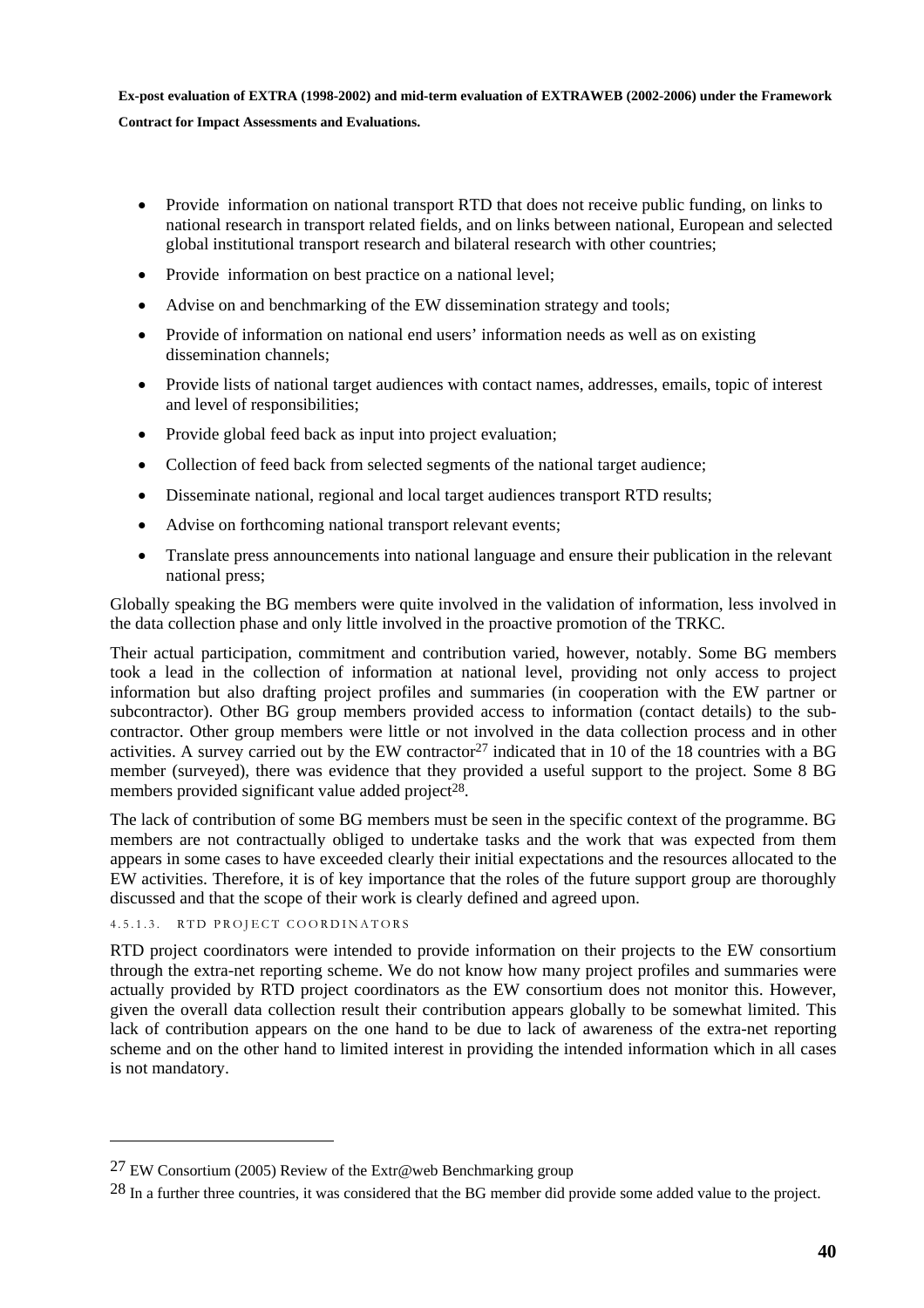#### **Contract for Impact Assessments and Evaluations.**

As discussed above and below the BG (for national projects) and the Commission scientific staff (for EU financed projects) were expected to support the EW contractors and sub-contractors in promote the reporting scheme among project coordinators but this was not done systematically at EU level and not done in all Member States.

#### <span id="page-40-0"></span>4.5.1.4. THE EUROPEAN COMMISSION

The Commission staff was indented to play 2 key roles in the implementation of the EW project: Provide contact details to research project and where relevant ensure that (well identified) RTD project coordinators provided structured project information trough the intranet web-site (or via a word document) and promote the TRKC centre both within the Commission and externally (DG TREN only).

There have been problems in fulfilling both roles. The EW project has suffered from limited high level political support and a dispersed management structure of research projects within DG TREN in various units and Directorates, with regularly changing of scientific officers. These factors have made it difficult both to coordinate contribution to the EW project and to promote the project within DG TREN and in other DGs.

As a result the Commission has not been able to provide on a regular basis updated overview lists (including contact details) of the project status of the various RTD projects it managed to the EW consortium nor has it been able to ensure that information from projects financed under EU programmes was provided in a systematic manner. In addition, there is little evidence of a coordinated effort to promote more actively the TRKC. There have been a few actions to promote the project, but obvious promotion actions, such a proactive promotion on the DG TREN web-site and in the DG TREN newsletter, and systematic encouragement to the scientific officers to present the project when carrying out presentations externally have not taken place.

The problems related to data collection at EU level could be resolved by a contractual obligation for EU financed transport RTD projects to contribute to the EW projects. There has been no such obligation under the 5FP. The EWII project bases its data collection on the hypothesis that for the 6FP there will be a contractual obligation for EU financed transport RTD projects to contribute to the EWII projects. We however understand that there is no such obligation under the 6FP. Therefore, others solutions are necessary if the EWII is to be a success.

#### <span id="page-40-1"></span>**4.6. Theme 6: Coherence between the implemented EW project and the objectives set for the FP5 for dissemination and promotion**

Theme 5 regards the coherence between the EW dissemination and communication objectives and results and the overall communication and dissemination objectives of the  $5<sup>th</sup>$  Framework Programme.

The EW project is intended to contribute to the communication and dissemination objectives as set out in the Council's Decision of 22 December 1998 *concerning the rules for the participation of undertakings, research centres and universities and for the dissemination of research results for the implementation of the Fifth Framework Programme of the European Community*29. This decision states that:

*The Community and the contractors shall use, or ensure that effective use is made of, any knowledge suitable for use in their possession, in conformity with the interests of the Community* 

And that

 $\overline{a}$ 

*The Commission shall ensure that knowledge resulting from work carried out under indirect RTD actions and which is suitable for dissemination is disseminated through appropriate forums (e.g. scientific publications) by the contractors or, where appropriate, by the Commission itself.* 

<sup>29(1999/65/</sup>EC) OJ L26/46 01.02.1999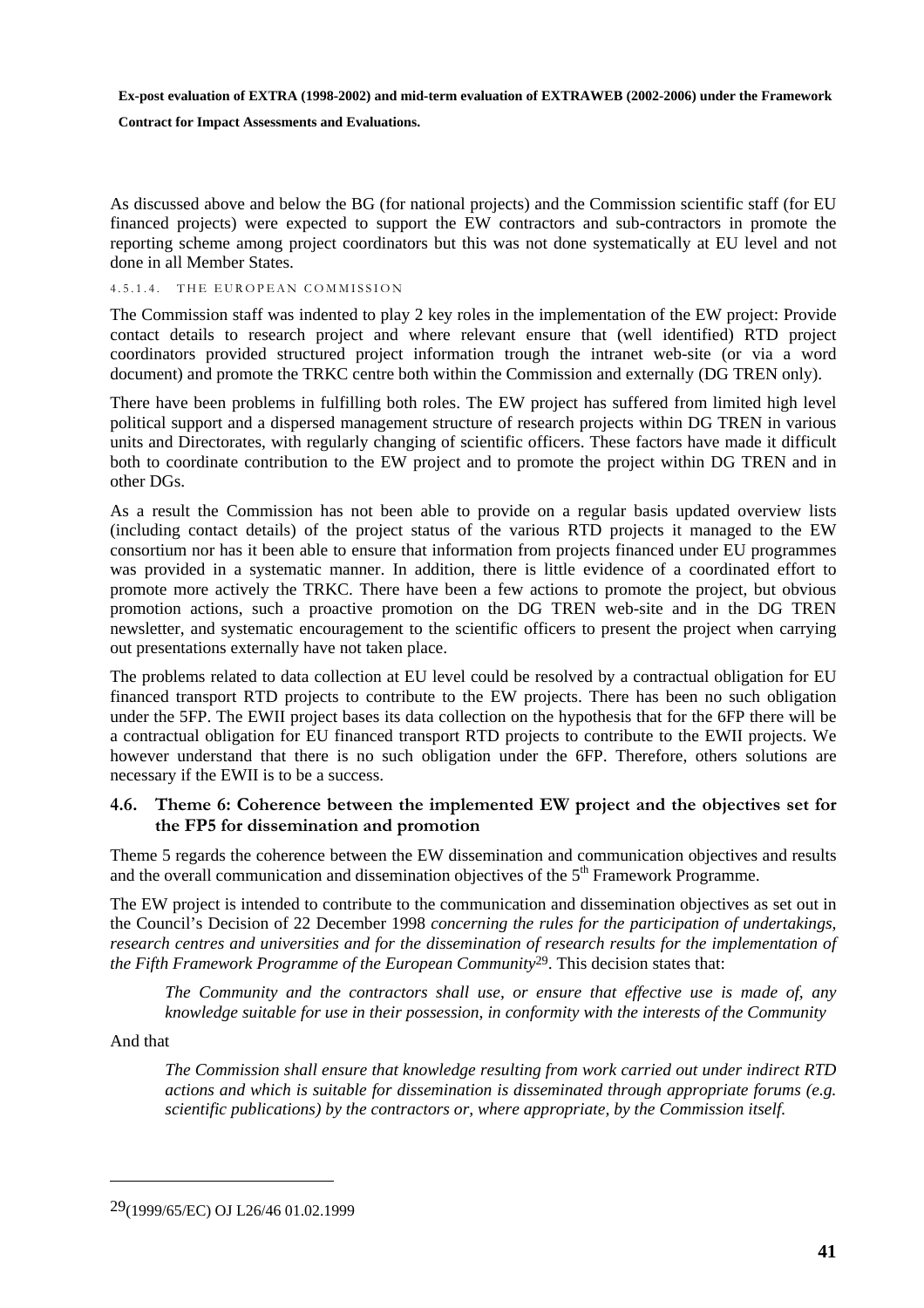**Contract for Impact Assessments and Evaluations.** 

The Council Decision does not specify which tools are to be used in order to ensure that research results are effectively disseminated nor does it define the intended target audience. It does however state that the primary responsibility for dissemination or use of research results rests with the contractors30.

As indicated in the introduction, the EW project was formulated following the recognition that the dissemination of research results was at a low level in comparison to what could be achieved and that well-targeted and well-structured communication and dissemination is vital in order to raise awareness of, and to ensure effective access to, research results in the transport field. Therefore, it was considered necessary to improve the way in which researchers, decision-makers and other stakeholders obtained the information in order to maximise the exploitation of research results. The EW project was to address these issues and thereby:

*"Support (-ing) the research and policy making process over the next four years (2002-2006) providing timely access to the latest (transport research) results and their implications31"* 

Given on the one hand the overall objectives for communication and dissemination for the 5<sup>th</sup> Framework Programme and on the other hand the objectives of EW and the intended outputs, it may be concluded that *the EW project has the potential to* contribute significantly to the overall objectives for communication and dissemination for the 5<sup>th</sup> Framework Programme *if the project is implemented as intended and if the quality of the outputs meets the needs of the target audience*. Two key elements allow us to draw this conclusion. These two elements have composed the subject of our study and of this report.

- A) The nature of the project and its 4 specific objectives which aims at *collecting, structuring, analysing and disseminating transport research results covering not only EU supported but also national financed research in the ERA* i.e. a very large amount of research.
- B) A perception among the users and key stakeholders that the EW project, if implemented as intended, will be highly useful for the users.

As the EW project is not completed yet, it is too early to draw final conclusions, regarding the projects overall contribution to reaching the communication and dissemination objectives for the 5FP. However as indicated all along this study the EW project, while providing a coherent framework for providing information, has met substantial difficulties in providing timely access to the latest (transport research) results. For this reason EW overall contribution to reaching the communication and dissemination objectives for the 5FP, at this time (1 March 2006) may be considered as limited.

 $\overline{a}$ 

<sup>30</sup> Council's Decision of 22 December 1998 *concerning the rules for the participation of undertakings, research centres and universities and for the dissemination of research results for the implementation of the Fifth Framework Programme of the European Community,* Whereas (15).

<sup>31</sup> Extr@web Technical Annex page 2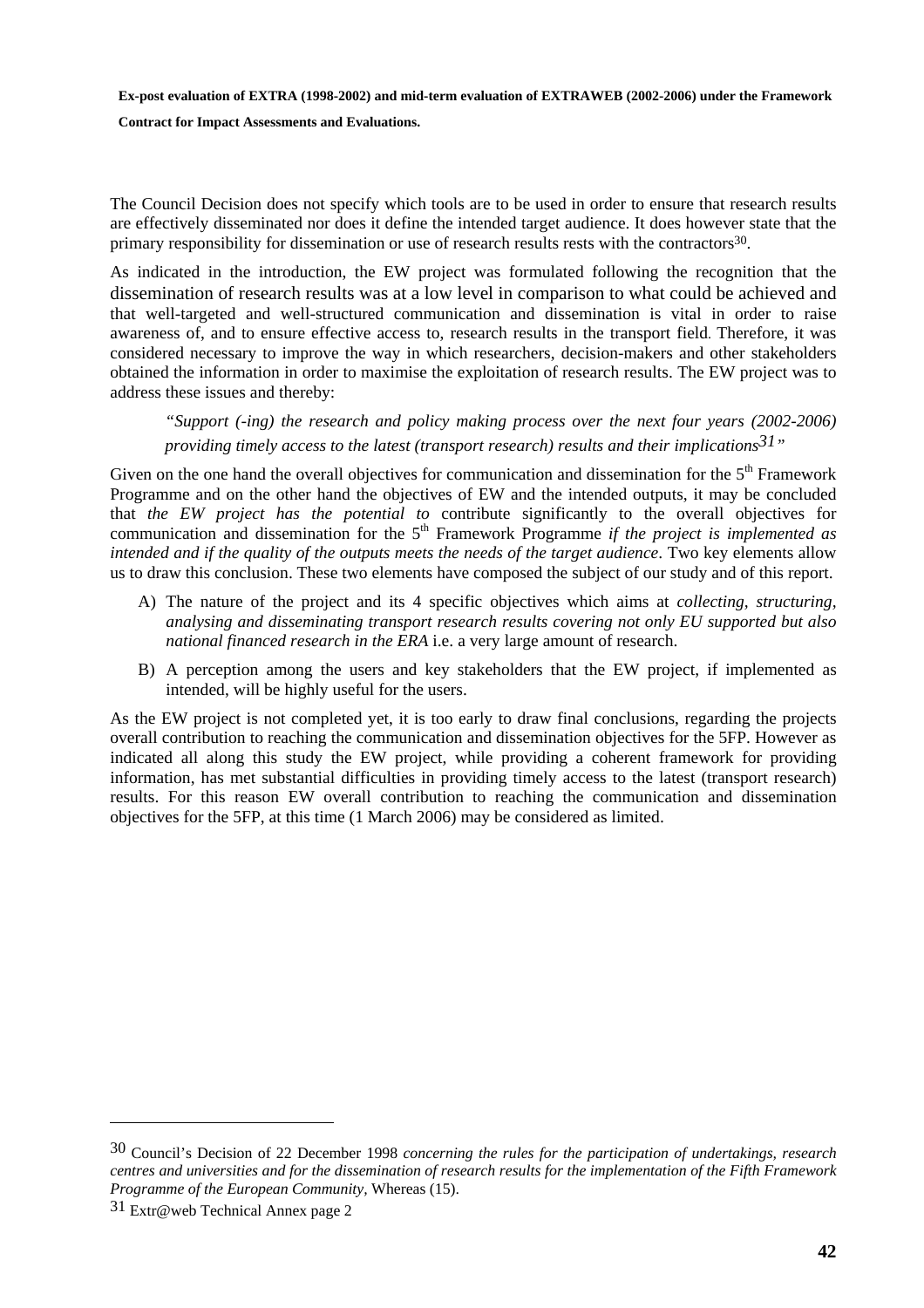**Contract for Impact Assessments and Evaluations.** 

#### <span id="page-42-0"></span>**5 . CONCLUSIONS AND RECOMMENDATIONS**

The overall conclusions and recommendations, presented in this report, relate to an evaluation of the Extra and Extr@web projects financed by the European Commission. The desk and field research for this evaluation took place from end December to early March 2006. The findings in the report, and the conclusions and recommendations in this section are largely based on interviews and two surveys carried out among the registered users and the Benchmarking Group members.

The evaluation is broken down into six themes:

- $\triangleright$  The value added of the EW project: Key user outputs and promotional activities
- $\triangleright$  Use and utility of the Extr@Web project
- $\triangleright$  Complementarity between the EW project and other web-sites
- $\triangleright$  Web-design, functional features and visibility
- $\triangleright$  Management and input from key stakeholders
- $\triangleright$  Coherence between the implemented EW project and the objectives set for the 5FP for dissemination and promotion

Our conclusions and recommendations are presented by theme.

#### **Theme 1: Value added of the Extr@web and EXTRA projects: Key user outputs and promotional activities**

In order to ensure effective implementation of the EW project a range of key user outputs should be provided by the EW project. These key user outputs focus may be resumed as follow:

- Information on national and EU programmes, provided in summary format by programme (in a programme database) and in an overview format (in PDF and print version)
- Detailed summary information on research results of EU and national funded projects by project provided in a summary format by project (in a database) and for uncompleted projects in a project profile presenting the research objectives
- Thematic analysis and policy analysis on research results and policy implications of completed projects by theme and by policy topics

The EW project has at this stage of project implementation provided some but not all key user outputs. The user outputs provided by the  $1<sup>st</sup>$  of March 06 and which are completed mainly regard summary information on transport research programmes and programmes overviews. The user outputs currently missing (or which are uncompleted) are user outputs related to research results. Our interviews show that the uncompleted user outputs are those which ensure the success (or failure) of the EW project.

Some key user outputs presenting and analysing research results according to themes and political priorities are only to be provided at the final stage of the EW project. However, the particularity of the EW project is that most of the information which is intended to be provided on research results is interrelated, meaning that user outputs presenting and analysing research results according to themes and political priorities are depending on the availability of the basic project information.

Therefore, although the EW project has no formal deadline for the collection of project information, it is reasonable to expect that a substantial amount of the basic project information (that is project summaries of project research results) would have been collected by now. This is not the case. By March 1 2006, project information has been provided (via the TRKC) on a total of 216 Projects, whereof 67 includes final summaries of research results. Additional research results have been collected on 100 projects but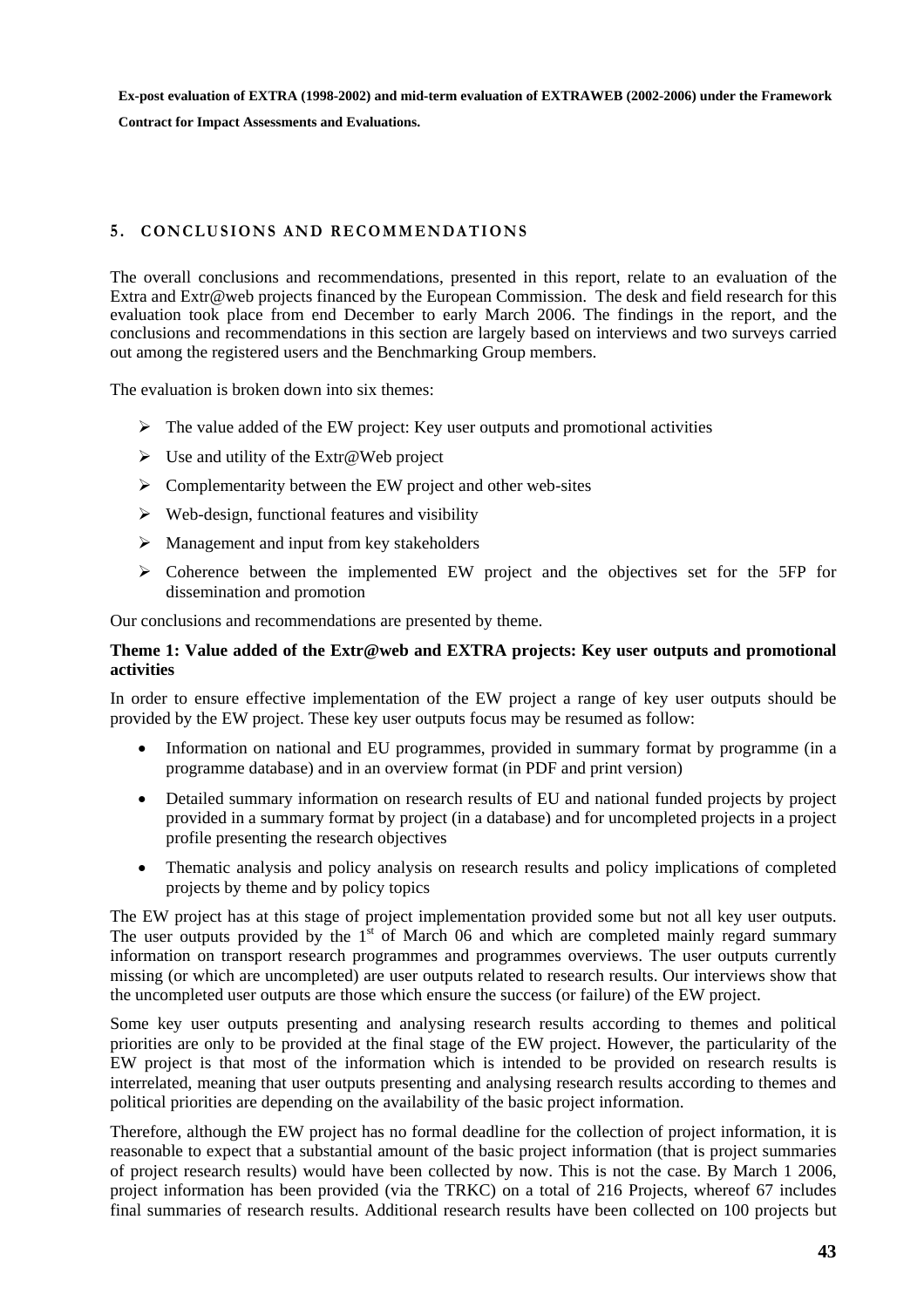**Contract for Impact Assessments and Evaluations.** 

are not disseminated yet. These results must be seen in relation to the intended scope of the EW project. Initially the EW project aimed at covering a very wide number of projects (more then 2500 national and EU projects whereof more than 1000 were to be covered by the reporting scheme). These results are also significantly below the amended objectives.

The principal problems for the EW project, in relation to the provision of user outputs have been dispersed responsibilities for data collection, which is the backbone of the project. In principle, Research project coordinators were expected to provide project information through the reporting scheme. The Benchmarking Group (BG) and the Commission were intended to collect research project contact data and support the sub-contractors work to promote the reporting scheme among research project coordinators. The actions were intended to ensure that research project information was provided through the RTD result reporting scheme. However, how this was to be ensured was, if research project information was not provided was not defined at the outset of the project. This was particular problematic as BG members, Commission staff or RTD project coordinators had any obligation to contribute to the EW project.

This combined with unrealistic expectations the BG members, Commission staff and RTD project coordinators as regard their willingness to support the data collection phase and to provide project information, a data collection phase which was initiated too late and too ambitious initial objectives regarding the number of projects which were to be covered by the project, has, until now, seriously hampered the effectiveness of the EW project.

Corrective measures have been taken and the scope of the project was modified in March 2005. The EW project aims now only to cover 600 projects (priority 1 projects i.e. project summary and projects analysis, priority 2 and 3 projects are not given priority) and the EW consortium and its subcontractors are made responsible for all project data collection (500 projects according to a new estimate). Is too early to draw firm conclusions as regards the effectiveness of this approach to data collection and hence its effectiveness to provide the intended project user outputs. However, based on the information available on the Knowledge Centre web-site and the information collected we note that about 2/3 of all the expected information relating to research *project results* still needs to be collected in order to reach the reviewed objectives for the collection of information on project information..

On this basis it may be concluded that even though the EW project has provided some of the intended user outputs (such as information on EU and national programme, some project information etc.), it has proven ineffective in providing the user outputs that ensures the success of the EW project.

#### **Recommendations**

We recommend that the Commission ensures that the scope of the EWII project is clearly defined at the outset of the EWII project. In particular the (approximate) number of research projects to be covered should be clearly identified. In this regard, we note that the EWII proposal propose to cover a priority set of 600 projects. We recommend that the Commission ensures that the AG group, which is foreseen for EWII, is consulted on the project definition and the scope.

We recommend that the Commission ensures that the project data collection phase is initiated as soon as possible following the launch of the EWII project in order to ensure that a sufficient time frame for data collection is provided. We therefore recommend that the proposed timetable for EWII is adapted to meet this objective.

We recommend that the Commission ensures that key milestones for data collection are set at the outset of the project, in order to ensure that the data collection process may be effectively monitored by both the Commission and the EWII contractors, and that corrective measures may be taken in due time.

We recommend that the Commission ensures that the role of the persons to be involved in the data collection phase, and who are not parts of the EWII consortium, is clearly defined and agreed upon by all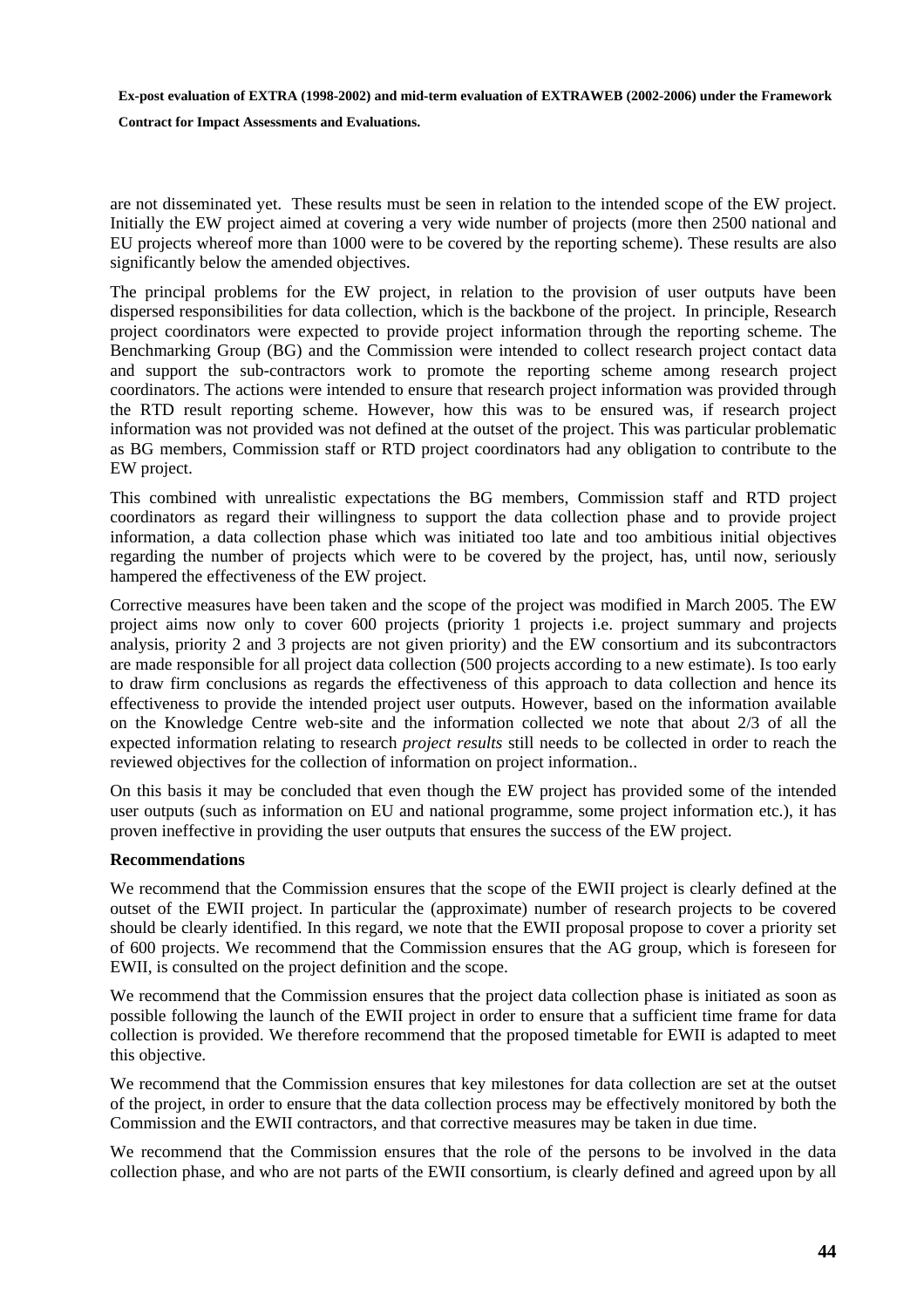**Contract for Impact Assessments and Evaluations.** 

involved parties. In this regard specific attention should be given to the definition of the role of the foreseen AG, which we understand is intended to contribute to the data collection.

We recommend that the Commission explores, in cooperation with the EWII consortium and other actors to be involved in the data collection process, the possibility to collect project information on a thematic basis, that is collecting project data by specific theme to which the project is mostly related. The interviews carried out indicate that thematic data collection would be easier to manage. Moreover, by providing batches of project information all related to one theme, the usability of the TRKC at an earlier stage would be increased. The Commission should define the priority themes in cooperation with both the foreseen AG group and the EWII Consortium, with the aim to ensure that thematic data collection reflects both the Commission and Member States annual priorities. Although the EWII project recognise the need to market batched deliveries around a transport theme a thematic data collection approach is not foreseen.

#### **Theme 2: Use and utility of the Extr@Web project**

#### *Use of the EW*

The data currently available does not allow us to draw firm conclusions as regard the quantitative use of the EW project nor about the number of actual users. Monitoring data of the use of the web-site is available but it is incomplete and covers only the most visited web-pages. Within these limitations the following conclusions may be drawn.

Compared with the other pages of the DG TREN web-site the TRKC web-pages are fairly well visited. The number of pages visited is relatively high given that the target group is more limited than the overall DG TREN web-site. Given that the information currently available is limited in scope, an increase in the use of the web-site may be expected once more information is available.

The data on the use of the TRKC web-pages do not provide us with any indication of the number of users. Given the nature and scope of the project, however, we assume it reasonable to consider that a substantial amount of the regular users subscribe to the newsletter. There are currently 2077 subscribers (June 0532). The number of readers of the newsletter, however, indicates that the actual number of users may be somewhat lower. The number of registered users has remained fairly stable, and the evidence available indicates that most users stems from the EU-15.

#### **Recommendations**

We recommend that the Commission ensures that for EWII an effective web-based monitoring system is set up in line with our recommendations under theme 5.

As the EW project is now in its final phase and that additional user outputs may be expected in the coming month we recommend that the TRKC is more proactively promoted. For these promotion activities specific attention should be provided to the new member states.

#### *Usability of the information provided*

Globally speaking all the information provided by the EW project and currently available on the TRKC is used by the users but more on an occasional basis than on a regular basis. Information related to EU programmes and EU projects is substantially more searched for than information on national programmes and projects. Moreover, project information, in particular information on final project results and links to final project reports are requested by the users. Links to other transport research web-pages, information about foreseen events and project profiles are the information outputs the least used.

The quality of the information provided is well fairly well rated. In particular the technical orientation of the content, the structure of the content, the accuracy and the information quality are well rated. The TRKC is less well rated as regard to the perceived relevance for users, and the completeness of the

 $\overline{a}$ 

<sup>32</sup> No new figures are available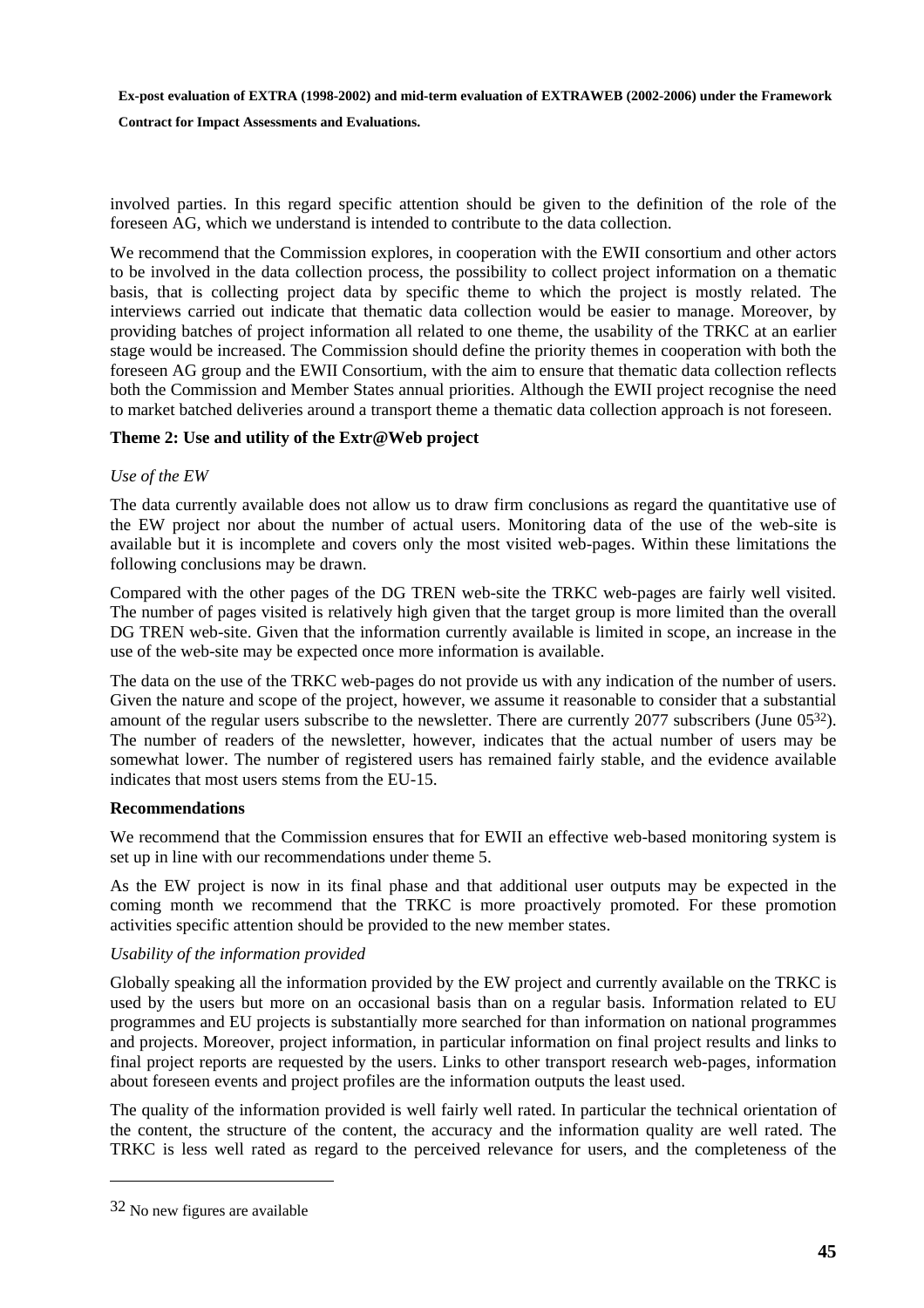**Contract for Impact Assessments and Evaluations.** 

content. The TRKC is substantially less well rated by the BG members. This group perceives the project in its current form of very limited use. The framework of the project is well rated and its potential is perceived as very useful if implemented as intended. The actual information outputs are rated poorly.

*The results of both the user survey and the survey among the BG members, indicate that the overall approach of the EW project is of quality, and of use, but that the missing information hamper the overall usability and utility of the EW.* 

#### **Recommendations**

Given the perceived potential usability and utility of the EW project and the overall high interest in the research project in formation, in particular EU project information, we recommend that the Commission provides better support to the data collection process. Under theme 6 we have proposed a strategy to be implemented.

#### *Unaddressed user needs*

Unaddressed user needs is about assessing the needs among the current users for information and services that are currently not provided by the TRKC. Identifying unaddressed user needs is not relevant for the current EW contract, but the extent that changes may be made to the EWII project provides input to how the project may be improved in the future.

Users are overwhelmingly interested in additional information which is not currently provided by the TRKC. The 5 types of information that we proposed (general updated information about transport research policy, information about new research programmes (e.g. 7th FP), regular articles on transport topics, information on relevant calls for proposals and news on outcomes of transport research events) were considered useful or very useful by more than 60% of the respondents in our user survey. In particular information about new research programmes, information on relevant calls for proposals, and general updated information about transport research policy were considered very useful or useful by more than 70% of all users.

#### **Recommendations**

We recommend that the Commission explores the possibility to include within the framework of the EWII contract the provision of additional information. Additional information, of the type that we have indicated above, would not only respond to users' needs but would also be possible to provide on a regular basis. It could therefore work as "window dressing" keeping users interested in the TRKC, though it is only timely information, while the database is being built up (which in the light of the EW project experience appears to take years before it is of high utility to the users).

The nature and scope of this type of information service needs to be identified. In particular, the Commission should investigate if this type of "information service" can be included within the EWII project given the nature of the contract. The precise nature of the information and the amount and detail of the information also need to be discussed. Our proposed approach would be to provide little but in depth information (e.g. one or two articles pr. newsletter eventually flanked by news on relevant calls for proposals) as this would minimise the additional work load for the contractors while still work as "window dressing". Moreover the focus of the information needs to be discussed in the light of the key audience(s). Information needs varies and it should be defined if the information should be targeted to one or more of the intended audiences or if it should cover all. We would recommend that the Commission includes the current AG and the BG in the definition and scope of the "information service" in order to ensure that the target audience(s) needs are best met.

#### **Theme 3: Complementary between the EW project and other web-sites**

This theme was intended to cover the complementarily and/or overlapping with the CORDIS services as well as the cooperation between the CORDIS and EW providers. Due to unavailability of CORDIS staff it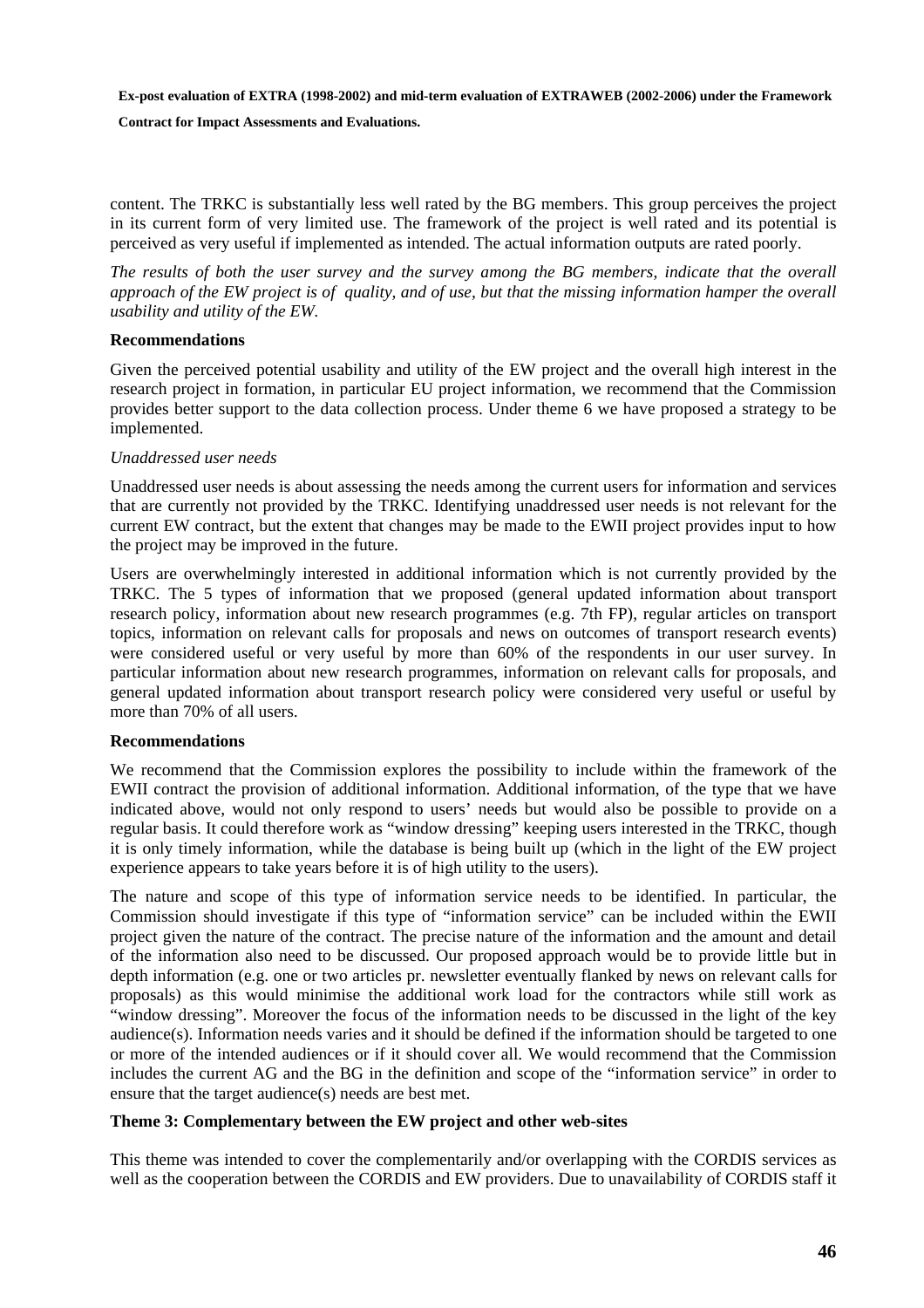**Contract for Impact Assessments and Evaluations.** 

was not possible to arrange a meeting with CORDIS. Within these limitations we have made the following conclusions and recommendations.

There appears to be little of cooperation between EW and CORDIS. Moreover, there is only little evidence that the TRKC has been promoted by CORDIS. As the EW project now is in its final stage and publications of a substantial amount of information are foreseen, contact should be taken up with CORDIS in order to ensure that the TRKC is effectively promoted by the different CORDIS information tools (Newsletter & web-site).

Studying the EW project's cooperation with actors and actions aiming at providing similarly results to the ones provided by the EW project is out of the scope of this study. This being said, some interviewees have highlighted the need to the link EW with other projects and actions with similar objectives. This issue should be further exploited.

#### **Recommendations**

 $\overline{a}$ 

We recommend that the Commission ensures that contacts between the EW consortium and the CORDIS Consortium are established. At the first stage this cooperation should ensure that the TRKC is promoted by the various information tools that CORDIS has at its disposal (Web-site, e-bulletin, paper based newsletter).

We note that the CORDIS operators have proposed a set up to collect and present FP6 activities on CORDIS33, a service that the CORDIS service providers have not provided previously. We do not know what the status of this project is but the Commission needs to further exploit this issue. In order to avoid potential overlapping between this service and the EWII project, we recommend that the Commission ensures that communication between the two service operators is established as a priority. The Commission should identify in cooperation with the EW Consortium, the CORDIS Consortium and DG Research to what extent project information collected by CORDIS may be used to feed into the EWII project and vice versa, and how regular cooperation on the issue may be established.

For the EWII project we also recommend that Commission ensures that cooperation regarding promotional activities between the CORDIS and EW providers is initiated at an early stage in order to ensure that the information provided by the EW project is regularly promoted by CORDIS.

We recommend that the Commission in cooperation with the EWII Consortium exploit the possibility to link the EWII project to other projects and actions with similar objectives. Using information from other actions, such as the Transport Research Arena Europe, would add value to the EWII project in particular to user outputs with value added (thematic reports and policy reports). In this regard we note that an extended network is proposed under the EWII project.

#### **Theme 4: Web-design, user friendliness and visibility**

The users of TRKC appear to be globally satisfied with the quality of the web-service. The Knowledge Centre web site is however suffering from a lack of visibility. It is in fact quite easy to retrieve the site by using "Transport Research Knowledge Centre" keywords on search engines. However, it is not the case when using the project acronym "*EXTR@Web*" as search keyword.

The EW project has established reciprocal links with relevant national/institutional sites. The objective of this is to increase the visibility of the site on widely used search engines like Google as well as promoting the site in selected communities. However, the Transport Research Knowledge Centre home page URL<sup>34</sup> is not referred to directly. Very often only the DG TREN home page URL is quoted on these sites as being the key entrance for accessing information about transport research.

<sup>33</sup> Intrasoft International *Supporting promotion of FP6 projects activities – A proposal to collect and propose FP6 project activities on CORDIS*

 $34$  The URL is the address of a resource, or file, available on the Internet.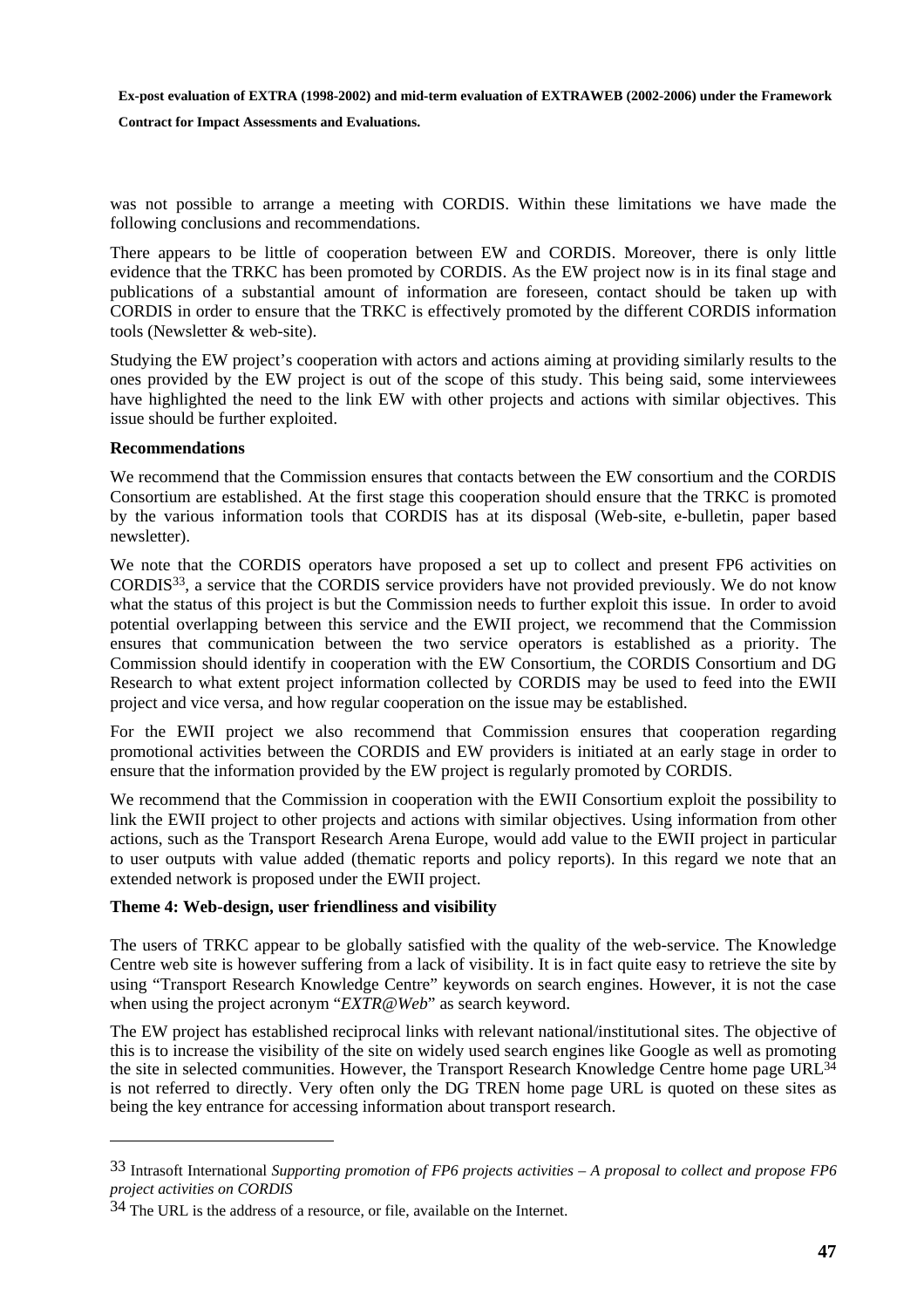**Contract for Impact Assessments and Evaluations.** 

In order to assess the performance of the Knowledge Centre, the EW consortium intended to liaise with DG TREN webmaster and with Europa statistical unit in order to get appropriate traffic statistics. However, The EW consortium does not receive the Europa log files on a regular basis. Moreover, Europa log file includes only access statistics for the first hundred most popular DG TREN Europa web pages and does include only information about the number of hits and page views. This is insufficient to monitor with a high level of accuracy users' behaviour and preference.

#### **Recommendations**

We recommend that the Commission ensures that the name "Transport Research Knowledge Centre" is used exclusively both in internal and external communication. If both names are to be used we would recommend that the EW consortium use on regular basis submission software and services to promote the web portal by using the project acronym "*EXTR@Web"* as reference keyword as well in order to increase its visibility.

Considering the lack of quantifiable data, we recommend that the Commission ensures that additional monitoring features are used to enhance the system and to optimise traffic to the web site. The use of independent monitoring and statistical analysis tools should be considered. Software such as "Google Analytics" is completely free and provides accurate, in-depth web site traffic statistics for a web site. With such a tool, webmasters, web site owners can use web site tracking to understand web page hits and visitor activity - giving an in-depth and easy-to-understand picture of site traffic.

#### **Theme 5: Management and input from key stakeholders**

The EW is based on the idea of decentralisation. Several actors were indented to provide key inputs and key support, without which the project could not operate efficiently. This made the project vulnerable from the outset, and led to effectiveness problems in project implementation.

Inputs to the EW project was to be provided by 5 types of key stakeholders; the High Level Advisory Group; the Benchmarking Group RTD project coordinators; Commission staff within DG TREN and Commission staff within other DGs. All key stakeholders (excepted the AG), were intended to contribute to the data collection phase and the Commission and the BG were expected to proactively promote the EW ensuring together with the EW consortium the creation of awareness among potential users.

The key stakeholders have, to various extents, fulfilled their intended roles. As indicated above, problems have in particular occurred in relation to data collection, where the contribution from the BG, the Commission Scientific officers and RTD project coordinators has been very uneven. Uneven contribution is also noted in the area of promotion where Commission staff and BG members have played, globally, limited roles.

At national level, some BG members took a lead in the collection of information at national level, and contributed proactively to validation activities, other provided some support and some were only little or not involved in the data collection process or in other activities. This variation in contribution must be seen in relation to the fact that contribution to the project was not mandatory.

EU level there have been problems in ensuring consistent support to the data collection and in ensuring consistent promotion of the TRKC centre.

The EW project has suffered from limited high level political support and a dispersed management structure of research projects with DG TREN in various units and Directorates, with regularly changing scientific officers. These factors have made it difficult both to coordinate contribution to the EW project and to promote the project within DG TREN and in other DGs.

Moreover, there is little evidence of a coordinated effort within DG TREN to promote more actively the TRKC to potential external users. There have been a few actions to promote the project, but obvious promotion actions, such a proactive promotion on the DG TREN web-site and in the DG TREN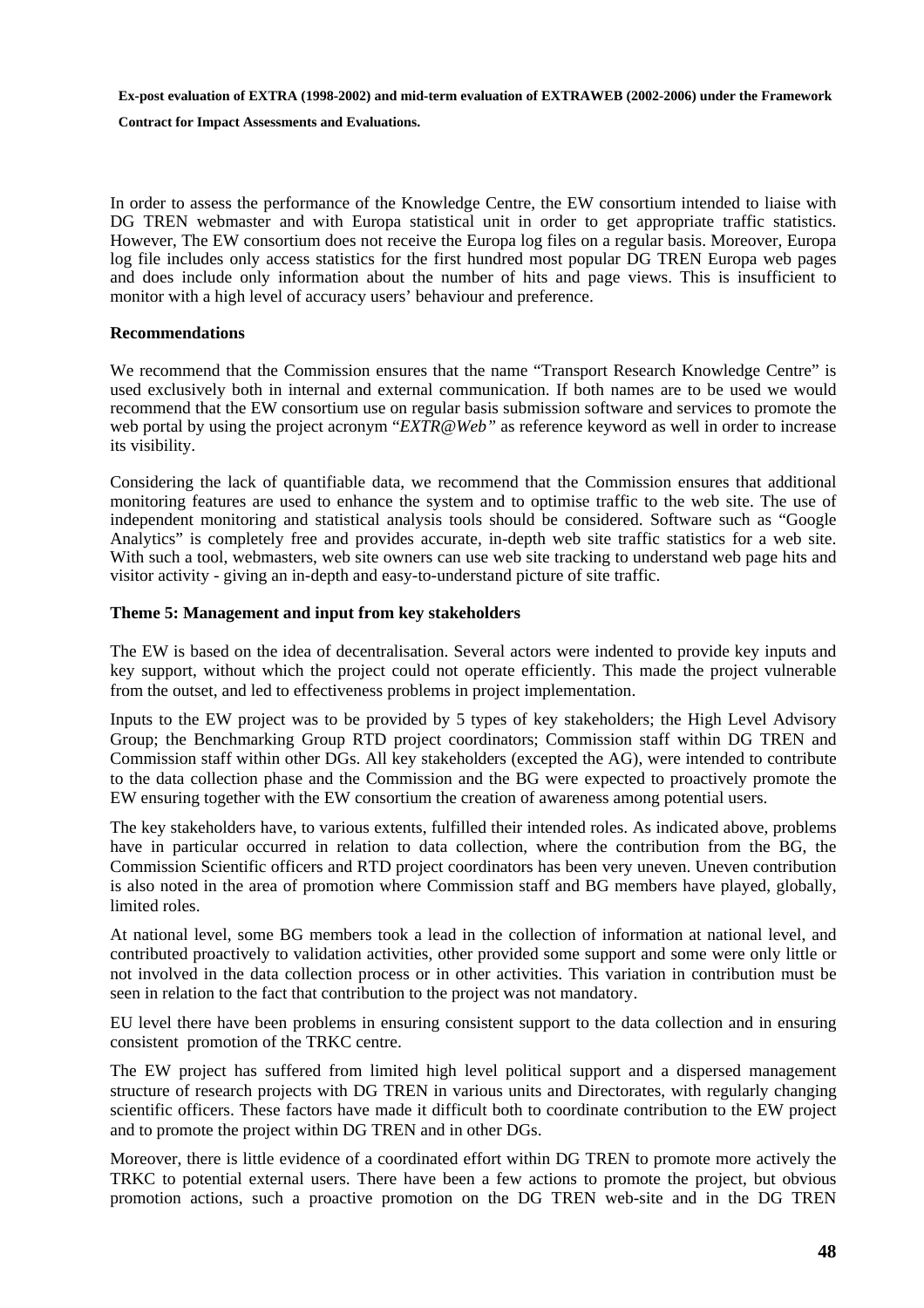**Contract for Impact Assessments and Evaluations.** 

newsletter, and systematic encouragement to the scientific officers to present the project when carrying out presentations externally have not taken place.

RTD project coordinators were intended to provide information on their projects to the EW consortium through the reporting scheme. We do not know how many project profiles and summaries were actually provided by RTD project coordinators. However, given the overall data collection result their contribution appears globally to be limited. This lack of contribution appears on the one hand to be due to lack of awareness of the extra-net reporting scheme and on the other to limited interest in providing the intended information which in all cases is not mandatory.

The problems related to data collection at EU level could be resolved by a contractual obligation for EU financed transport RTD projects to contribute to the EW projects, but there has been no such obligation under the 5FP. The EWII project base its data collection on the hypothesis that for the 6FP there will contractual obligation for EU financed transport RTD projects to contribute to the EWII project. We however understand that there is no such obligation under the 6FP. Therefore, others solutions are necessary if the EWII is to be a success.

#### **Recommendations**

We recommend that the Commission initiates the organisation of an AG meeting order to identify specific priorities and concerns among this group which should be taken into consideration when setting the final objectives for the EWII project. Continued support from this high level group is import to ensure accessibility to project and programme information and proactive promotion of the EWII project at national level.

We recommend that the Commission ensures that the future role of the foreseen AG is thoroughly discussed and that the scope of their work is clearly defined and agreed upon among all members of the AG group. The EWII proposal appears to indicate that the current AG is intended to pay a more proactive role under the EWII project and take over some of the responsibilities from the current BG. Therefore, defining future role of the foreseen AG should be a key priority during the initiation of the EWII project.

Given the experience with the BG and AG groups there is a need to limit the scope of the AG under the EWII project. The EWII consortium and its sub-contractors need to play a more proactive role as regard to data collection and promotion activities, compared to the system that was envisaged under the EW project.

We note that the EWII project foresees to sub-contract key activities to a group of "institutional subcontractors". It is foreseen that this is intended to be composed, at least partially, by the current BG members. We recommend that the Commission investigates to what extent this is feasible and if the AG support such an approach.

We recommend that the Commission thoroughly reviews the way it contributes to EW. For the EWII project we recommend that an overall strategy is implemented aiming both at supporting data collection and promotion of the TRKC. *In order to be effective this strategy needs to be endorsed by DG TREN's hierarchy in order to ensure effective implementation in the various directorates*. The key elements of this strategy should be:

• An overall internal policy within DG TREN obliging all scientific officers to proactively promote the EW project and in particular to inform regularly the RTD transport project coordinators about the EW project, and the RTD reporting scheme and encourage them to fill in the template. This internal policy should be supported by a document presenting the EWII projects and its objectives and which clearly indicates the actions that each scientific officer should take when administrating RTD transport projects. The document should be distributed to each scientific officer and provided systematically when new scientific officers are employed in DG TREN.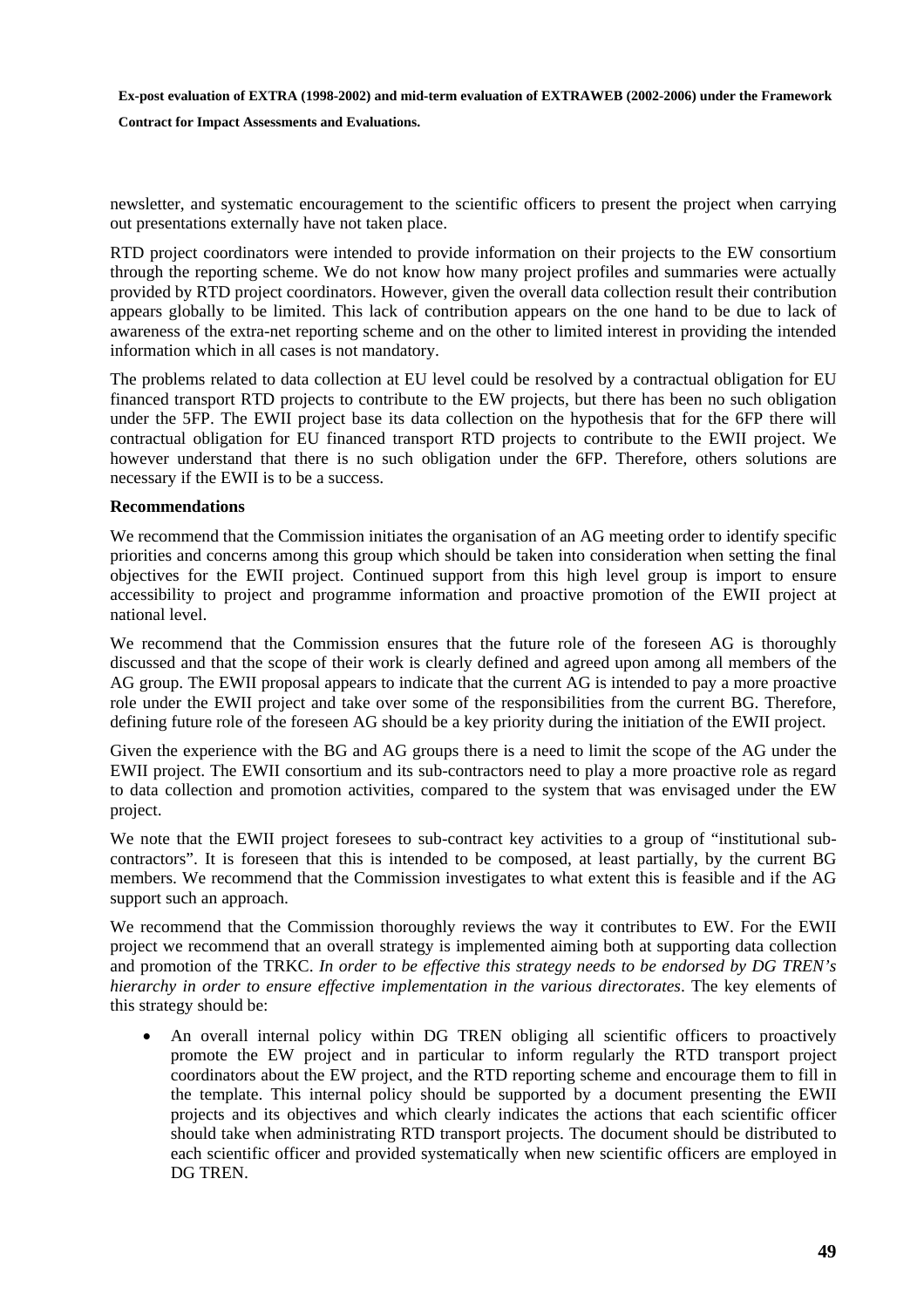- As a part of this internal policy, scientific officers should be obliged to provide the final approved RTD transport reports to the EW consortium. In order to facilitate this process, final approved RTD transport reports could be centralised within the Commission in the unit responsible for the EWII project. In addition, each unit within DG TREN responsible for the management of RTD transport should provide an overview list of the project managed (including contact details to the RTD project coordinator) to the unit responsible for the EWII project which should centralise this information. This list should present an overview of the status of the projects, and should be updated on a regular basis.
- The second part of the strategy regards promotion actions. The Commission should as a minimum ensure that its proper information tools are used to promote the TRKC. The visibility of the TRKC should be improved on DG TREN web-pages, and the Transport Research Knowledge Centre name35 should be systematically used. Moreover, once the TRKC is sufficiently updated, it should be promoted via information tools such as the DG TREN newsletter. In addition, a more proactive promotion approach could be envisaged, encouraging scientific officers to proactively promote the TRKC when carrying out presentations. This could be facilitated by the existence of a ready to made short power point presentation supported by a written presentation of the EW project and its objectives.
- The third part of the strategy regards the cooperation with other DGs. We recommend that DG TREN communicates on a high level to other DGs that manage EU financed transport research programmes presenting the EW project encouraging the scientific officers to regularly inform the RTD transport project coordinators about the EW project, and the RTD reporting scheme. This approach could be combined with a proposal to present the EWII project to scientific officers in the most relevant DGs.

#### **Theme 6: Coherence between the implemented Extr@web project and the objectives set for the 5FP for dissemination and promotion**

Given on the one hand the overall objectives for communication and dissemination for the  $5<sup>th</sup>$  Framework Programme and on the other hand the objectives of EW and the intended outputs, it may be concluded that *the EW project has the potential to* contribute significantly to the overall objectives for communication and dissemination for the 5<sup>th</sup> Framework Programme *if the project is implemented as intended and if the quality of the outputs meets the needs of the target audience*. Two key elements will allow us to draw this conclusion. These are the two elements which compose the subject of our study and of this report.

A) The nature of the project and its 4 specific objectives which aims at *collecting, structuring, analysing and disseminating transport research results covering not only EU supported but also national financed research in the ERA* i.e. a very large amount of research.

B) A perception among the users and key stakeholders that the EW project, if implemented as intended, will be highly useful for the users.

As the EW project is not completed yet, it is too early to draw final conclusions, regarding the projects overall contribution to reaching the communication and dissemination objectives for the 5FP. However as indicated all along this study the EW project, while providing a coherent framework for providing information, has met substantial difficulties in providing timely access to the latest (transport research) results. For this reason EW overall contribution to reaching the communication and dissemination objectives for the 5FP, *at this time* (10 March 2006) may be considered as limited.

 $\overline{a}$ 

<sup>35</sup>And not the Extra or Extra@web which are the names of the projects.